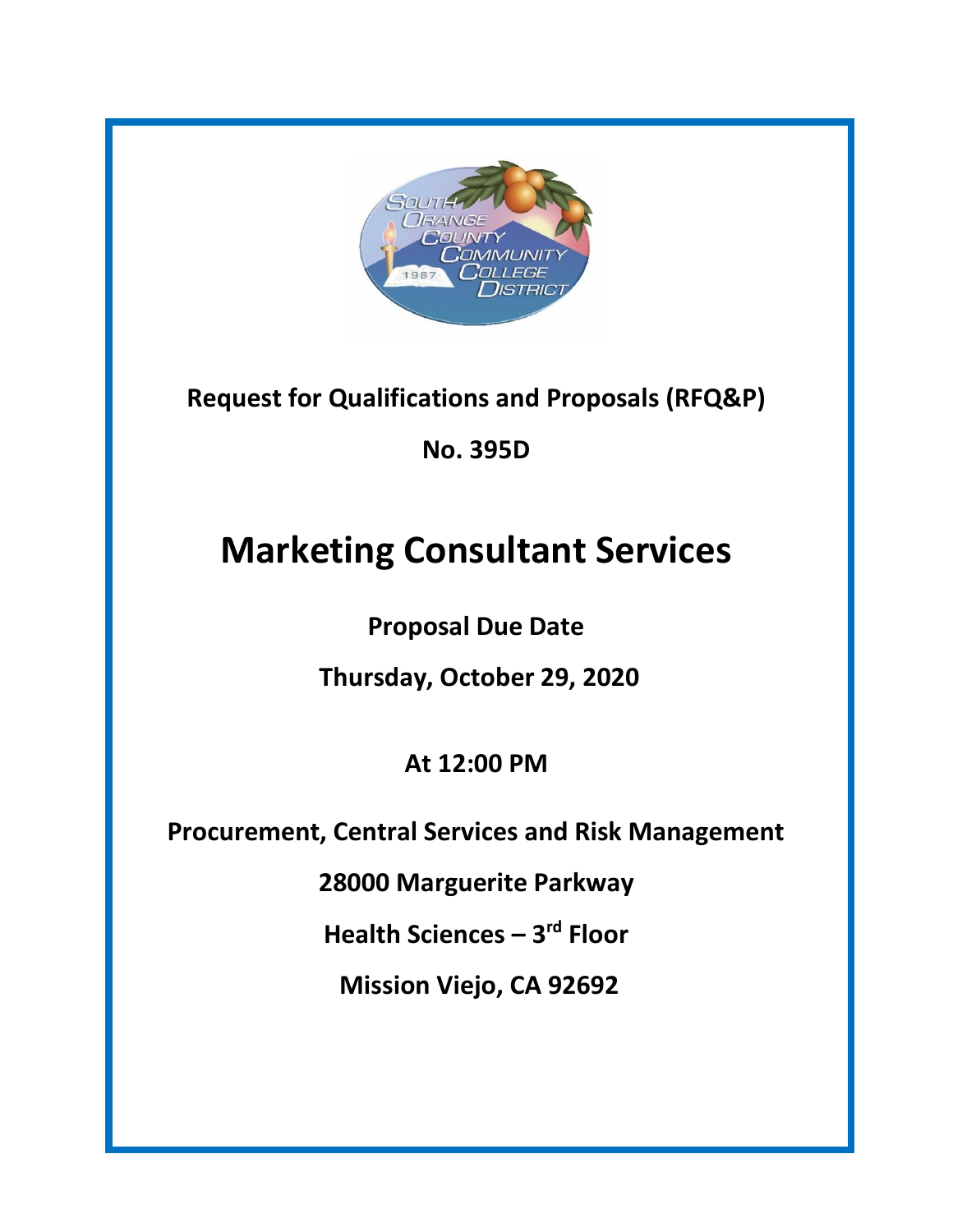# **Table of Contents**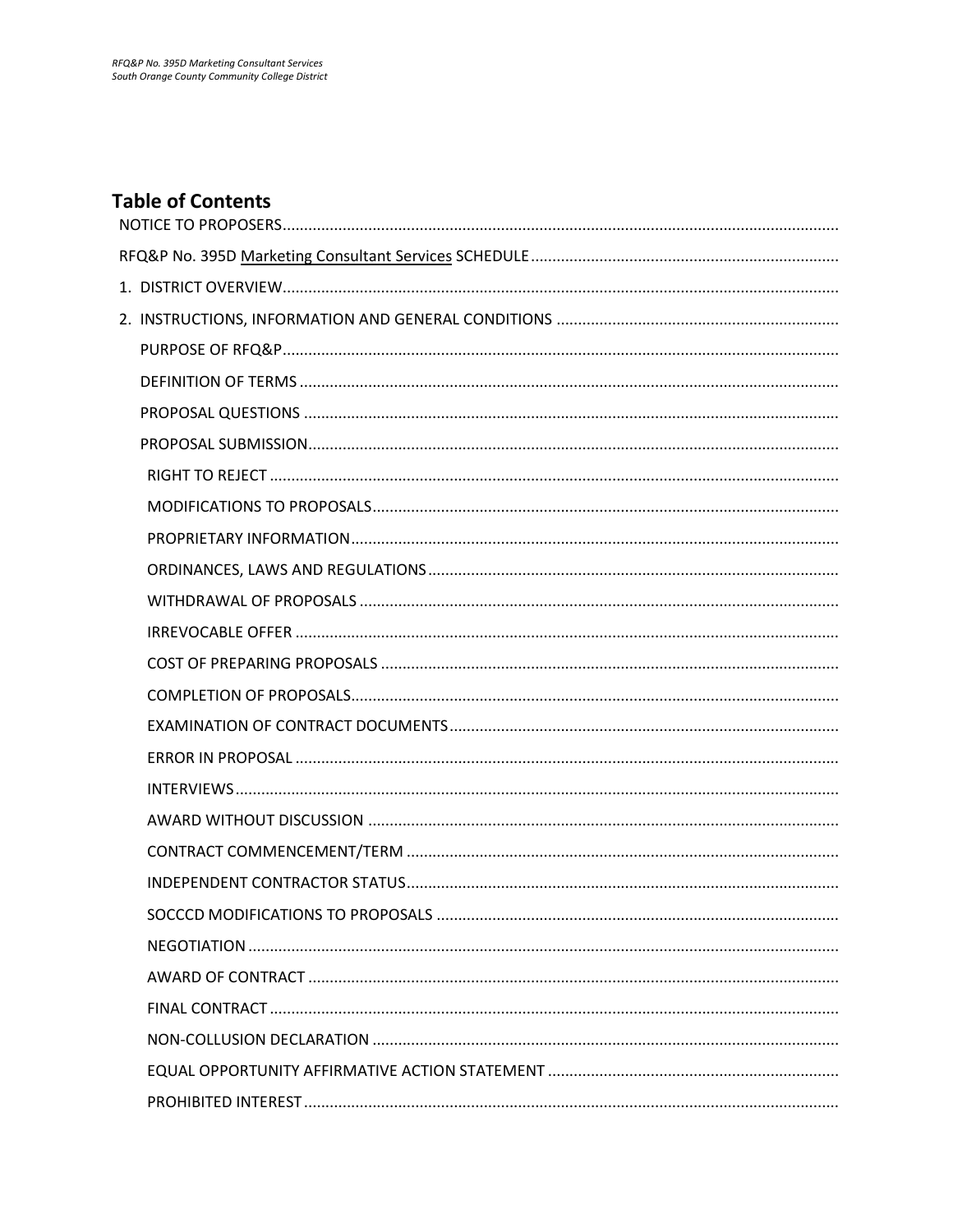| 3. |  |
|----|--|
| 4. |  |
| 5. |  |
|    |  |
|    |  |
|    |  |
|    |  |
|    |  |
|    |  |
|    |  |
|    |  |
|    |  |
|    |  |
|    |  |
|    |  |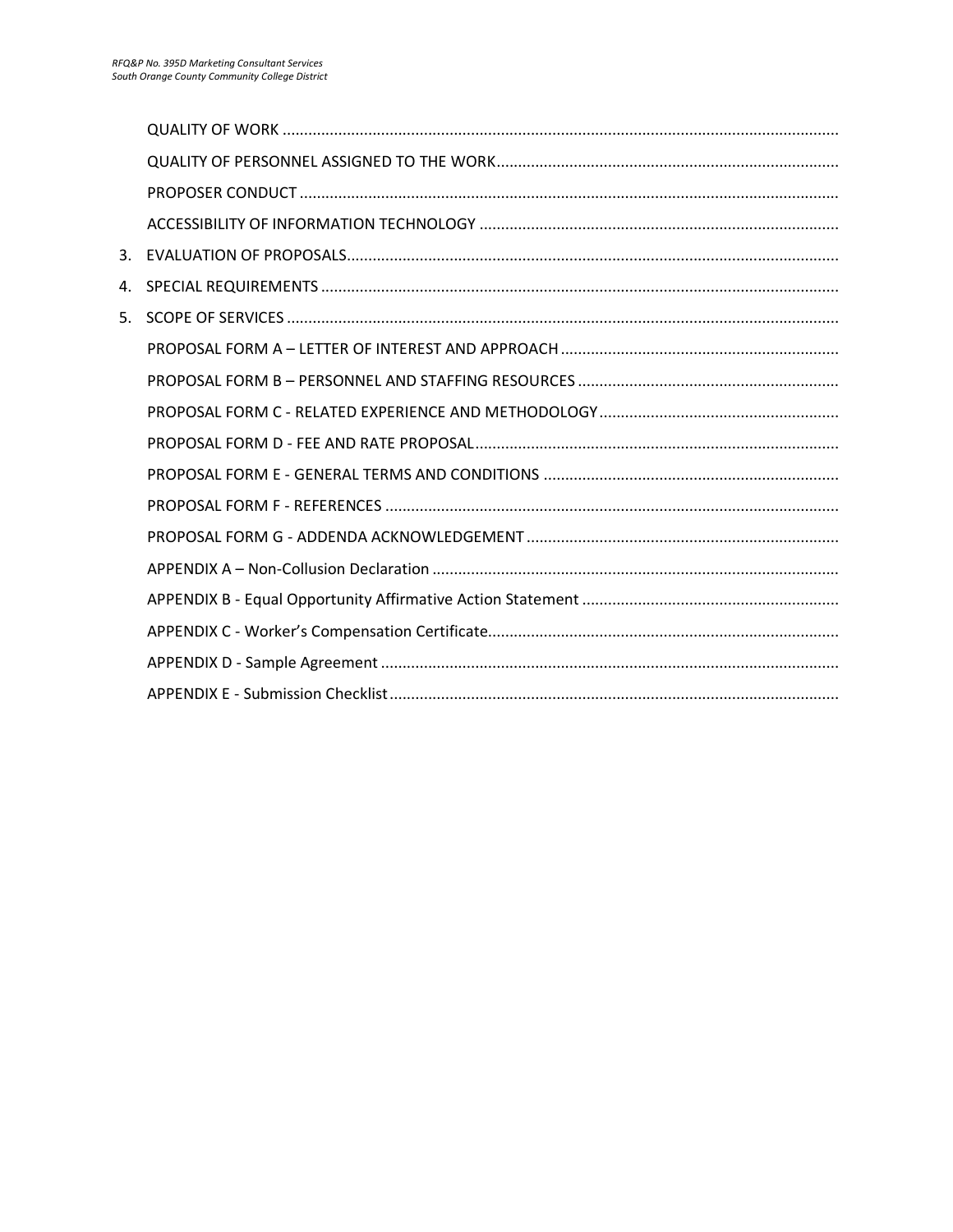#### **Notice to Firms**: **Request for Qualification/Proposal (RFQ&P) No. 395D**

<span id="page-3-0"></span>

| District:                                                | SOUTH ORANGE COUNTY COMMUNITY COLLEGE DISTRICT                                                                         |
|----------------------------------------------------------|------------------------------------------------------------------------------------------------------------------------|
| Project:                                                 | <b>RFQ&amp;P 395D</b><br><b>Marketing Consultant Services</b><br><b>South Orange County Community College District</b> |
| <b>RFQ&amp;P Deadline:</b>                               | Thursday, October 29, 2020<br>12:00 PM                                                                                 |
| <b>Email Address for</b><br><b>Receipt of Proposals:</b> | purchasing-dept@socccd.edu                                                                                             |

NOTICE IS HEREBY GIVEN that the South Orange County Community College District, of Orange County, California, acting by and through its Governing Board, hereinafter referred to as "DISTRICT," will receive up to, but not later than, the above-stated time, responses to the Request for Qualifications and Proposals for the above Project.

There will be a mandatory pre-proposal meeting conducted via Zoom on Wednesday, October 14, 2020 at 10:00 AM. All RFQ&P respondents shall confirm their attendance by email to: purchasing-dept@socccd.edu by Monday, October 12, 2020 at 5:00 PM. The subject line should read: "RFQ&P 395D Pre-Proposal Meeting Confirmation." Physical presence is not required. A call-in number will be provided prior to the meeting day to those who confirm attendance. Any proposer that does not attend the entire conference and/or does not arrive on-time may be deemed non-responsive.

A complete Request for Qualifications and Proposals may be viewed online at www.socccd.edu at the Bids link.

Any and all questions must be sent via email to purchasing-dept@socccd.edu. Firms shall reference RFQ&P 395D Marketing Consultant Services in the email subject line. The final day for questions shall be Friday, October 9, 2020, no later than 5:00 PM.

The District reserves the right to reject any or all submittals or to waive any irregularities and/or informalities in any proposals.

No proposer may withdraw any proposal for a period of one hundred and eighty (180) calendar days after the submission deadline.

Priya Jerome

Executive Director, Procurement, Central Services & Risk Management

<span id="page-3-1"></span>PUBLISH: OC REGISTER September 28, 2020 & October 5, 2020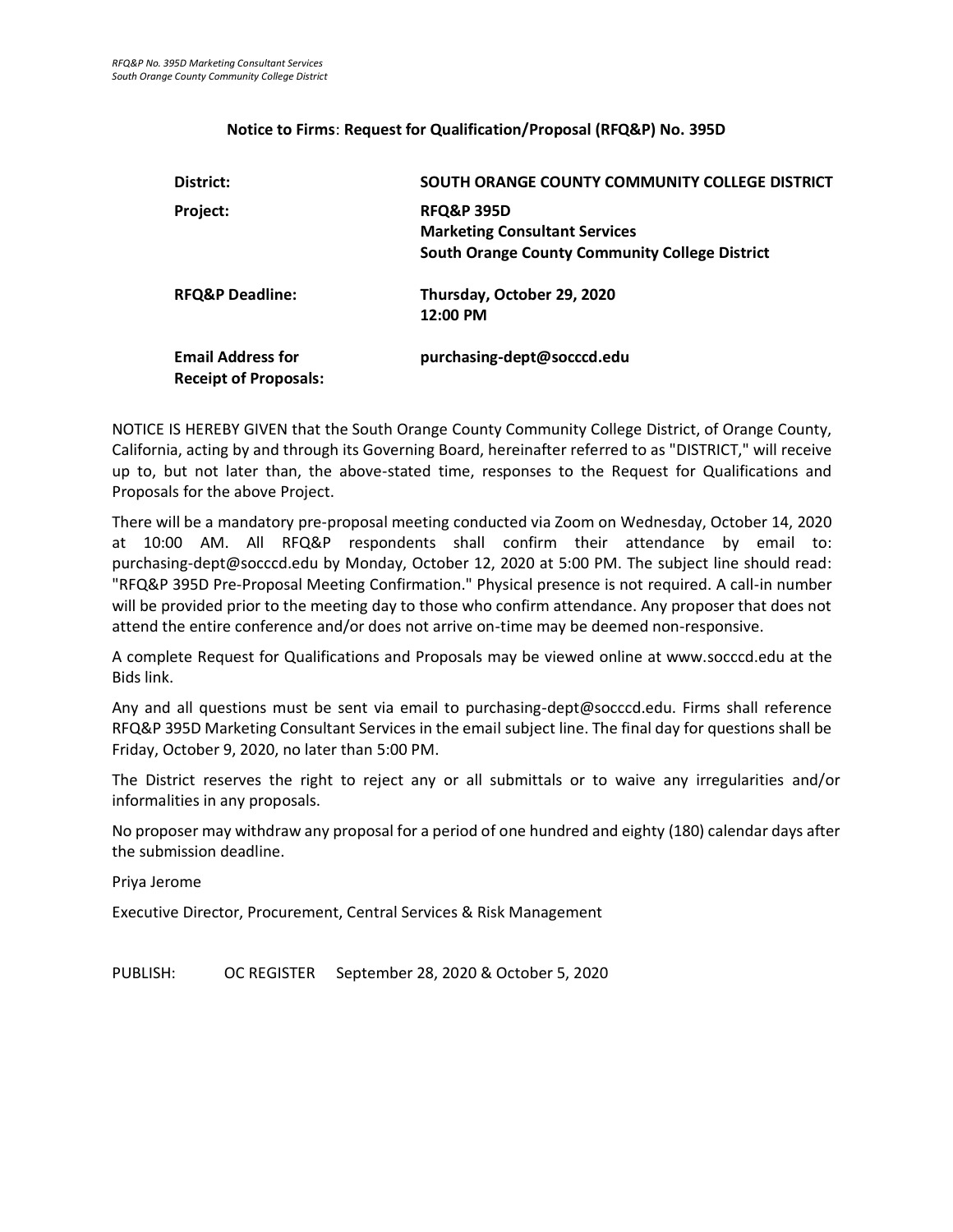# **RFQ&P No. 395D Marketing Consultant Services**

# **SCHEDULE**

| Date of Issue / Document Available  | September 28, 2020                        |
|-------------------------------------|-------------------------------------------|
| <b>Advertisement Dates</b>          | September 28, 2020                        |
|                                     | October 5, 2020                           |
| Publication                         | <b>OC Register</b>                        |
| Requests for Information (RFI)      | 10/9/2020                                 |
| <b>Pre-Proposal Meeting</b>         | 10/14/2020                                |
|                                     | 10:00 AM                                  |
|                                     | Zoom conference call information will be  |
|                                     | sent to all firms that RSVP.              |
| District Responds to RFI's          | 10/15/2020                                |
|                                     | End of Day                                |
|                                     |                                           |
| <b>Due Date</b>                     | Thursday, October 29, 2020                |
|                                     | 12:00 PM                                  |
| Interview/Presentations (if needed) | Thursday, November 12, 2020               |
|                                     | Zoom conference call information will be  |
|                                     | sent to shortlisted firms.                |
| Contract Negotiations (if needed)   | Monday, November 16, 2020<br>through      |
|                                     | Friday, November 20, 2020                 |
|                                     | All negotiations will take place via Zoom |
|                                     | conference calls.                         |
| <b>Anticipated Governing</b>        | December 14, 2020                         |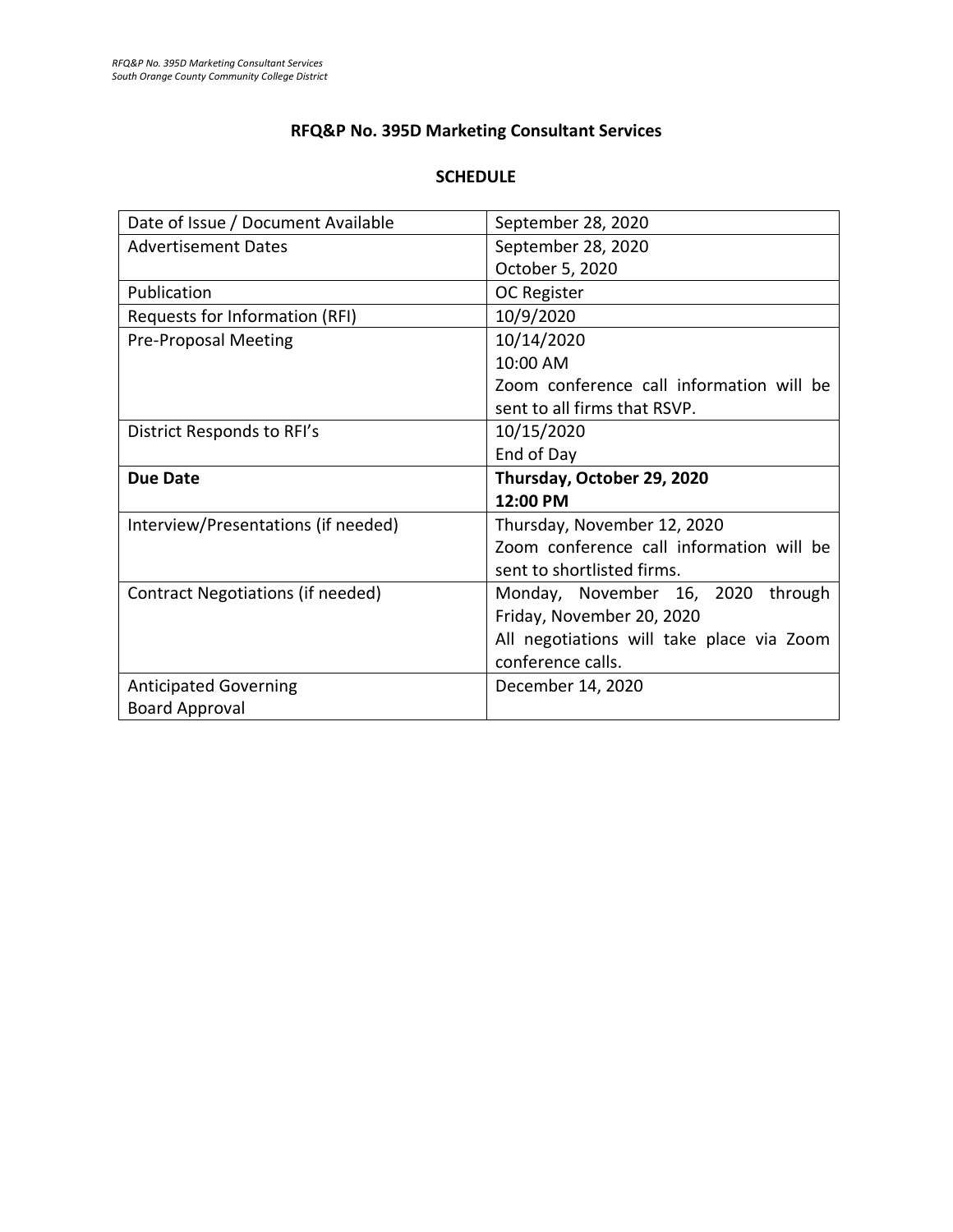# <span id="page-5-0"></span>**1. DISTRICT OVERVIEW**

South Orange County Community District encompasses 382 square miles in South Orange County serving over 909,000 residents in 26 communities. We know that higher education is directly linked to quality of life and economic vitality. We have helped generations of families achieve their educational and career goals since 1967.

This multi-campus district is comprised of Saddleback College in the City of Mission Viejo (1967), Irvine Valley College in the city of Irvine (1985) and Advanced Technology Education Park (2007) in the city of Tustin.

The District is governed by a seven-member elected Board of Trustees and the District's chief executive officer is the Chancellor.

District Services provides centralized administrative services to our three campuses including: Chancellor and Trustee Services, Business Services, Technology and Learning Services, and Human Resources. These departments provide accounting, benefits, facilities planning, fiscal services, human resources, information technology, institutional research and planning, payroll, public affairs, procurement, contracting, risk management, and warehouse/mailroom services to our district.

The District continually assesses the effectiveness of its services through district-wide surveys, shared governance committees and task forces that are established to accomplish specific projects. Strategic planning is an essential tool for guiding our direction and assuring compliance with accreditation standards.

# **PROGRAM OVERVIEW**

The South Orange County Community College District has a recurring and ongoing need for specialized marketing services in support of the two colleges' marketing, communications, creative services, and its Career Technical Education (CTE) programs. The goal for marketing services is to increase enrollment and to promote events, CTE, outreach, research, grant-funded programs, etc. through various marketing campaigns, social/multimedia, advertising, media buying, creative services, etc. The colleges have determined the need for a pool of qualified firms to assist in the determination of its short and long-term marketing strategies and implementing the plans moving forward.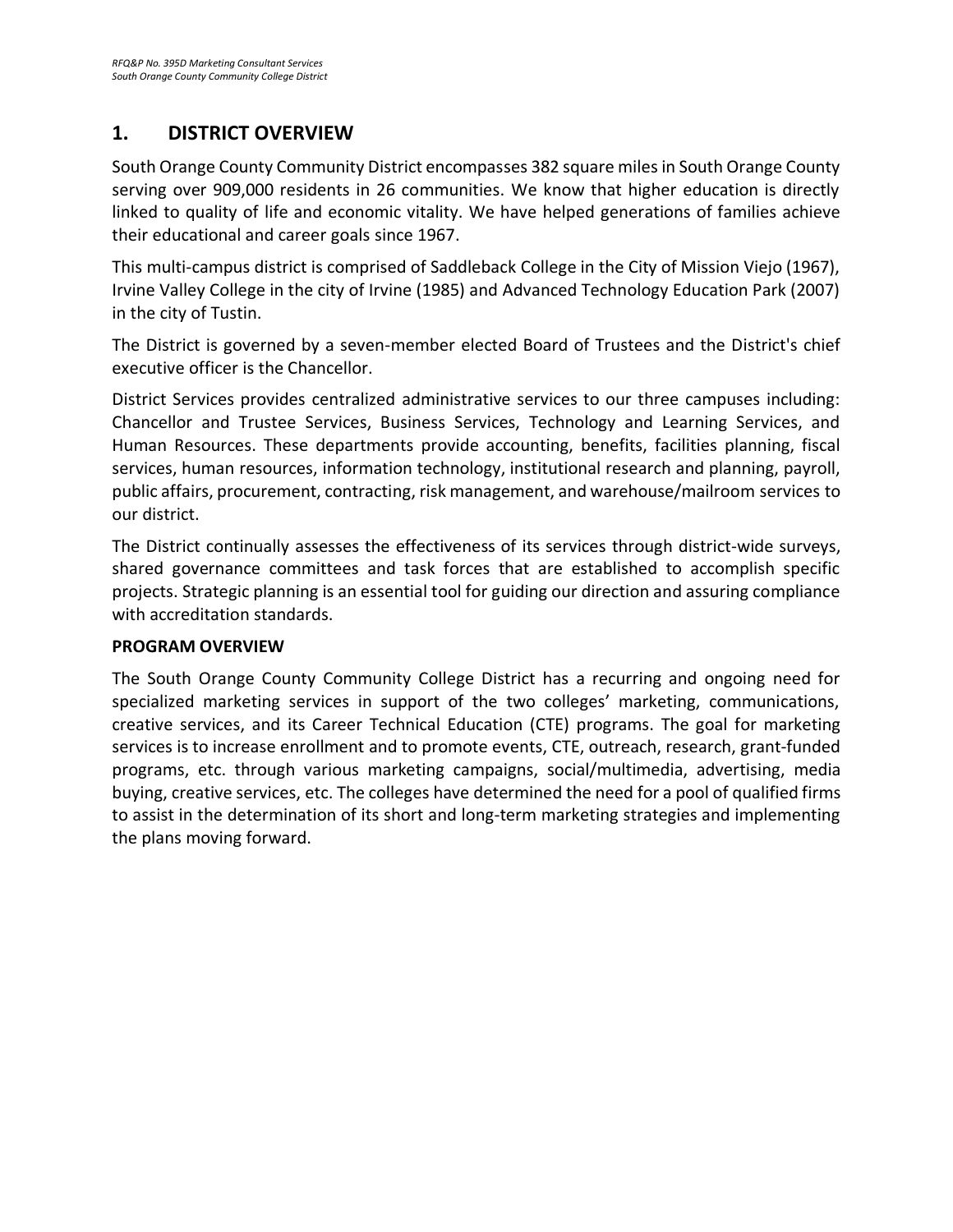# <span id="page-6-0"></span>**2. INSTRUCTIONS, INFORMATION AND GENERAL CONDITIONS**

## <span id="page-6-1"></span>**PURPOSE OF RFQ&P**

South Orange County Community College District (SOCCCD) is seeking to retain a pool of qualified firms to provide Marketing Consultant Services. The District plans to select firms with specific experience in working with Public Agencies preferably in California Community Colleges. The entirety of this RFQ&P sets forth the District's requirements in detail. All responses should be submitted in accordance with the terms and conditions contained in the foregoing document.

#### <span id="page-6-2"></span>**DEFINITION OF TERMS**

- The designation of District refers to the South Orange County Community College District, a political subdivision of the State of California.
- The term "**Proposers"** refers to Firms that elect to submit proposals for Marketing Consultant Services.
- The terms **"Contract"** and **"Agreement"** shall be used interchangeably within this document.
- Throughout this document, the term "**District"** shall be used to designate the rights and responsibilities of the South Orange County Community College District.
- The term "**District-wide**" represents the District, Irvine Valley College (IVC), Saddleback Community College (SC), and the Advanced Technology Education Park (ATEP).
- The term "**Proposer"** shall be used to designate the rights and responsibilities of the successful firm responding to this RFQ&P.

#### <span id="page-6-3"></span>**PROPOSAL QUESTIONS**

All questions regarding this RFQ&P should be sent, via e-mail to Priya Jerome at purchasingdept@socccd.edu.

Questions will only be accepted until 10/13/2020 no later than 5:00 PM. The e-mail subject line should read: "Your company name/Questions regarding RFQ&P No. 395D." No direct responses will be sent to the company/firm asking the question. Questions will be answered in the form of an **Addendum** and sent to all potential respondents by end of day on 10/19/2020. All addendums to this RFQ&P will be posted on the District's web site.

#### <span id="page-6-4"></span>**PROPOSAL SUBMISSION**

It shall be the responsibility of the Proposer to ensure that Proposals are received via email submission per the instructions below:

Proposals are to be submitted, via e-mail, to the Purchasing Department no later than **12:00 PM** on Thursday, October 29, 2020. Submit Proposal to: [purchasing-dept@socccd.edu](mailto:purchasing-dept@socccd.edu) The Proposal must be emailed to the address above as an attachment in Word or PDF format and not exceed file size of 10MB. Proposals with documents exceeding 10MB in size should be saved to a smaller file size or split up and sent as separate emails. Subject line of e-mail containing submitted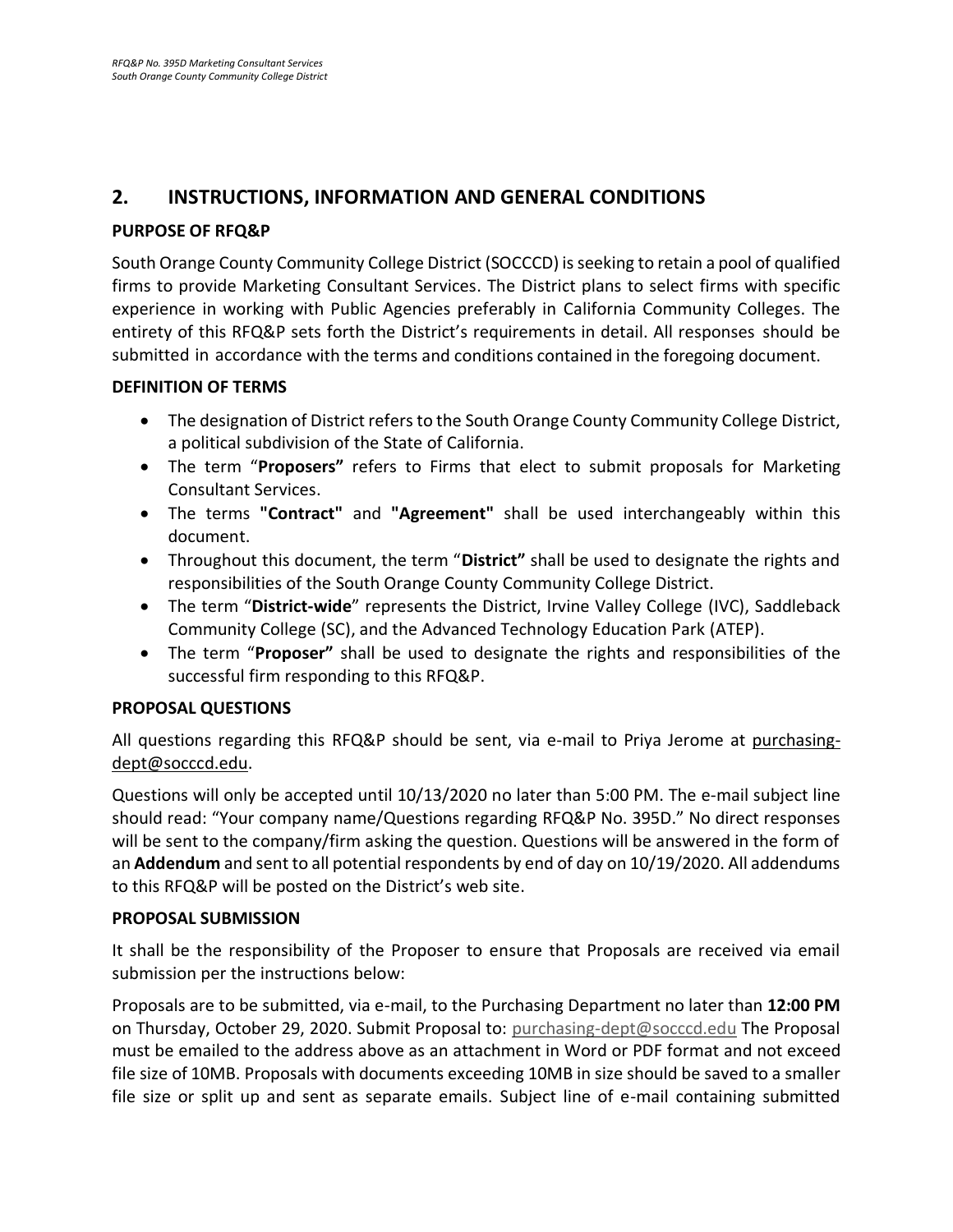proposal should include and read "name of your company/submittal for RFQ&P No. 395D ("Email 1 of XX" if more than one)."

Oral, telephone, facsimile (fax machine) proposals **will not** be accepted.

Proposals should be in 12-point type. Proposals submitted in response are to be labeled Form A, B, C etc. and be in the following order:

- 1. **Letter of Interest and Approach** PROPOSAL FORM A
- 2. **Personnel and Staffing Resources** PROPOSAL FORM B
- 3. **Related Experience and Methodology** PROPOSAL FORM C
- 4. **Fee and Rate Proposal** PROPOSAL FORM D
- 5. **IT Accessibility and Compliance** PROPOSAL FORM E
- 6. **General Terms and Conditions** PROPOSAL FORM F
- 7. **References** –PROPOSAL FORM G
- 8. **Addenda Acknowledgement** PROPOSAL FORM H
- 9. **Appendices**
	- A. Non-Collusion Declaration
	- B. Equal Opportunity Affirmative Action Statement (requires Corporate Seal)
	- C. Firm's Certificate Regarding Worker's Compensation (requires Corporate Seal)
	- D. Sample Agreement
	- E. Submission Checklist

# <span id="page-7-0"></span>**RIGHT TO REJECT**

This RFQ&P does not constitute a commitment by the District to award a contract. The District reserves the right to waive any irregularities and/or informalities and to reject any or all proposals and/or to cancel the Request for Qualifications & Proposals. The District expressly reserves the right to postpone the proposal opening date for its own convenience. The award shall be made on the proposal(s) that serve(s) the best interest of the District and will not be evaluated solely on a monetary basis; however, proposers are encouraged to submit their best prices in their proposals. Award will be based on proposer's qualification and best fit as deemed by the District. No contract award shall exist until executed and approved by the District's Governing Board.

# <span id="page-7-1"></span>**MODIFICATIONS TO PROPOSALS**

The proposal may be modified after its submission by written notice to the District of withdrawal and resubmission before the date and time specified for receipt of proposals. Modification will not be considered if offered in any other manner. No modifications will be allowed after the RFQ&P due date and time has passed.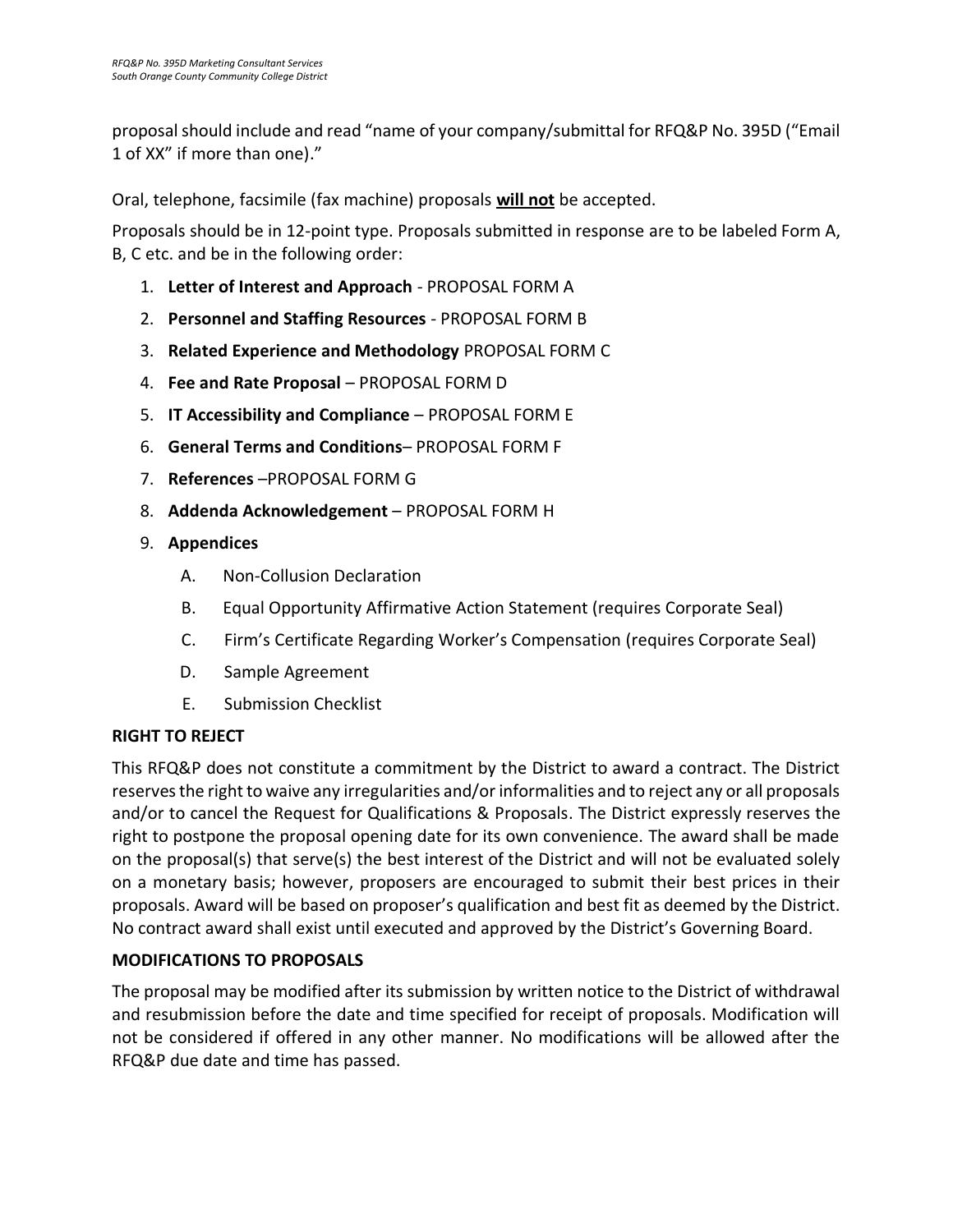## **PUBLIC RECORDS**

All materials submitted in response to the RFQ&P are deemed property of the District upon submission to the District. Responses to the RFQ&P and other materials submitted in connection therewith shall be deemed "public records" except for those marked or noted by a Respondent as "trade secrets" (as that term is defined and used in Civil Code §3426.1), "confidential" or "proprietary". Financial statements are not subject to disclosure under the Public Records Act. The foregoing notwithstanding, the District may reject for non-responsiveness a Response to the RFQ&P which indiscriminately notes that the Response or portions thereof are "Trade Secret", "Confidential", or "Proprietary" and exempt from disclosure as a public record. Notwithstanding the designation of materials submitted in response to the RFQ&P as "public records" such materials shall not be subject to disclosure under the Public Records Act until after the District has issued a recommendation for award of the Architectural Services Agreement. The District is not liable or responsible for the disclosure of RFQ&P Responses, or portions thereof, deemed to be public records, including those records exempt from disclosure if disclosure is required by law, by an order of a court of competent jurisdiction, or which occurs through inadvertence, mistake or negligence on the part of the District or its agents or representatives. If the District is required to defend or otherwise respond to any action or proceeding wherein request is made for the disclosure of the contents of any portion of an RFQ&P Response deemed exempt from disclosure hereunder, by submitting an RFQ&P Response, each Respondent agrees to defend, indemnify and hold harmless the District in any action or proceeding from and against any liability, including without limitation attorneys' fees arising therefrom. The party submitting materials sought by any other party shall be solely responsible for the cost and defense in any action or proceeding seeking to compel disclosure of such materials; the District's sole involvement in any such action shall be that of a disinterested stakeholder, retaining the requested materials until otherwise ordered by a court of competent jurisdiction.

# <span id="page-8-0"></span>**ORDINANCES, LAWS AND REGULATIONS**

The Proposer shall comply with all ordinances, laws, and regulations pertaining to the operation contemplated hereby, including, but not limited to, the California Workers' Compensation Act, the Federal Equal Employment Opportunities Act, and the Americans with Disabilities Act. The Proposer shall apply for, obtain, and maintain in force all permits and licenses required by the various agencies of Federal, State, and local government having jurisdiction over the Proposer operations. All operations and materials shall be in accordance with all applicable Federal, State, County and City laws, statutes and requirements.

#### <span id="page-8-1"></span>**WITHDRAWAL OF PROPOSALS**

<span id="page-8-2"></span>Any Proposer may withdraw their proposal by written request via e-mail to purchasingdept@socccd.edu at any time **prior** to the deadline set for receipt of proposals. The subject line of the e-mail should include and read: "Your Company Name/Withdrawal of RFQ&P No. 395D." No proposal may be withdrawn or modified after that deadline. Withdrawn proposals may be resubmitted up to the time designated for the receipt of proposals provided that they are then fully in conformance with the general terms and conditions of the RFQ&P.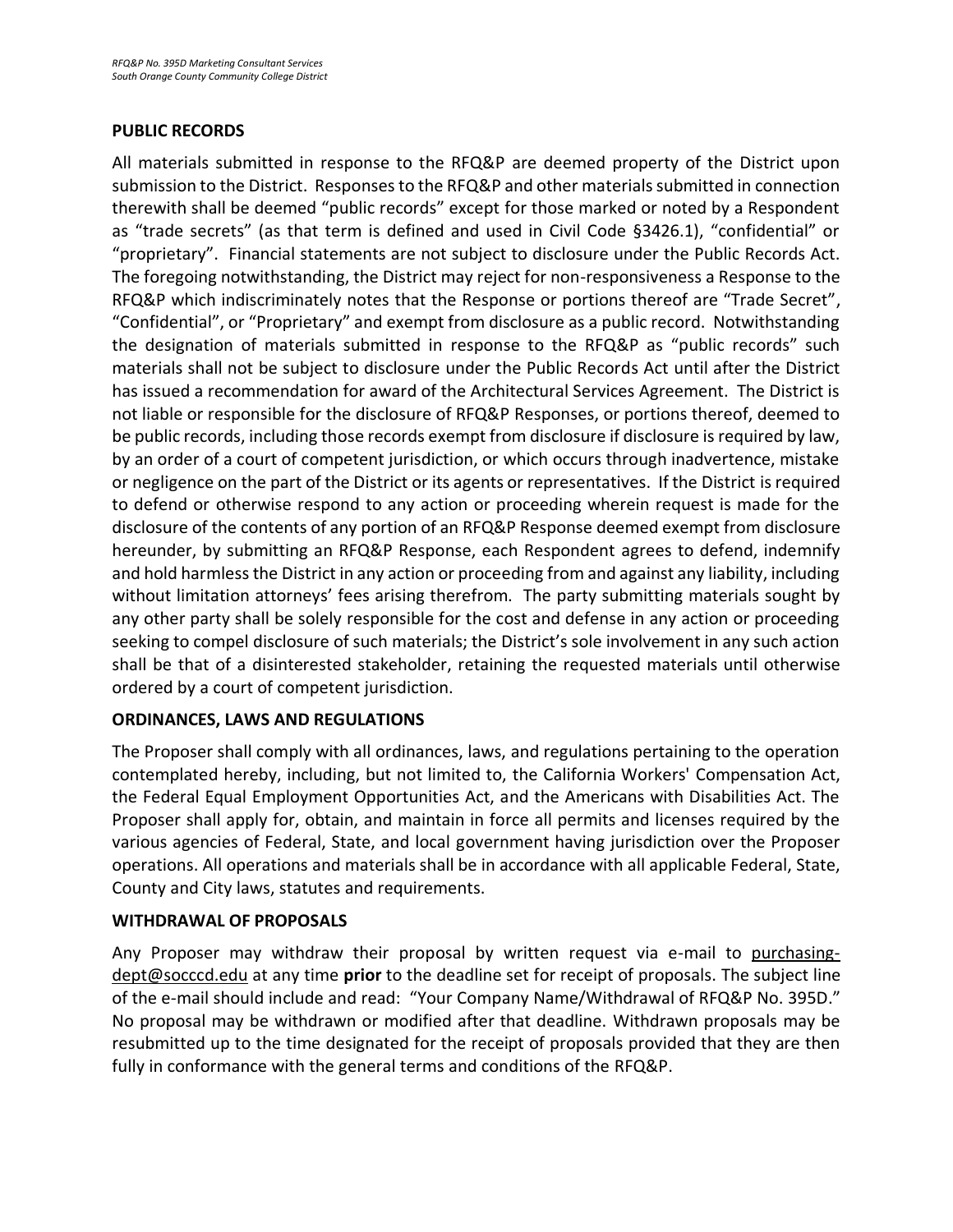## **IRREVOCABLE OFFER**

Proposals shall be considered irrevocable offers for a period of one hundred and eighty (180) days from the date of receipt and may not be withdrawn during this period without consent of the District.

## <span id="page-9-0"></span>**COST OF PREPARING PROPOSALS**

Any and all costs associated with the preparation of responses to this RFQ&P, including site visits, oral presentations and any other costs shall be entirely the responsibility of the Proposer and shall not be reimbursable in any manner by the District.

# **COMPLETION OF PROPOSALS**

Proposals shall be completed in all respects as required by the instructions herein. A proposal may be rejected if it is conditional or incomplete, or if it contains alterations of form or other irregularities of any kind. A proposal will be rejected if, in the opinion of the District, the information contained therein was intended to erroneously and fallaciously mislead the District in the evaluation of the proposal. Proposers are required to follow and adhere to the format as prescribed in this RFQ&P.

# **EXAMINATION OF CONTRACT DOCUMENTS**

Proposers shall thoroughly examine the contents of this RFQ&P. The failure or omission of any Proposer to receive or examine any contract document, form, instrument, addendum, or other document shall in no way relieve the firm from obligations with respect to this RFQ&P or to the contract to be awarded. The submission of a proposal shall be taken as prima facie evidence of compliance with this section.

If any ambiguity, conflict, discrepancy, omission or other errors in the RFQ&P is discovered, then the Proposer shall notify the District of the error in writing and request modification or clarification of the document through the timelines and process identified in the Proposal Questions / Requests for Information (RFI) section of this RFQ&P. All requests for clarifications shall be sent to the attention of the Executive Director of Procurement, Central Services and Risk Management by email a[t purchasing-dept@socccd.edu.](mailto:purchasing-dept@socccd.edu)

# **ERROR IN PROPOSAL**

Proposer shall be bound by the terms and conditions of the proposal. However, if material errors are found in a proposal, the District may notify the Proposer that the submitted proposal requires correction of the errors. The District reserves the right to request additional information and/or clarification to allow corrections of errors or omissions.

# **RESPONDENTS CONTINUING OBLIGATION**

Each Respondent is under a continuing obligation, commencing upon submission of its RFQ/P Response, to immediately notify the District, in writing, if it learns that any of the following have occurred: (i) any statement made in any portion of its RFQ/P Response was false, misleading or omits material facts rendering any statement in its RFQ/P Response to be false or misleading; (ii) circumstances have occurred since the Respondent submitted its RFQ/P Response that, if they had occurred prior to the date that the Respondent submitted its RFQ/P Response, would have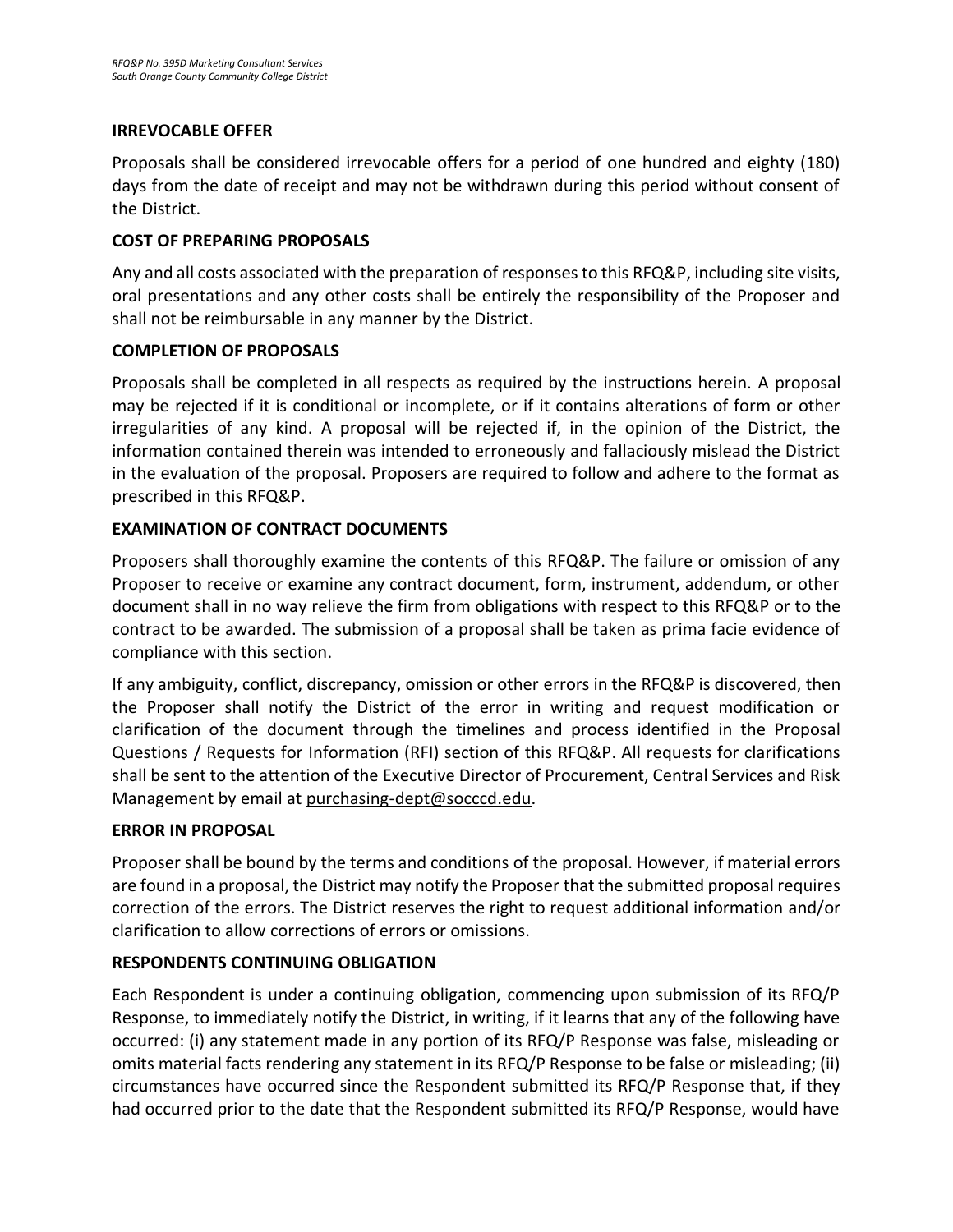required the disclosure of such circumstances; or (iii) the Respondent has undergone a change in ownership in which ownership of fifty percent (50%) of more of its stock, ownership equity or assets has changed.

# **NO DISTRICT WARRANTY**

Respondents are solely responsible for confirmation of the suitability of any information provided by the District relating to the Project or this RFQ&P, including, estimates of costs, statements of needs or requirements, projections, and budgets. The District does not warrant the accuracy, sufficiency or completeness of such information.

# <span id="page-10-0"></span>**INTERVIEWS**

The District intends to interview firms and has scheduled interviews on Thursday, November 12, 2020 to be conducted via Zoom. Oral presentations will be evaluated and may be subjected to the selection criteria. The District requires the mandatory presence of the designated representatives identified in the proposals as being the ones who will be assigned to the District be present and prepared to respond to District inquiries. The decision to hold interviews and the scope or any limitations thereof shall be at the discretion of the District.

## <span id="page-10-1"></span>**AWARD WITHOUT DISCUSSION**

The District reserves the right to make an award without further discussion of the proposals received. Therefore, it is critical that all proposals submitted shall be in the most favorable terms possible, both economically and technically.

# <span id="page-10-2"></span>**CONTRACT COMMENCEMENT/TERM**

It is the intent of the District to commence the resulting contract/s as soon as possible. Performance period for this contract is anticipated to be from January 1, 2021 through December 31, 2025. Term shall not exceed five (5) years. After award, contract is subject to cancellation with 30-days written notice by either party. The timeline for completion of services shall be set forth in a duly issued Work Order pursuant to the agreement terms.

#### **INDEPENDENT CONTRACTOR STATUS**

It is expressly understood that the firm named in any contract entered into by the District is acting as an "independent contractor" and not as an agent or employee of the District.

# <span id="page-10-3"></span>**DISTRICT MODIFICATIONS TO PROPOSALS**

<span id="page-10-4"></span>Any interpretation, modifications, correction, or change of this RFQ&P will be made by written Addendum and will be issued by the District and shall become part of the RFQ&P. Interpretations, corrections, or changes of this RFQ&P made in any other manner will not be binding, and Proposers shall not rely upon such interpretations, corrections, and changes. All Addenda issued to this RFQ&P will be posted to the District web site at [www.socccd.edu](http://www.socccd.edu/) on the bids link. Addenda will also be e-mailed to all that are known to have received a copy of the RFQ&P. **Since failure to acknowledge any Addendum(s) may be cause for rejection, Proposers must return the addendum-completed acknowledgment(s) prior to or with the proposal. See Proposal Form H.**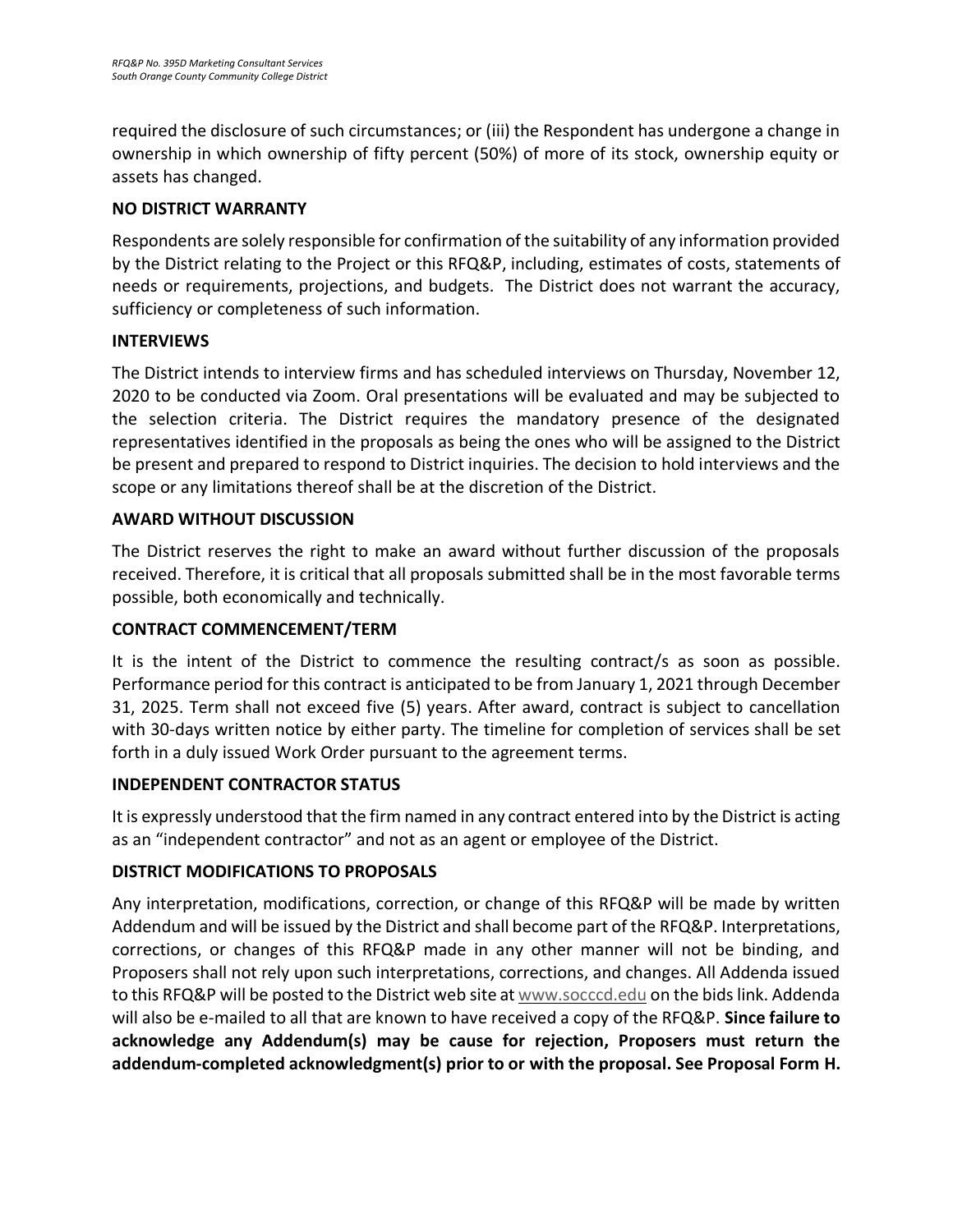## **NEGOTIATION**

<span id="page-11-0"></span>District reserves the right to negotiate the final pricing and all other terms and conditions before award of contract.

## **AWARD OF CONTRACT**

It is anticipated that a contract/s will be awarded by the Board of Trustees at a regularly scheduled meeting on December 14, 2020. The award will be made to the responsive and responsible firm/s judged to offer the most advantages and deemed the best fit for the District. At the time of the formal award, the apparent successful firm shall have agreed to contract terms representing the understandings between the parties as to terms and conditions which will govern the relationship of District and Proposer and the obligation of each party for performance of the Agreement.

## <span id="page-11-1"></span>**FINAL CONTRACT**

The following documents are considered part of the final Agreement, in order of precedence:

- A. The final Agreement between the District and the Proposer;
- B. This RFQ&P as originally released, with Appendices and any addenda released prior to proposal opening.
- C. The Proposer's proposal in total, including all addenda and attachments;

All of the above documents are intended to cooperate and be complementary; provided further, however, that in the event of a conflict between the final Agreement and the provisions set forth in the above referenced documents and/or any other attachments or exhibits thereto (referred to as "referenced documents" for the purposes of this section), the Agreement shall control, unless the provisions set forth in any of the above "referenced documents" to this Agreement provide the District with greater benefits or more expansive services in which case such provisions set forth in any "referenced documents" shall compliment the terms of the Agreement. The intention of the documents is to include all labor, materials, equipment and transportation necessary for the proper delivery of all services called for in any contract which may arise as a result of this RFQ&P.

# **NON-COLLUSION DECLARATION**

Declarations are required to be completed by the Proposer declaring that the proposal is in all respects fair and without collusion or fraud. Please see Appendix A.

# <span id="page-11-2"></span>**EQUAL OPPORTUNITY AFFIRMATIVE ACTION STATEMENT**

Proposer must accept and sign the Equal Opportunity and Affirmative Action Statement set forth in Appendix B.

#### <span id="page-11-3"></span>**PROHIBITED INTEREST**

No official of the District who is authorized in such capacity and on behalf of the District to take part in negotiations or to make, accept or approve this contract, shall have direct or indirect financial interest in the award or any part thereof. Proposer shall receive no compensation hereunder should bidder aid, abet or knowingly participate in violation of this article or breach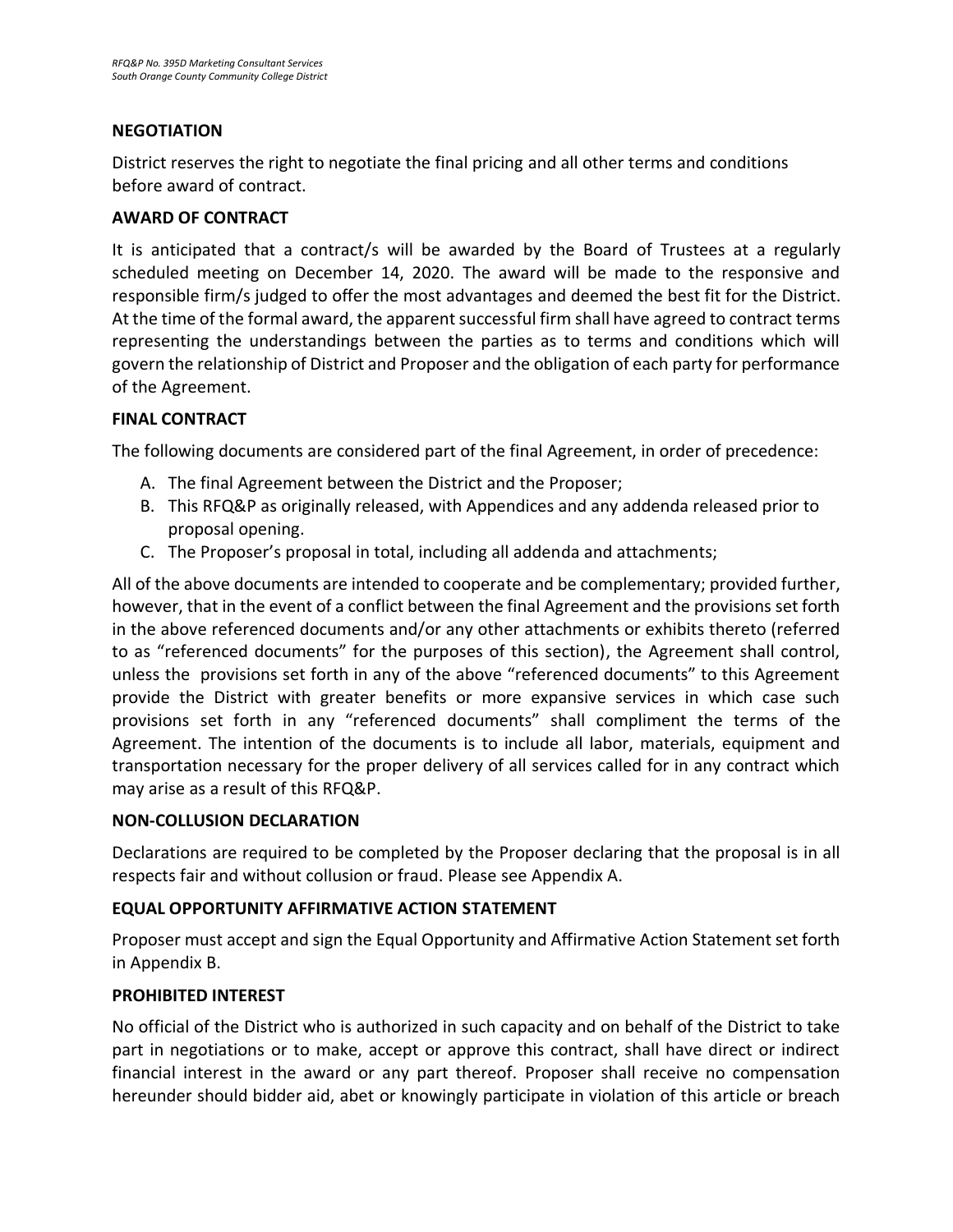or violation of this article, the District shall have the right to terminate the contract either in part or in whole and any loss or damage sustained by the District in procuring the services on the open market which the Proposer agreed to perform, shall be borne and paid for by the Proposer.

# <span id="page-12-0"></span>**QUALITY OF WORK**

The Proposer shall be responsible for the performance of all work as specified herein and shall guarantee that work will meet or exceed the specifications as set forth herein. If it is determined by the District that such services and/or materials do not meet requirements of the District, the Proposer shall be required to correct the same at their own expense.

# <span id="page-12-1"></span>**QUALITY OF PERSONNEL ASSIGNED TO THE WORK**

<span id="page-12-2"></span>The Proposer shall not employ on this account any unfit person or anyone not skilled in the work assigned to her/him and shall devote only its best qualified personnel to work under this contract. Should the District deem anyone employed under any contract which may arise as a result of this RFQ&P to be incompetent or unfit to perform their duties and so inform the Proposer, the Proposer shall immediately remove such person from this work and such individual shall not again, without prior written permission of the District, be assigned to work under this contract.

# **PROPOSER CONDUCT**

<span id="page-12-3"></span>During the RFQ&P window (from release of this RFQ&P to final award), proposer is not permitted to contact any District employees, members of the evaluation committee, members of the Board of Trustees or any consultant or professional retained by the District for the purpose of providing the District advice or professional services relating to the Project or the RFQ&P unless at the request of the District's designated contact person (Priya Jerome, Executive Director of Procurement, Central Services & Risk Management) or to fulfill pre-existing contractual obligations. No gratuities of any kind will be accepted, including meals, gifts, or trips. Violation of these conditions may constitute immediate disqualification.

# **ACCESSIBILITY OF INFORMATION TECHNOLOGY**

The District is committed to an accessible environment for all Faculty, Staff, Students, and Community Members. To support this goal only products which are accessible to all Faculty, Staff, Students, and Community Members as defined under Sec 508 of the Rehabilitation Act [\(http://www.section508.gov/section-508-standards-](http://www.section508.gov/section-508-standards-) guide) and WCAG 2.0 Level AA [\(http://www.w3.org/TR/WCAG20/\) s](http://www.w3.org/TR/WCAG20/))pecifications will be purchased.

The vendor shall provide a product or service that meets the District's Accessibility and Usability requirements, and maintain documentation describing the conformance to specified standards on a public website. The vendor will assume financial responsibility for any accommodation expenses incurred due to a failure of the product/service to meet accessibility requirements.

With respect to accessibility requirements, the vendor shall:

1. Conform to section 508 of the Rehabilitation Act [\(http://www.section508.gov/section-](http://www.section508.gov/section-508-standards-guide)[508-standards-guide\)](http://www.section508.gov/section-508-standards-guide) and WCAG 2.0 Level AA [\(http://www.w3.org/TR/WCAG20/\)](http://www.w3.org/TR/WCAG20/) specifications.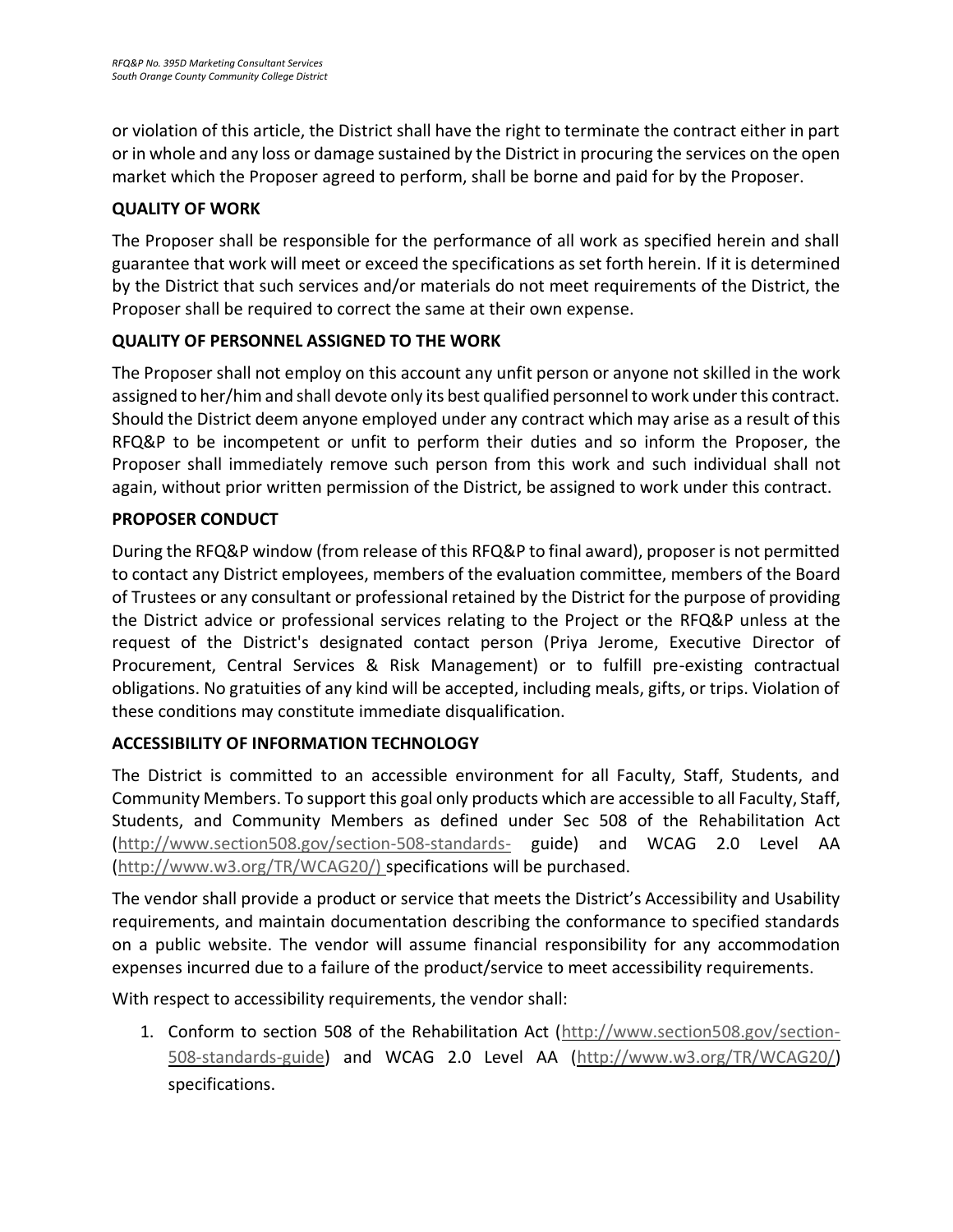- 2. Provide documentation regarding the level of accessibility conformance in the form of a Voluntary Product Accessibility Template (VPAT) and documentation as to how the product meets WCAG 2.0, Level AA.
- 3. Comply with all applicable FCC regulations regarding advanced communications services, including support for multi-modal advanced communications services to facilitate communication between individuals using digital text, audio, and video [\(http://www.fcc.gov/encyclopedia/advanced-communications-services-acs\).](http://www.fcc.gov/encyclopedia/advanced-communications-services-acs))
- 4. Respond to any accessibility issues discovered or reported by users within one (1) business day and communicate in writing a timeframe specific to resolving the reported issue(s). Resolution of reported accessibility issue(s) should be addressed as the highest priority within the next immediate development cycle or otherwise mutually agreed upon timeline.
- 5. Include considerations for accessibility and universal design in product development, testing, and updates by ensuring to the greatest extent possible equivalent ease of use for individuals with disabilities as compared to non-disabled individuals.
- 6. Identify a designated accessibility representative to address issues or questions pertaining to the accessibility of the product or service.
- 7. Proposer(s) who are deemed by the District will be required to submit their proposed products and documentation to an independent third-party firm of the District's choosing for a review of the accessibility of your proposed products and services. The District reserves the right to direct the vendor regarding which sections of the proposed system will be evaluated. The Proposer and District will be invited to the debrief meeting and provided a copy of the final report. The costs for this evaluation will be fully covered by the Proposer.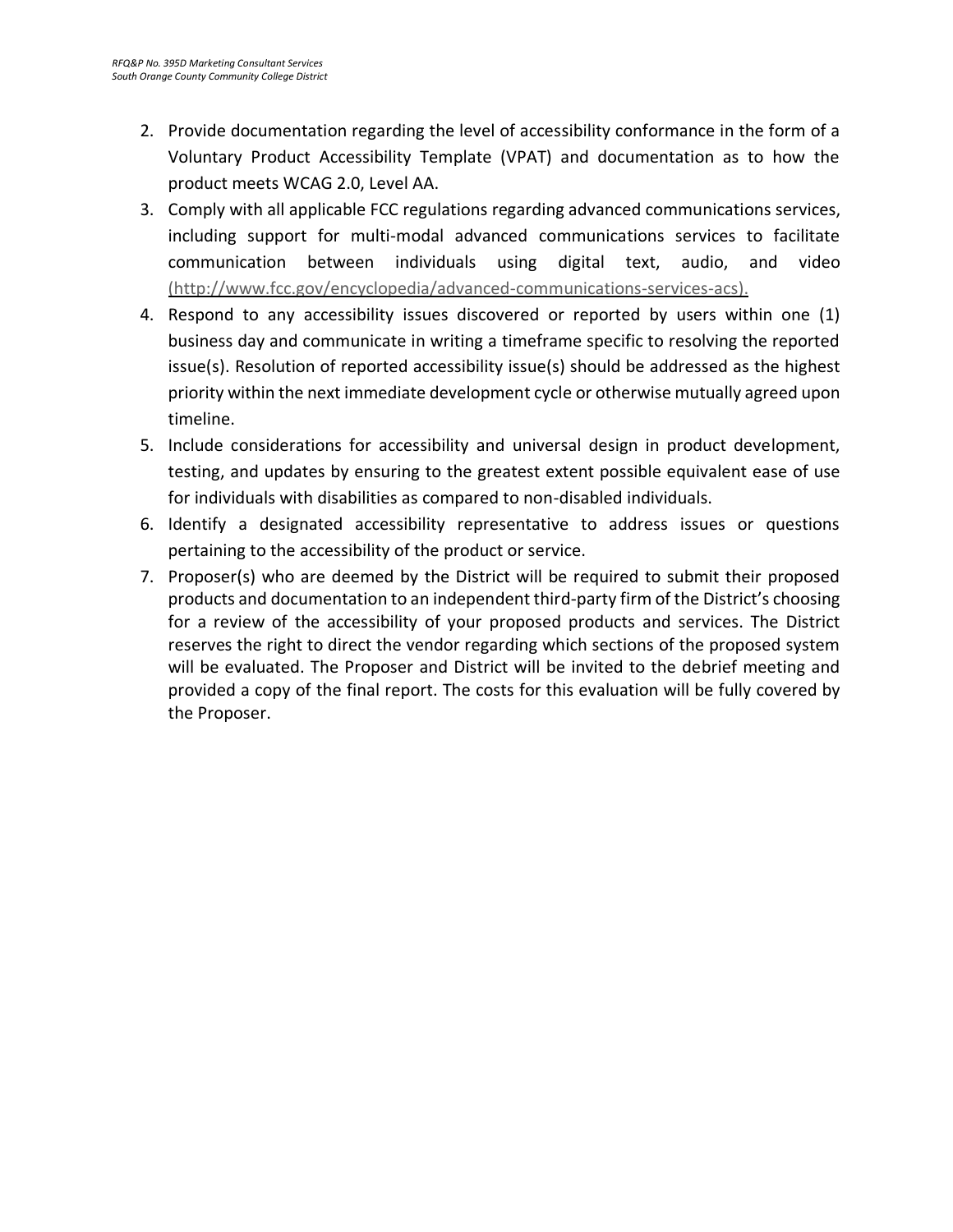# **3. EVALUATION OF PROPOSALS**

The proposals shall be primarily evaluated based upon qualifications of the firm and personnel, innovativeness, demonstrated knowledge and experience with California community colleges, and estimated fees.

#### **Selection Process**

All proposals will be examined for merit and ranked by a screening committee according to quality and responsiveness. The top proposals will be placed on a short list of finalists and may be called for interviews. The interview process may include members from the District's leadership in addition to select members of the screening committee.

Team members giving the presentation shall consist of those who will actually direct, execute, and complete the project. The firm or firms selected as first choice will be notified and asked to negotiate final terms of the contract. Contracts will be forwarded to the Board of Trustees for approval and authorization to proceed.

#### **Content and Order of RFQ&P Response**

Firm's proposal should be concise and contain the proposal form and sections as identified below. RFQ&P responses submitted in formats other than those prescribed in this RFQ&P document may be rejected at the sole discretion of the District. All sections identified below must be included for the RFQ&P response to be considered complete and must be divided into tabbed sections.

| <b>Proposal Form</b> | <b>Section Title</b>               | <b>Points</b> |
|----------------------|------------------------------------|---------------|
| A                    | Letter of Interest and Approach    | 10            |
| B                    | Personnel and Staffing Resources   | 15            |
|                      | Related Experience and Methodology | 30            |
|                      | Fee and Rate Proposal              | 30            |
| E                    | IT Accessibility Standards and     | 15            |
|                      | <b>Total</b>                       | 100           |
| <b>Interviews</b>    |                                    | <b>Points</b> |
|                      |                                    | 100           |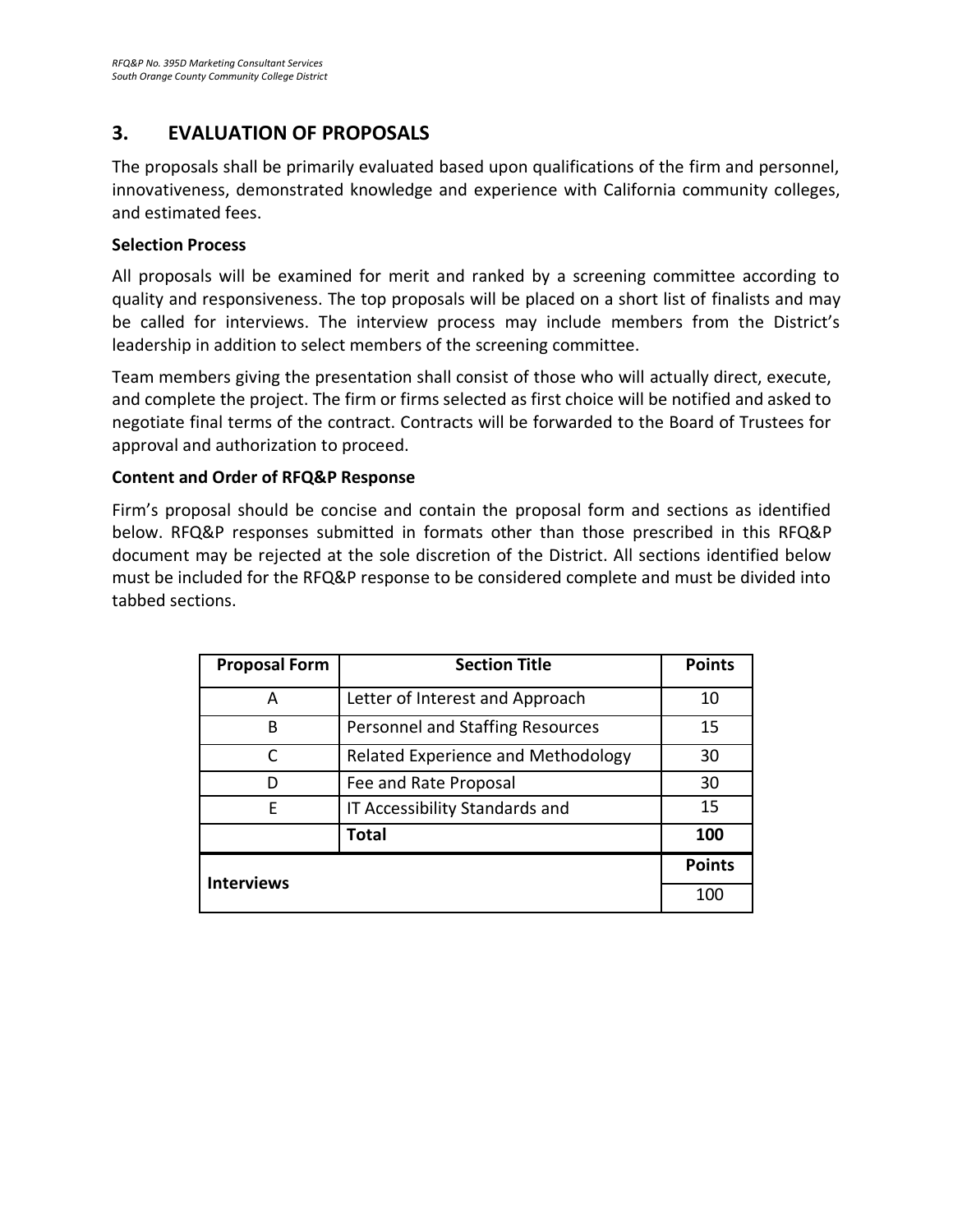# <span id="page-15-0"></span>**4. SCOPE OF SERVICES**

The District intends to award Contracts and subsequent Work Orders to a pool of qualified professional marketing consultants/creative agencies for specialized marketing services in support of the two colleges' marketing, communications, creative services, and the SC Career Technical Education (CTE) programs specific to the Regional Marketing Campaign.

## **SADDLEBACK COLLEGE AND IRVINE VALLEY COLLEGE - GENERAL MARKETING SERVICES**

- I) Marketing campaign development and media buying and placement services shall minimally include the following:
	- 1. Geofencing and geotargeting efforts
	- 2. Mobile advertising
	- 3. Over-the-Top advertising
	- 4. Social Media
	- 5. Google AdWords
	- 6. Search retargeting
	- 7. Display advertising
	- 8. Email advertising
	- 9. Radio and TV advertising
- II) Creative services shall minimally include the following:
	- 1. Copy writing
	- 2. Graphic design
	- 3. Photography
	- 4. Multimedia production
- III) Analytics and reporting Services as needed by each of the colleges.
- IV) Additional marketing services as needed by each of the colleges.

List of Anticipated Projects for SC and IVC – General Marketing (for reference only, and is not limited to the projects listed below)

- 1. Marketing campaigns to promote enrollment for fall, spring, and summer
- 2. Marketing campaigns to promote career education programs
- 3. Marketing campaigns to promote special events
- 4. Marketing campaigns to promote specific academic and grant funded programs
- 5. Viewbooks, marketing collateral, and feature writing

# **SADDLEBACK COLLEGE - REGIONAL MARKETING CAMPAIGN SERVICES**

Services for the SC Regional Marketing Campaign shall minimally include the following:

- 1. Advertising:
	- o Develop regional campaigns.
	- $\circ$  Cultivate research-based messages and creative executions that are simple, consistent and credible.
	- o Focused on equity and reaching target audiences and programs.
- 2. Business, Labor and Industry Outreach: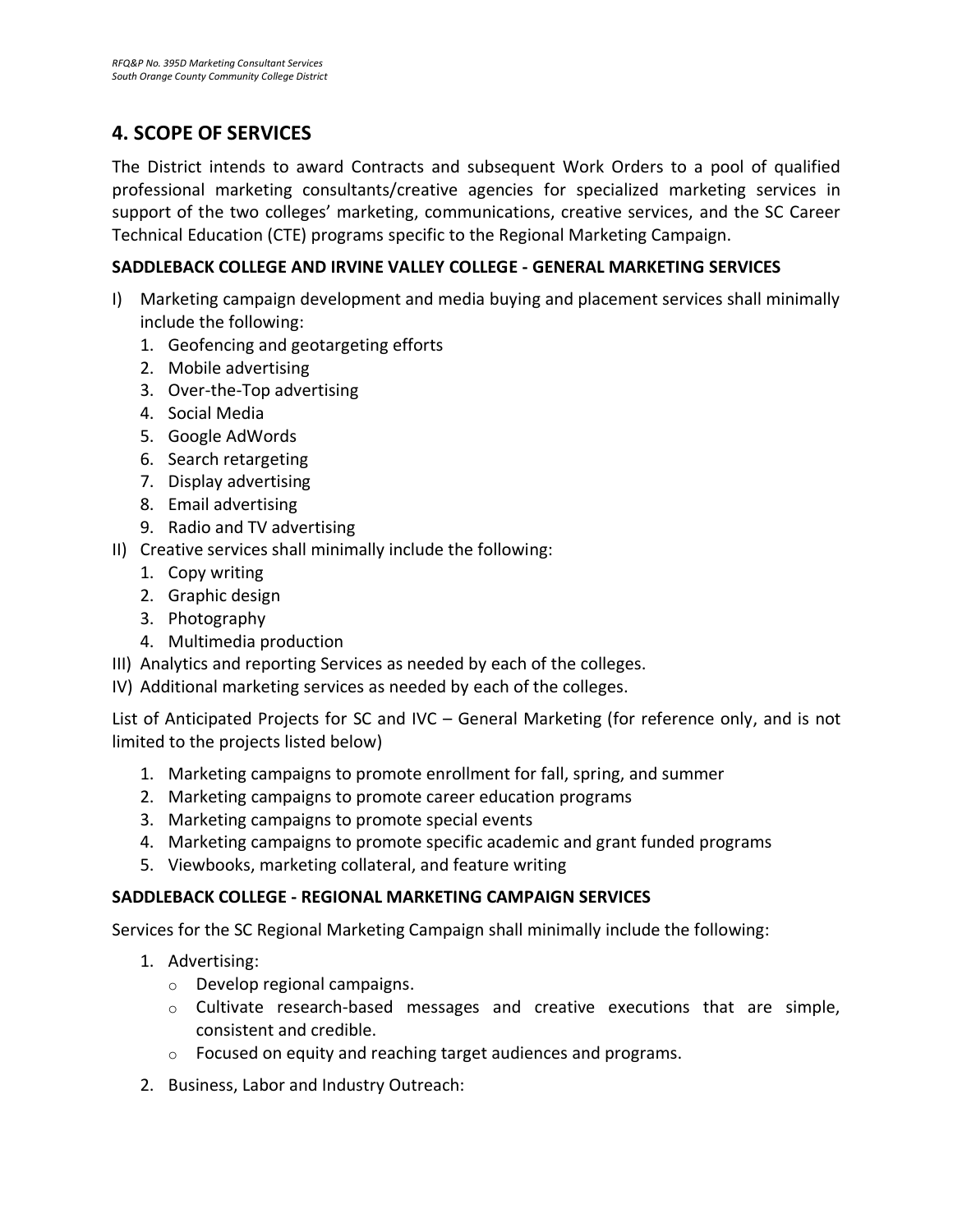- $\circ$  Develop an outreach strategy that will increase work-based learning opportunities i.e. apprenticeships, internships by connecting business and community colleges including collateral.
- 3. Creative Development:
	- $\circ$  Focus on short-term certificate, target audiences, specific program collateral, and noncredit marketing, employer marketing.
	- $\circ$  Overall messaging contributing to the credibility and quality of career education to equip Orange County's workforce.
- 4. Collateral Materials
	- o Focused on identified market groups.
- 5. Research:
	- o Baseline Awareness Survey
	- o Equity Research
	- o Student Media Preferences or related/similar information
	- o Research on hard to convert programs
- 6. Social Media Strategies
- 7. Web Management and Updates to existing Regional Marketing Website (www.futurebuilt.org)
- 8. Media Relations (for internal and external stakeholders):
	- o Work with various stakeholders on multiple projects
	- o Lead and manage focus groups
- 9. Administrative Services:
	- o Customer Relations Management
		- **•** Phone Number
		- **Web Visits fo[r www.futurebuilt.org](http://www.futurebuilt.org/) website**
		- **Tracking campaigns and digital campaigns**
		- **Reporting**
- 10. Additional marketing support as needed

List of anticipated projects for SC Regional Marketing (for reference only, and is not limited to the projects listed below)

- 1. Marketing campaigns to promote enrollment for fall, spring, and summer
- 2. Report for Community College Chancellors and Presidents
- 3. Overview report for the Regional Marketing Program
- 4. Marketing videos
- 5. Various printed and digital marketing collateral
- 6. Marketing campaigns for the Strong Workforce Program
- 7. Media buys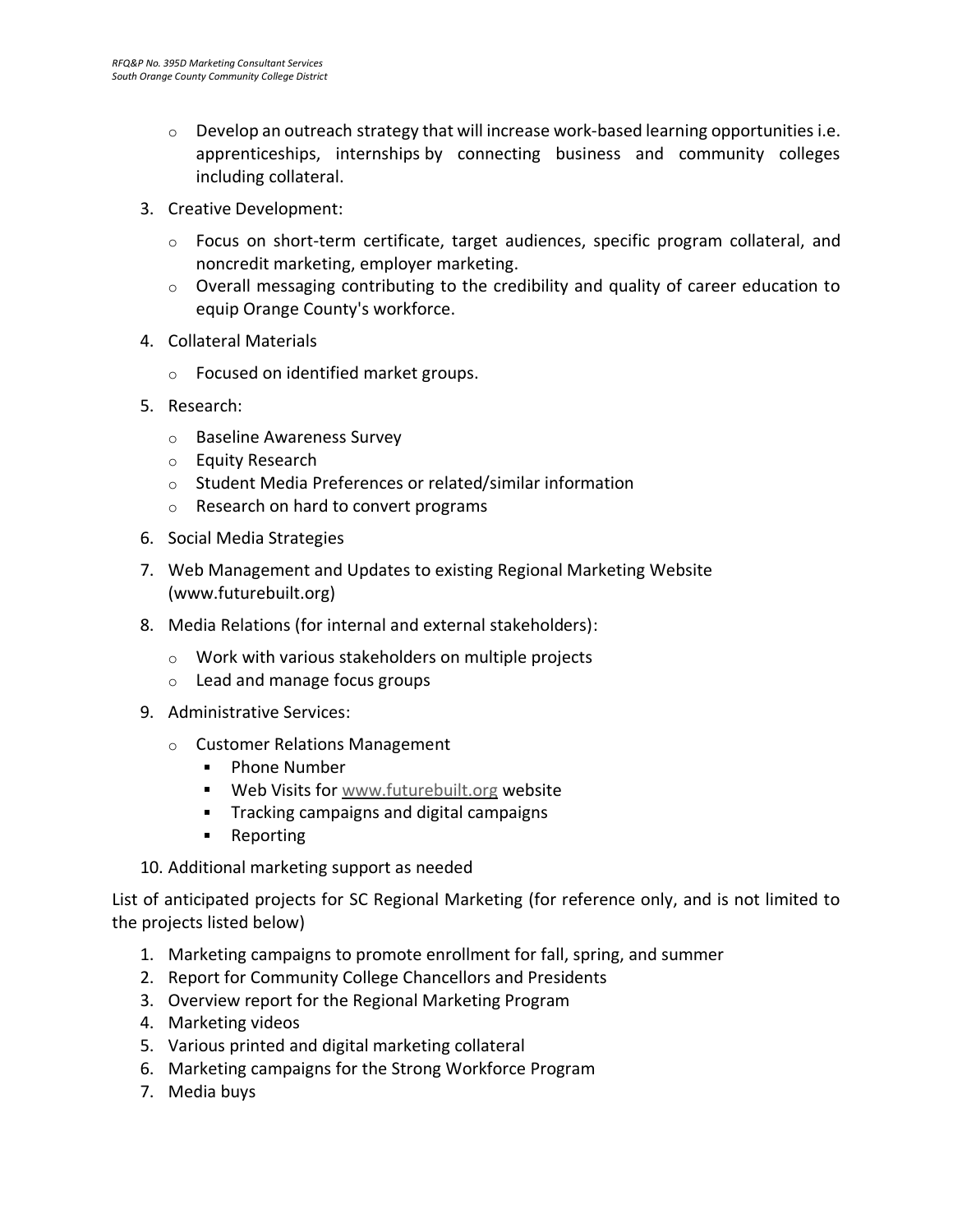# <span id="page-17-0"></span>**PROPOSAL FORM A LETTER OF INTEREST AND APPROACH (Two Page Limit Excluding Proposer Firm Information)**

# **Letter of Interest and Approach**

The RFQ&P response should be introduced with a Letter of Interest that presents a statement of interest, firm's approach, and philosophy for implementing these services, and a brief description of the consultant/firm including qualifications for providing the requested services.

1. Describe what is unique about the consultant/firm as it relates to this specific project.

# **Cover letter to District in addition to the Proposer's narrative must include all of the information noted below in a letter format.**

The individual who is authorized to bind Consultancy Services for the Development of a District and Colleges' Marketing Consultant Services Proposal (hence, "Proposer") contractually must sign the cover letter, must indicate the signatory is so authorized, and must indicate the title or position of the signatory. **An unsigned cover letter shall cause the proposal to be rejected.** The cover letter must contain a statement from the Proposer that acknowledges that all documents submitted pursuant to this request for proposal process will become a matter of public record. The letter must contain the following:

- The Proposer's name, address, e-mail, telephone, and facsimile number.
- The Proposer's Federal Employer Identification Number and Corporate Identification Number, if applicable.
- The name, title or position, and telephone number of the individual signing the cover letter and statement signatory is authorized to bind the firm.
- The name, title or position, and telephone number of the primary contact and/or account administrator, if different from the individual signing the cover letter.
- Provide all the named people who will actually perform the work when the Program begins.
- A statement to the effect that the proposal is a firm and irrevocable offer, good for one hundred and eighty (180) days. **Please complete Proposal Form A through G and Appendices A through E as part of your RFQ&P response.**
- A statement expressing the Proposer's willingness to perform the services as described in this RFQ&P.
- A statement indicating that all forms, certificates and compliance requirements included in this RFQ&P are completed and duly submitted in the proposal response.
- A statement that there is no conflict of interest. Use Form E.
- A statement expressing the Proposer's availability of staff and other required resources for performing all services and providing all deliverables within the specified time frames as described in the RFQ&P.
- A statement attesting that the Proposer is not on the federal list of current companies or individuals that have been declared ineligible to receive Federal contracts due to a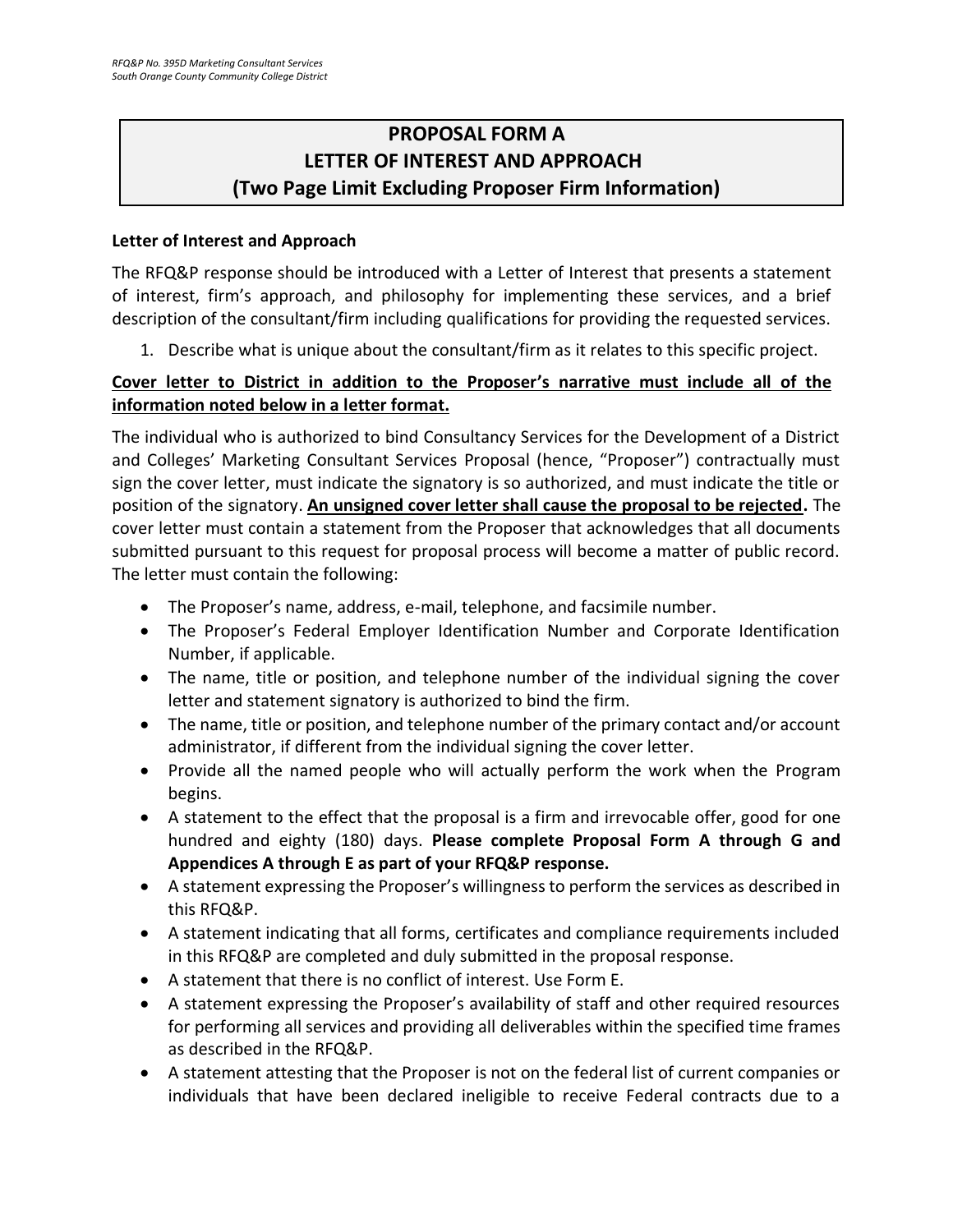violation of Executive Order 11246, as amended; Section 503 of the Rehabilitation Act of 1973, as amended 29 U.S.C. Section 793; and/or the Vietnam Era Veterans' Readjustment Assistance Act of 1974, as amended, 38 U.S.C. Section 4212.

• Please indicate if the firm is a small, minority, women, and/or disabled veteran business enterprise by providing a copy of the current certification.

## **Proposer Firm Information**

• Type of Firm: Corporation: Proprietorship: Partnership: Joint Venture:  $\qquad \qquad$  Other (please describe):  $\qquad \qquad$ • Business License Number: **Example 19** • Number of years in business under firm name: • Has the firm changed its name within the past 3 years?  $YFS \Box$  NO  $\Box$ If yes, provide former name(s): • Have there been any recent (within the last three years) changes in control/ownership of the firm? YES □ NO □ If yes, explain.  $\mathcal{L}$  $\overline{\phantom{a}}$ • Have officers or principals of the firm ever had their business license suspended or revoked for any reason? YES □ NO □ If yes, please explain.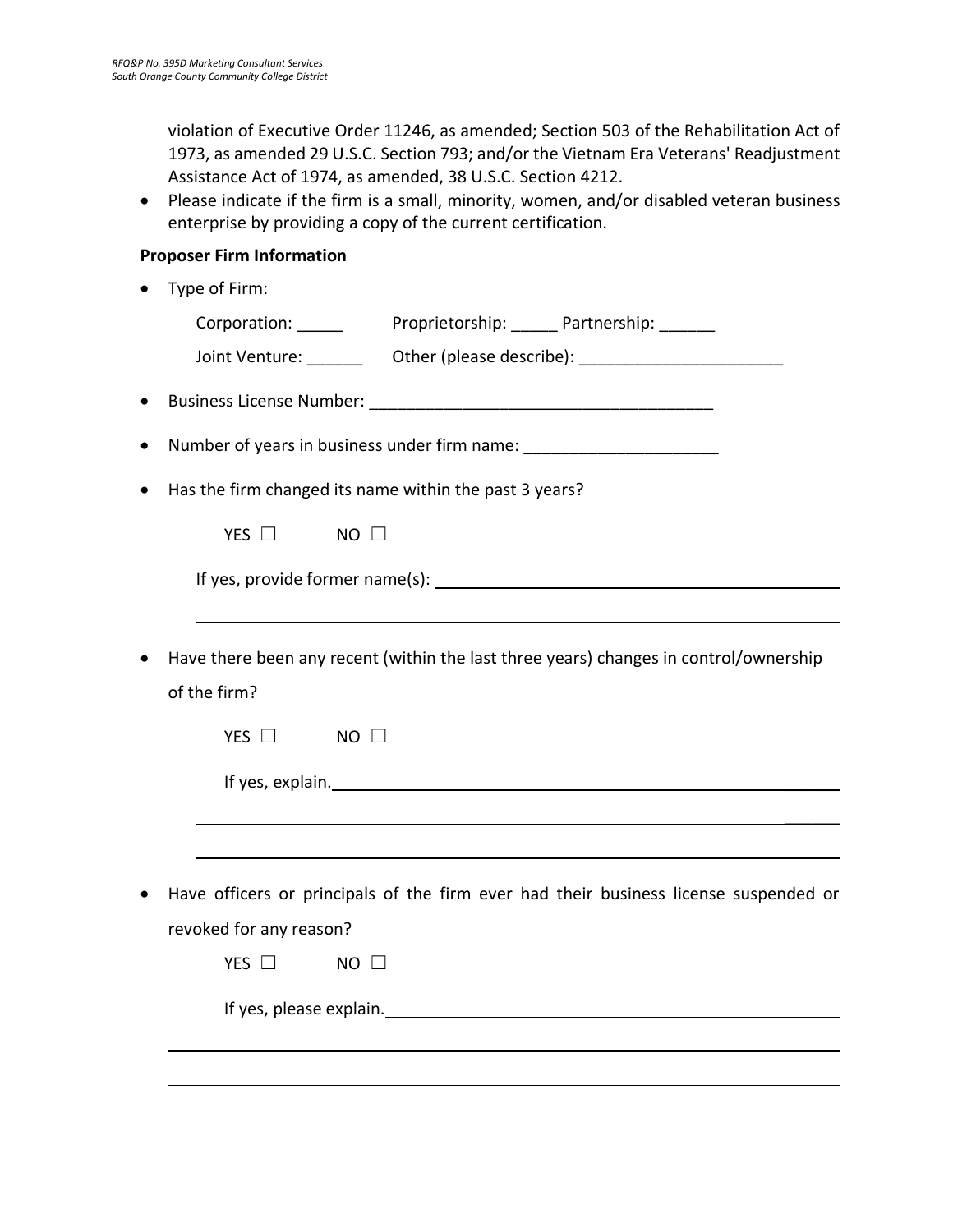• Does the firm have an acceptable history of working proactively to avoid litigation?

| VEC<br><b>F5</b> | NΩ |  |
|------------------|----|--|
|                  |    |  |

If no, please provide specific information on termination for default, litigation settled or judgments entered within the last five (5) years.

• Within the past five (5) years, have one or more contract(s) to provide services to which the Respondent was a party to have been terminated for default of the Respondent officers or principals of the firm?

YES □ NO □

If yes, please explain.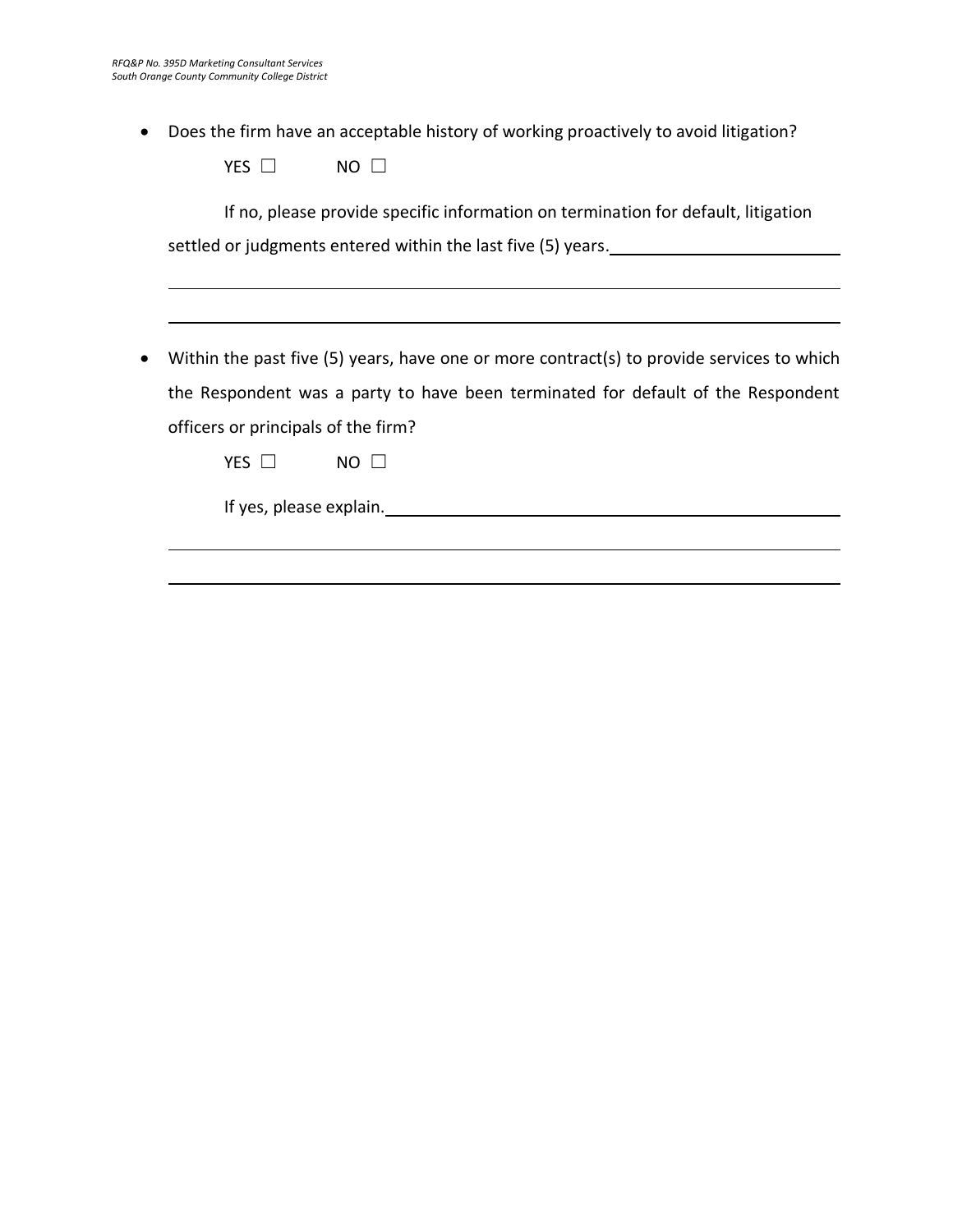# **PROPOSAL FORM B PERSONNEL AND STAFFING RESOURCES (One Page Limit Per Resume)**

<span id="page-20-0"></span>Submit resumes for each team member including sub-consultants proposed to provide service to the District including specific qualifications and recent related experience providing similar services. **List the proposed staff's current and anticipated availability during the contract period.** Include the following data and any other relevant information for the District to evaluate:

- 1. Provide total number of professional staff currently employed by the firm.
- 2. Resumes should include the Project Executive or person(s) providing oversight of the project team, if applicable.
- 3. Identify person/s who will be principally responsible for working with the District. Indicate the role and responsibility of each person/s, and how many years of experience with a focus on community college district qualifications relative to the proposed role. If the Proposer is chosen as a finalist, the proposed individual/s must attend the interview and in-person presentation.
- 4. Indicate whether or not individual is currently a direct employee of the firm. If a direct employee, indicate how many years with the firm.
- 5. Provide brief biographies, education, training, professional certifications, and work experience history of individual/s that will be working directly with each of the colleges, highlighting the skills identified with their tasks.
- 6. Link each named person with the specific tasks, responsibilities, and deliverables.
- 7. If more than one person is named as a candidate for a specific role, include above information for all listed persons.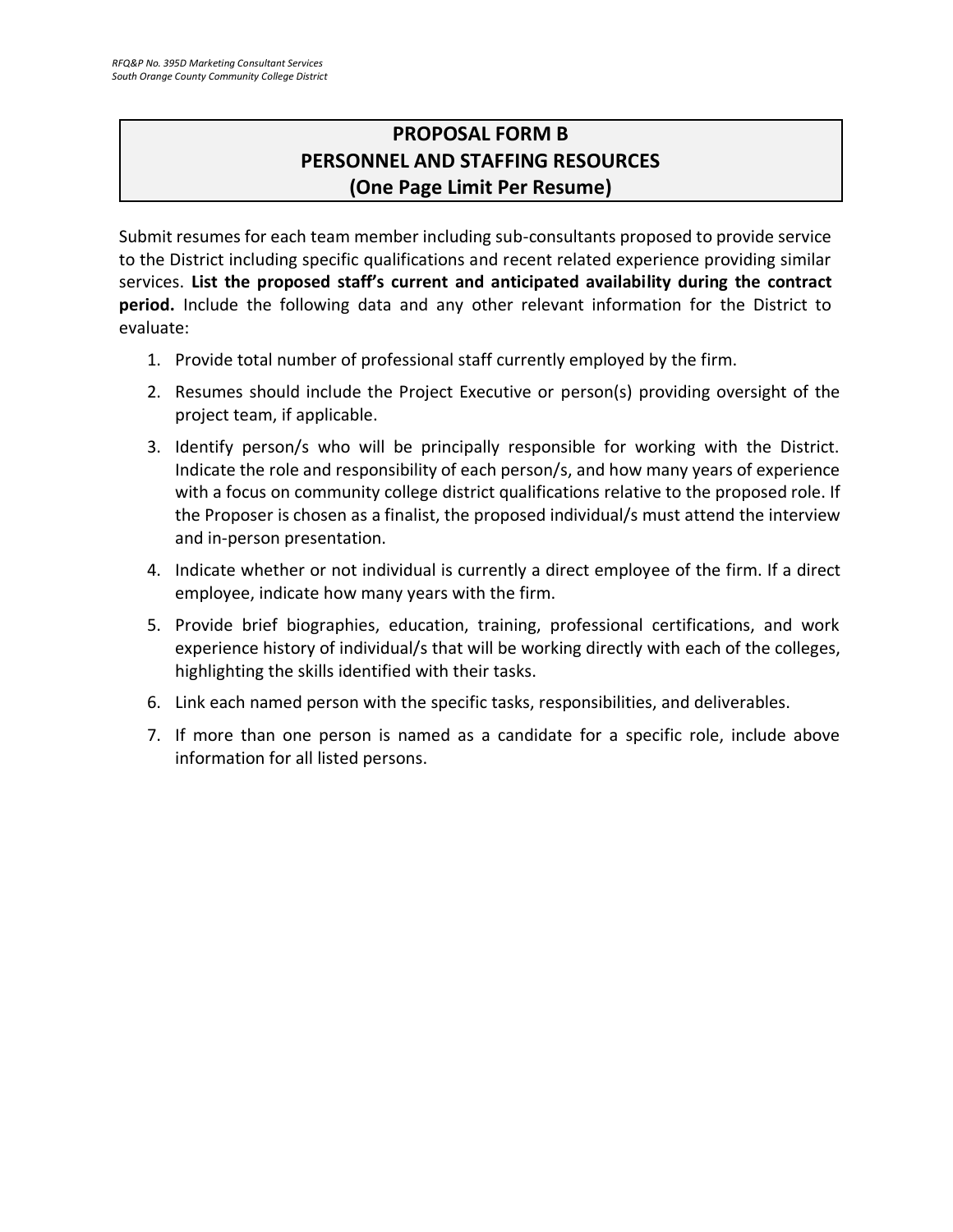# **PROPOSAL FORM C RELATED EXPERIENCE AND METHODOLOGY (Five Page Limit)**

- <span id="page-21-0"></span>1. Provide a summary of the Firm's experience in relation to the services contemplated in this RFQ&P.
- 2. Describe how the firm will provide services and fulfill the requirements and expectations of the District.
- 3. Provide a summary of your Firm's experience working with Community Colleges and the experience of the staff assigned to this project.
- 4. Based on the RFQ&P scope, clearly specify any work that would be considered additional services.
- 5. Name and state the number of public entity clients served within the past 5 years.
- 6. Do you provide weekly status reports? If so, describe the type of information the status report contains.
- 7. Identify any special services typically provided by the firm that are not listed in the Scope of Services. Ensure that pricing for these services are included in Proposal Form D.
- 8. List projects in chronological order in which team members were involved. Indicate whether project was completed by firm or by a team member when employed by another firm.
- 9. Submit a full list of links to similar marketing campaigns designed for California Community Colleges or higher education institutions within the last five (5) years.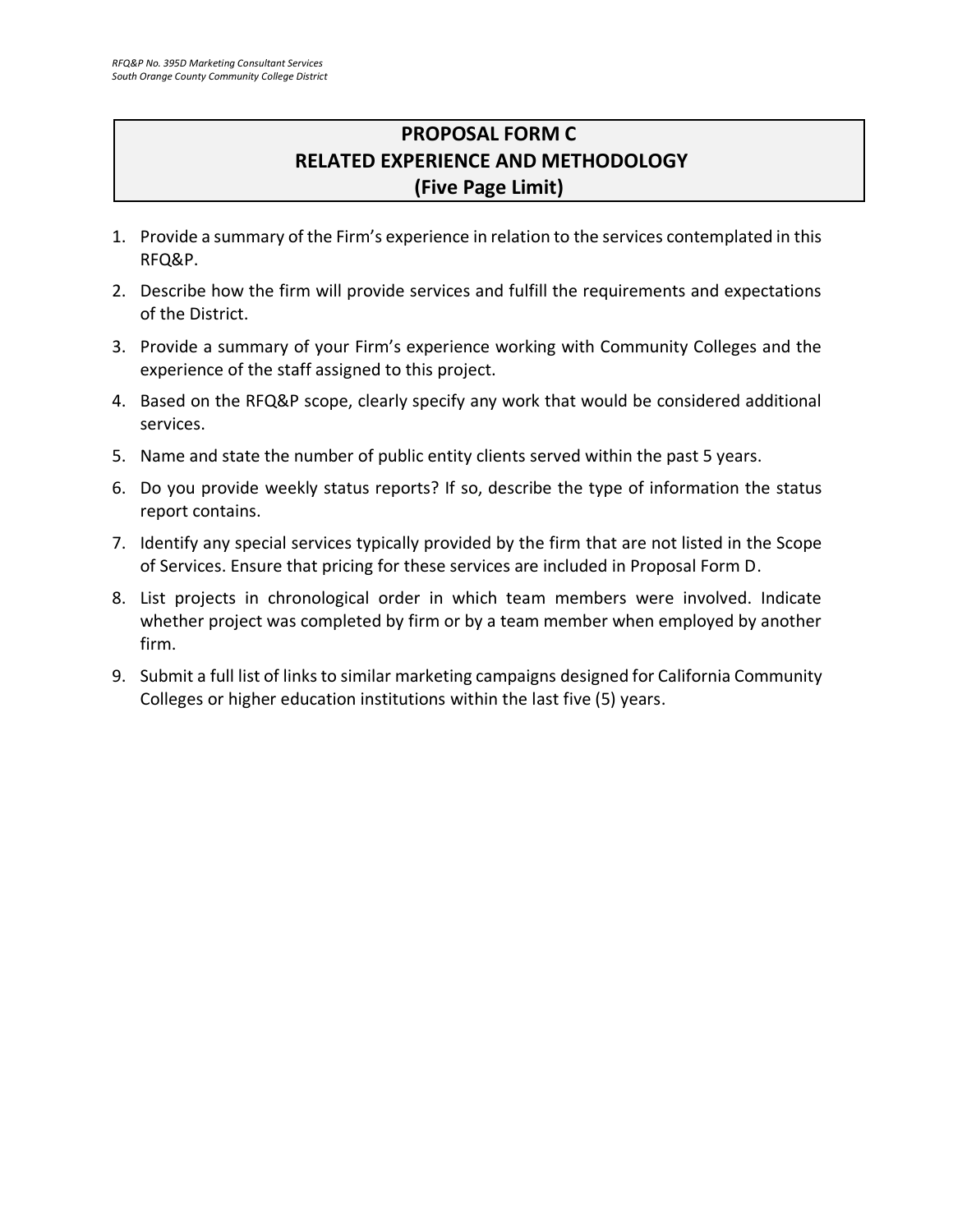# **PROPOSAL FORM D FEE AND RATE PROPOSAL**

<span id="page-22-0"></span>The proposed fee schedule shall include fully burdened hourly rates for each title/individual proposed for the work. It is the proposer's responsibility to understand the complexity of the District as well as the complexity of the proposed work and to submit a not-to-exceed fee accordingly using the form below.

Fees shall be firm, fixed and on a Not to Exceed (NTE) hourly billable hourly rate. Such rates shall include all labor, materials, overhead and profit (OH&P), and other direct and indirect costs including incidental travel. Actual contract rates will be subject to negotiation prior to issuance of any agreement. For each service description listed below, identify the roles/high level titles of the individuals responsible for engaging and completing each such service. **Duplicate for each service as necessary**.

| <b>Service Description</b>                                                                                  | <b>Role/Team Member Title</b> | <b>Not Exceed Hourly</b><br><b>Billable Rate</b> |
|-------------------------------------------------------------------------------------------------------------|-------------------------------|--------------------------------------------------|
| Geofencing and Geotargeting Efforts                                                                         |                               | \$                                               |
| <b>Mobile Advertising</b>                                                                                   |                               | \$                                               |
| Over-the-Top Advertising                                                                                    |                               | \$                                               |
| Social Media                                                                                                |                               | \$                                               |
| Google AdWords                                                                                              |                               | \$                                               |
| Search Retargeting                                                                                          |                               | \$                                               |
| <b>Display Advertising</b>                                                                                  |                               | \$                                               |
| <b>Email Advertising</b>                                                                                    |                               | \$                                               |
| Radio and TV Advertising                                                                                    |                               | \$                                               |
| Geofencing and Geotargeting Efforts                                                                         |                               | \$                                               |
| <b>Mobile Advertising</b>                                                                                   |                               | \$                                               |
| Copy Writing                                                                                                |                               | \$                                               |
| <b>Graphic Design</b>                                                                                       |                               | \$                                               |
| Photography                                                                                                 |                               | \$                                               |
| <b>Multimedia Production</b>                                                                                |                               | \$                                               |
| <b>Analytics and Reporting Services</b>                                                                     |                               | \$                                               |
| <b>Additional Services Not Identified</b><br>Above - Describe Services and<br><b>Duplicate as Necessary</b> |                               | \$                                               |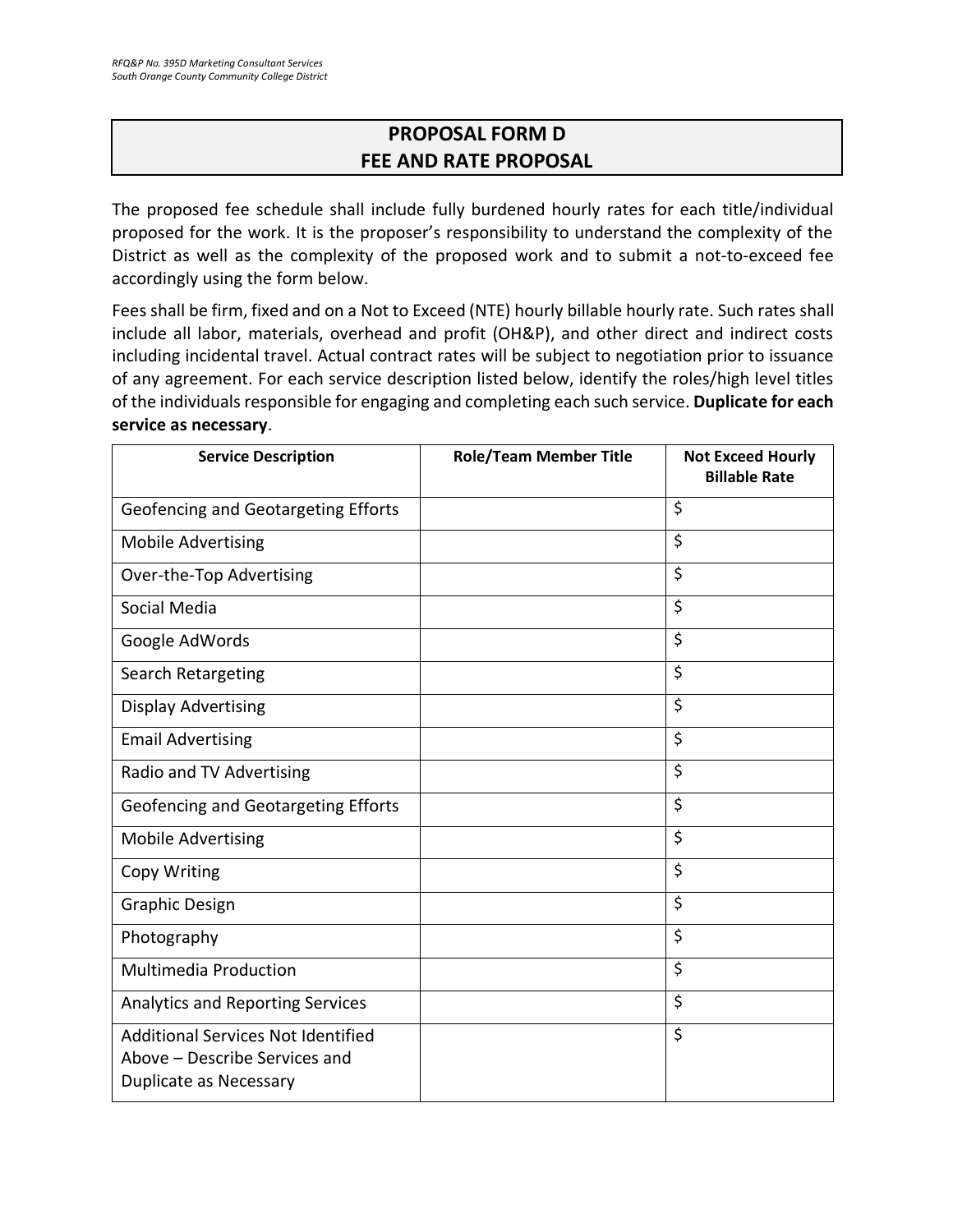# **PROPOSAL FORM E IT ACCESSIBILITY AND COMPLIANCE**

Firms shall demonstrate compliance with the following standard: WCAG 2.0 level AA for products and/or services as identified in this RFQ&P.

Firm shall provide detailed information to the below questions along with the necessary demonstrations as required about the accessibility of the proposed products and/or services as identified in this RFQ&P.

- 1. For services to develop web-related products, include a description of how each of the WCAG 2.0 level AA standard/requirement will be implemented.
- 2. For each area of noncompliance, describe any planned remediation roadmaps, including timelines and steps that will be taken to achieve full compliance, as well as interim workarounds to enable access by individuals with disabilities.
- 3. Provide your Firm's policy or commitment statement regarding electronic accessibility.
- 4. Who in your Firm is responsible for the electronic accessibility policy and compliance? Provide contact information.
- 5. Do you have an accessibility function or team responsible for technical development? Describe its role in your organization.
- 6. How does your company achieve compliance with IT accessibility standards?
- 7. Describe the testing protocols you use to assess the accessibility of your product/service.
- 8. Can you provide live or pre-recorded demonstrations of the accessibility of your product?
- 9. How do you assure that you keep your product current with changing legal requirements and accessibility best practices?
- 10. If needed and when requested, Firm shall provide evaluation products for additional District validation testing.

#### **Demonstration and Tests (as determined by the District):**

- Shortlisted Firms shall be required to provide demonstrations during the interview/evaluation process for product demonstration to support their statements about the accessibility of their products or services.
- At a minimum, the Firm should show how blind or low-vision users would access the product using a screen reader. The Firm also may be asked to include members of other disabled communities to demonstrate different types of accessibility compliance.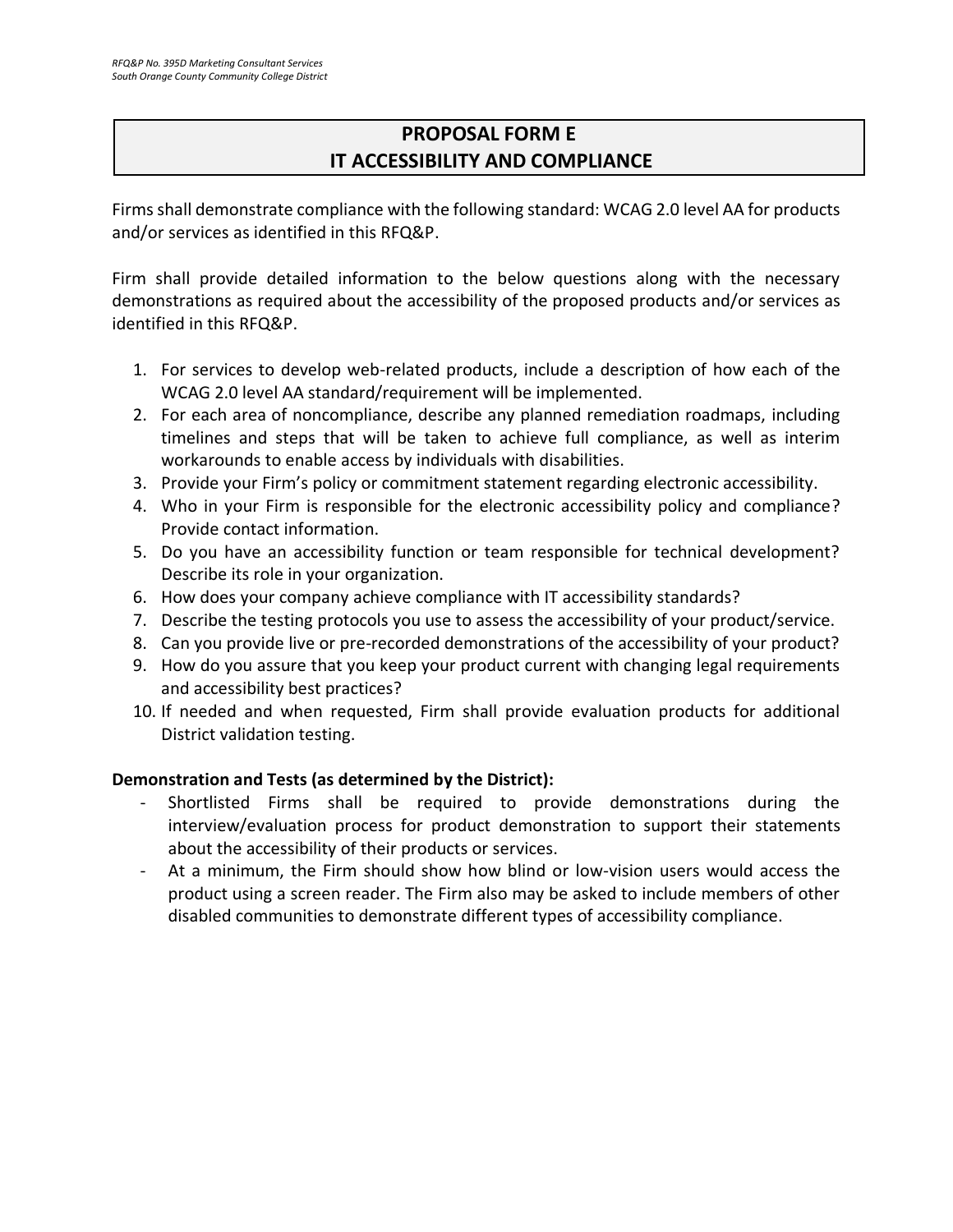# <span id="page-24-0"></span>**REVISED PROPOSAL FORM F GENERAL TERMS AND CONDITIONS**

**Offer Held Firm**: The Proposer agrees that it will not withdraw its offer for a period of *one hundred and eighty (180*) calendar days from the opening date.

**Right to Reject**: The Proposer understands that the District reserves the right to reject any or all proposals and to waive any irregularities and/or informalities in the evaluation of proposals. The District intends to verbally negotiate with the Proposers to reach a final agreement.

**Bidder Certification**: The Proposer certifies that this bid is made without previous understanding, agreement or connection with any person, firm, or corporation making a bid on the same services, and is in all respects fair and "without collusion or fraud."

**Execution of a Contract**: If awarded a contract, the Proposer agrees to execute a contract in accordance with this Proposal and the District's Instructions for Submittal of Proposals, Information for Proposers, General Conditions, and Service Requirements immediately upon receipt of written notice of acceptance of the Proposal by the District.

**Assumption of Contract**: The Proposer agrees to assume operations under the contract after the Board approval of contract and within ten (10) calendar days following the District's notification to proceed.

**Exceptions to Specifications**: In submitting a proposal, the Proposer affirms acceptance of the complete Conditions Specifications and Requirements associated with the District's RFQ&P document, unless otherwise stipulated. Any variances or exceptions which the Proposer wishes to note with respect to any of the Conditions, Specifications, or any District Service Requirements are to be stated herein or in an attachment to the RFQ&P submittal which is to be titled "Exceptions."

**Conflicts of Interest**: All Proposers must disclose the name of any Board of Trustees member, officer, director, or agent who is an employee of the South Orange County Community College District, which includes any District employee. Further all Proposers must disclose the name of any District or District employee, or Board of Trustees member, who has, directly or indirectly, any financial interests in the Proposer's firm or any of its branches. Submit this information on an attachment to the proposal which is titled "Conflict of Interest" and include the person's name, interest or position, and percent of ownership, if applicable**.**

**Financial Statement:** Prior to the award of contract, the District reserves the right to request and the proposer shall provide the current financial statement of the Proposer that is reviewed or audited by a Certified Public Accountant.

**Required Submittals**: The Proposer's detailed responses to the District's specifications and evaluation criteria must accompany this Proposal.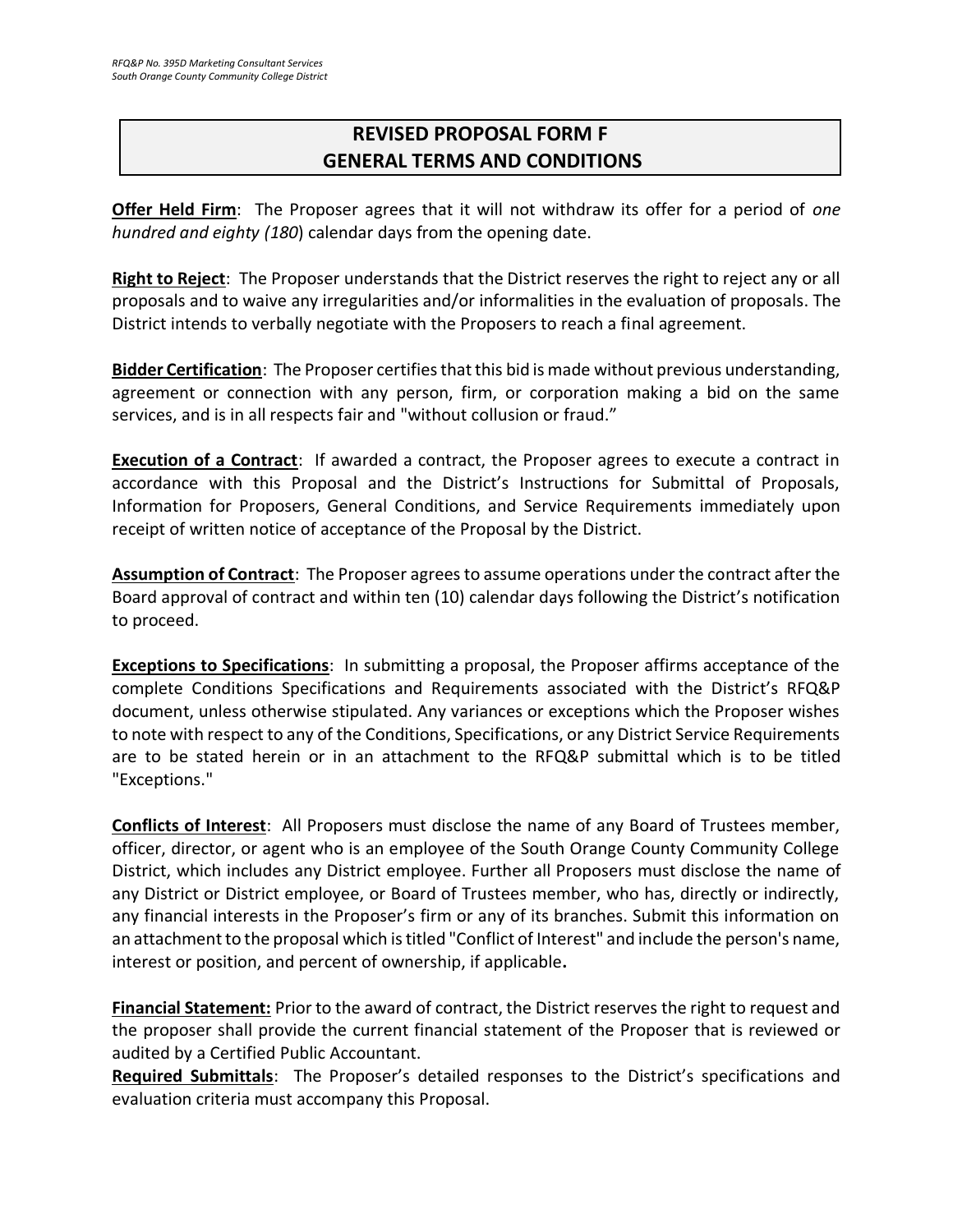**District's Right to Award**: The signer hereby acknowledges that the District reserves the right to make the award to the Proposer which the District judges to have submitted the proposal most favorable to the District, with the District being the sole judge thereof.

**Legally Binding**: It is further certified that the person whose signature appears below is legally empowered to bind the company in whose name the proposal is entered and declares under penalty of perjury under California law that the firm's proposal response to this RFQ&P is true and correct.

**Litigation History**: List all related litigation in the last five (5) years filed by either an owner, owner's consultant, or contractor, against the firm.

SUBMITTED BY:

| <b>Company Name:</b>                                                                                                               |      |                                                                                                                       |           |
|------------------------------------------------------------------------------------------------------------------------------------|------|-----------------------------------------------------------------------------------------------------------------------|-----------|
|                                                                                                                                    |      |                                                                                                                       |           |
| <b>Contact Person:</b>                                                                                                             |      | <u>and the state of the state of the state of the state of the state of the state of the state of the state of th</u> |           |
|                                                                                                                                    |      |                                                                                                                       |           |
| Address:<br><u> 1989 - Johann Stoff, deutscher Stoffen und der Stoffen und der Stoffen und der Stoffen und der Stoffen und der</u> |      |                                                                                                                       |           |
|                                                                                                                                    |      |                                                                                                                       |           |
| City:                                                                                                                              |      | State:                                                                                                                | $Zip:$ __ |
|                                                                                                                                    |      |                                                                                                                       |           |
| Phone Number:                                                                                                                      | Fax: | <u> 1989 - Andrea Station Barbara, amerikan per</u>                                                                   |           |
|                                                                                                                                    |      |                                                                                                                       |           |
| Email:<br><u> 1989 - Johann Barnett, fransk politiker (d. 1989)</u>                                                                |      |                                                                                                                       |           |
|                                                                                                                                    |      |                                                                                                                       |           |
|                                                                                                                                    |      |                                                                                                                       |           |
| By: Signature (Manual)                                                                                                             |      |                                                                                                                       |           |
|                                                                                                                                    |      |                                                                                                                       |           |
|                                                                                                                                    |      |                                                                                                                       |           |

By: Signature (Typed or Printed)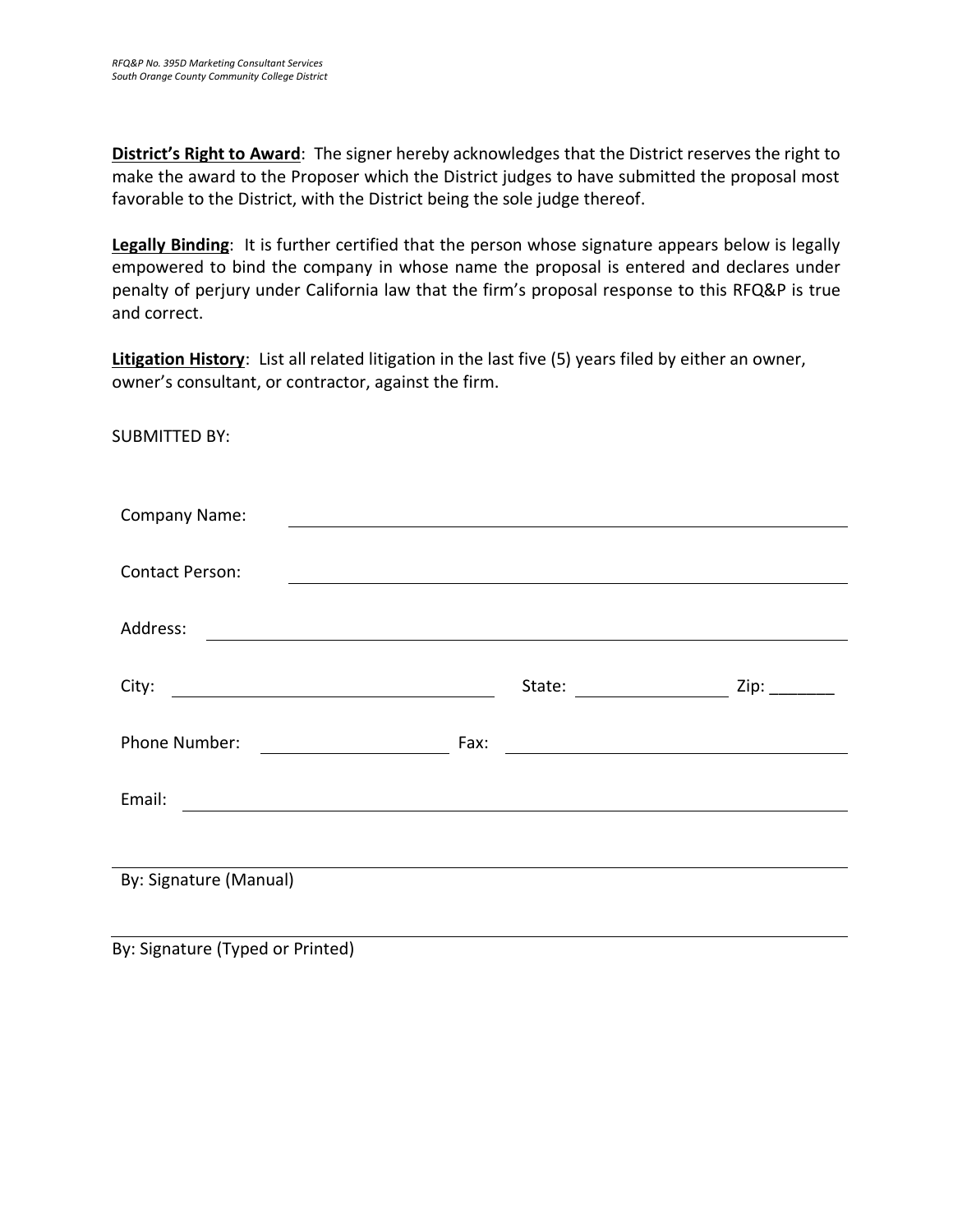# **PROPOSAL FORM G REFERENCES**

<span id="page-26-0"></span>Each Proposer must be able to present both current and past evidence of satisfactory experience in providing services requested. List all four-year higher education and community college districts that you or your firm has contracted with in the last five (5) years. Include the name of the institution or district, contact person, email address and phone number of individuals who can evaluate work that has been completed by the consultant(s)/firm/team member(s) in the past five (5) years. The District has prioritized collegiality and collaboration, and assessing how consultant(s) will function within that culture will be a critical evaluation component.

# **REFERENCES**

| Name of Entity:                                                                                                                  |        |                      |
|----------------------------------------------------------------------------------------------------------------------------------|--------|----------------------|
|                                                                                                                                  |        |                      |
| <b>Contact Person:</b>                                                                                                           |        |                      |
| Address:<br><u> 1989 - Andrea State Barbara, amerikan personal di sebagai personal di sebagai personal di sebagai personal d</u> |        |                      |
| City:                                                                                                                            | State: | Zip: $\qquad \qquad$ |
| <u> 1989 - Johann Barbara, martxa amerikan p</u>                                                                                 |        |                      |
| Phone Number:                                                                                                                    | Fax:   |                      |
| Email:                                                                                                                           |        |                      |
| Dates of Services:<br>From:                                                                                                      | To:    |                      |
| Types of Services Provided:                                                                                                      |        |                      |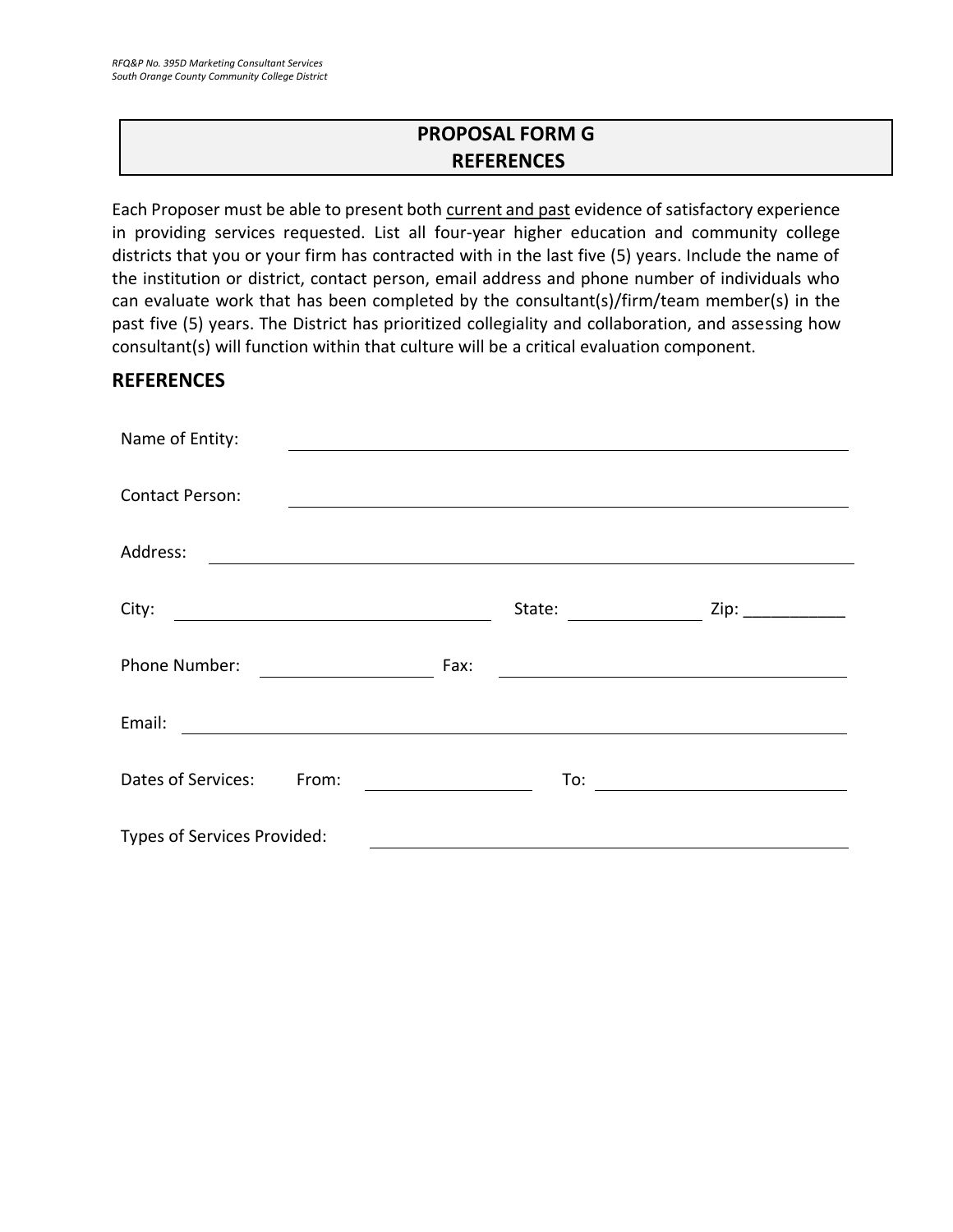# **PROPOSAL FORM H Addenda Acknowledgement**

<span id="page-27-0"></span>**Addenda**: Changes or corrections to the proposal document will be issued via a numbered addendum format at the time of the pre-proposal conference or at least five (5) calendar days prior to submittal date. Record below the number(s) and date(s) of addenda received, if applicable.

| Addendum #_________ |  |
|---------------------|--|
| Addendum #_________ |  |
| Addendum #_________ |  |
| Addendum #_________ |  |
| Addendum #________  |  |
| Addendum #_________ |  |
| Addendum #_________ |  |
| Addendum #________  |  |
| Addendum #_________ |  |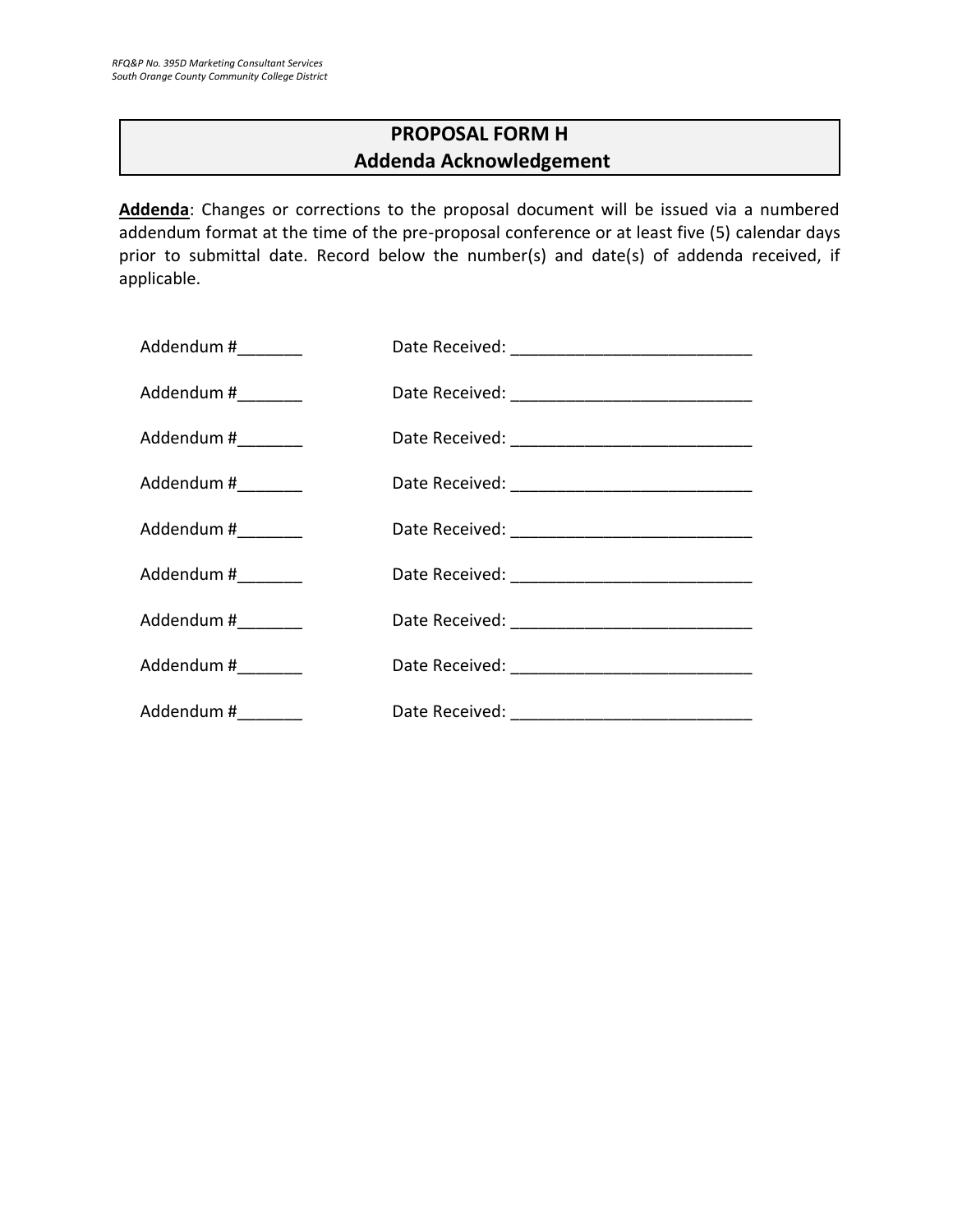# **APPENDIX A Non-Collusion Declaration**

## <span id="page-28-0"></span>**NON-COLLUSION DECLARATION TO BE EXECUTED BY PROPOSER AND SUBMITTED WITH PROPOSAL**

|           | State of California |    |     |     |    |                                              |
|-----------|---------------------|----|-----|-----|----|----------------------------------------------|
|           |                     |    | SS. |     |    |                                              |
| County of |                     |    |     |     |    |                                              |
|           |                     |    |     |     |    | being first duly sworn, deposes and          |
| says      | that                | he | or  | she | ıs |                                              |
|           |                     |    |     |     |    | the party making the foregoing proposal that |

the proposal is not made in the interest of, or on behalf of, any undisclosed person, Proposer, company, association, organization, or corporation; that the proposal is genuine and not collusive or sham; that the Proposer has not directly or indirectly induced or solicited any other Proposer to put in a false or sham proposal, and has not directly or indirectly colluded, conspired, connived, or agreed with any Proposer or anyone else to put in a sham proposal, or that anyone shall refrain from submitting a proposal; that the Proposer has not in any manner, directly or indirectly, sought by agreement, communication, or conference with anyone to fix the proposal price of the Proposer or any other Proposer, or to fix any overhead, profit, or cost element of the proposal price, or that of any other Proposer, or to secure any advantage against the public body awarding the contract of anyone interested in the proposed contract; that all statements contained in the proposal are true; and, further, that the Proposer has not, directly or indirectly, submitted his or her proposal price or any breakdown thereof, or the contents thereof, or divulged information or data relative thereto, or paid, and will not pay, any fee to any corporation, Proposer, company association, organization, or to any member or agent thereof to effectuate a collusive or sham proposal.

I certify (or declare) under penalty of perjury that the foregoing is true and correct.

\_\_\_\_\_\_\_\_\_\_\_\_\_\_\_\_\_\_\_\_\_\_\_\_\_\_\_\_\_\_\_\_\_\_\_\_\_\_\_\_\_\_\_\_\_

\_\_\_\_\_\_\_\_\_\_\_\_\_\_\_\_\_\_\_\_\_\_\_\_\_\_\_\_\_\_\_\_\_\_\_\_\_\_\_\_\_\_\_\_\_

Print Name

Signature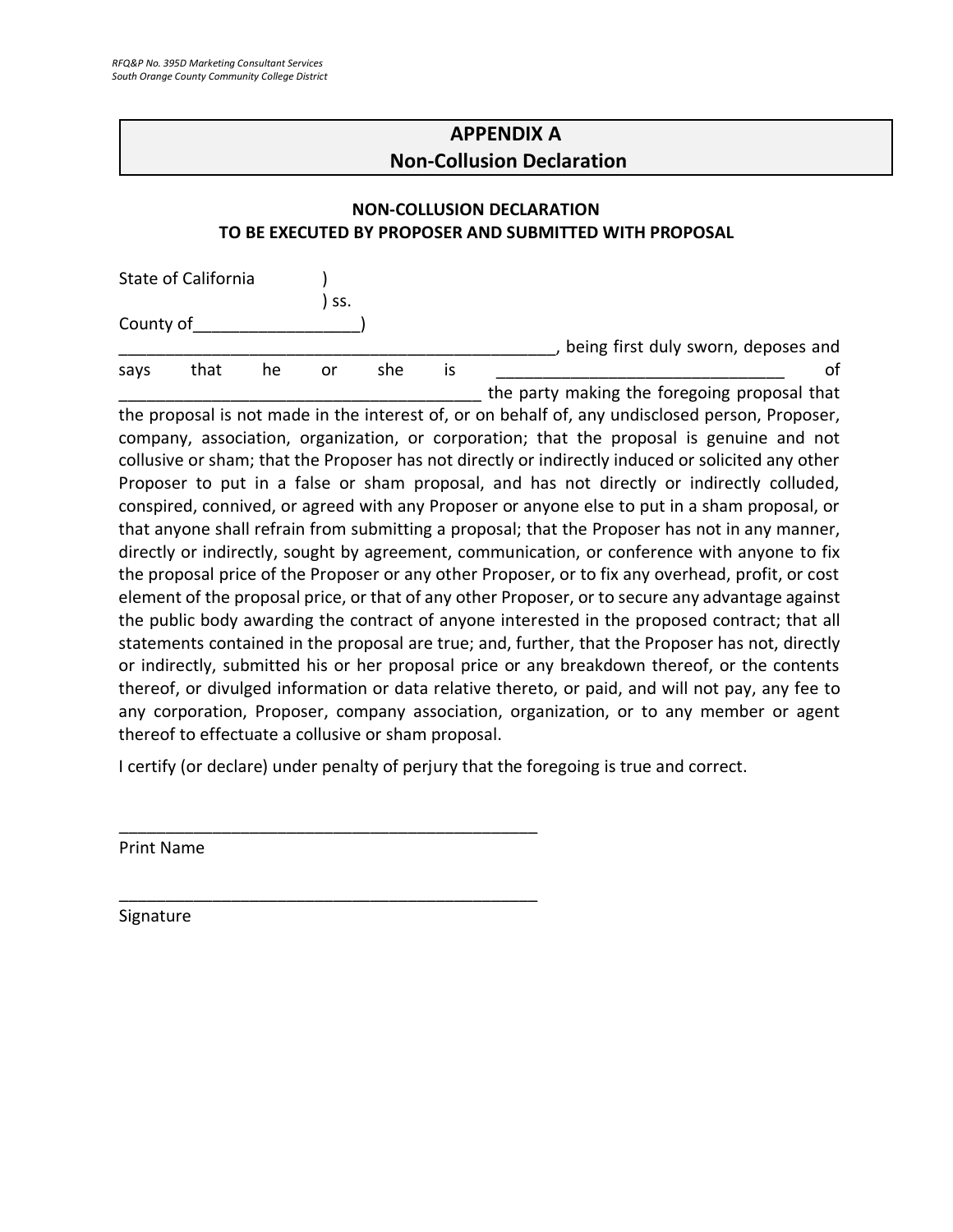(Corporate Seal)

# <span id="page-29-0"></span>**APPENDIX B Equal Opportunity Affirmative Action Statement**

# **SOUTH ORANGE COUNTY COMMUNITY COLLEGE DISTRICT EQUAL OPPORTUNITY AFFIRMATIVE ACTION STATEMENT**

Proposer hereby certifies that in performing work or providing products for the District, there shall be no discrimination in its hiring or employment practices because of age, sex, race, color, ancestry, national origin, religious creed, physical handicap, medical condition, marital status, or sexual orientation, except as provided for in Section 12940 of the California Government Code. Proposer shall comply with applicable federal and California anti-discrimination laws, including but not limited to the California Fair Employment and Housing Act, beginning with Section 12900 of the California Government Code.

IN WITNESS WHEREOF, the undersigned has executed this Certificate of Non-Discrimination this day of , 2018.

|          | Name of individual, company or corporation |          |
|----------|--------------------------------------------|----------|
|          |                                            |          |
|          |                                            |          |
| Address: |                                            |          |
|          |                                            |          |
| City     | State                                      | Zip Code |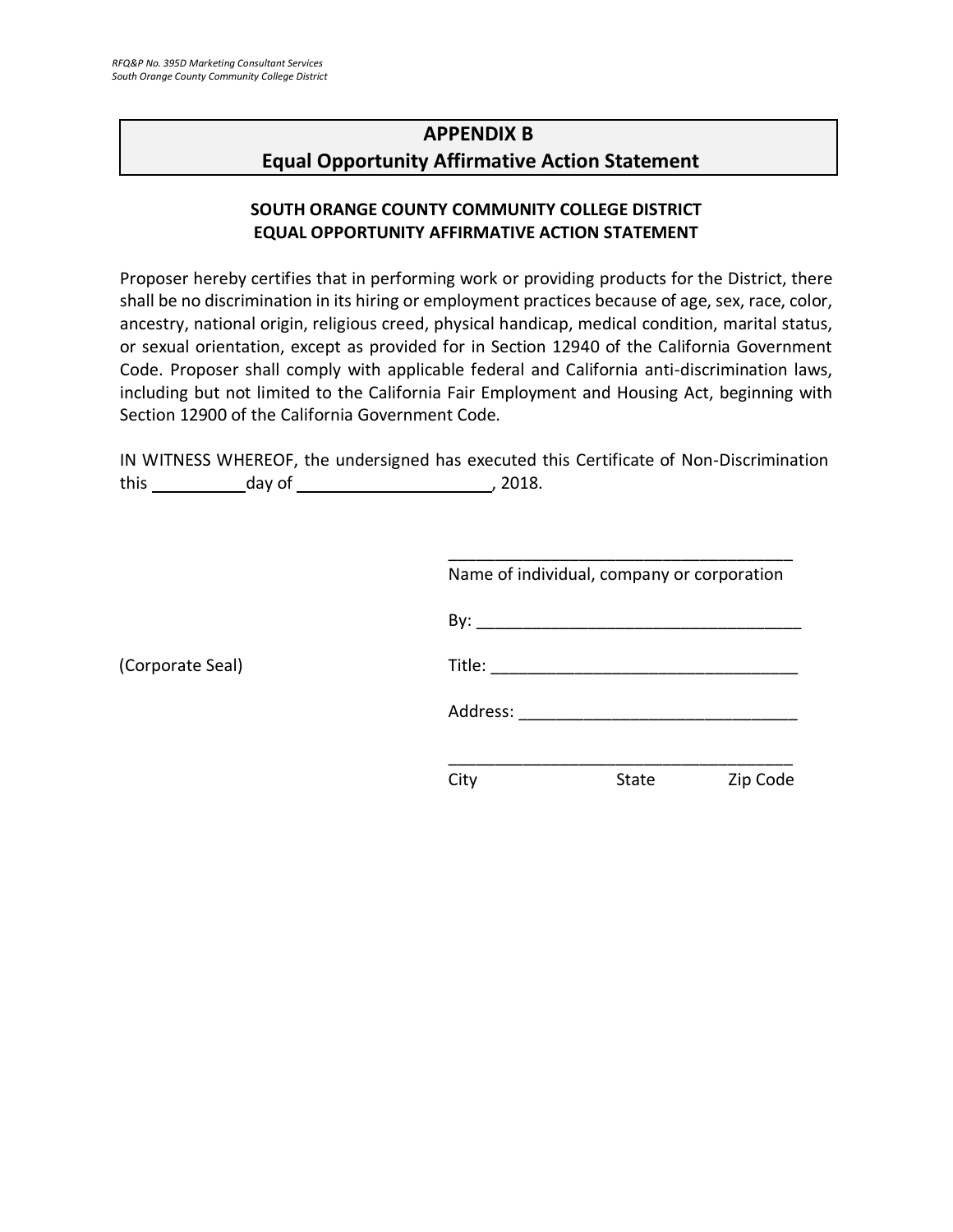# **APPENDIX C Firm's Certificate Regarding Worker's Compensation**

<span id="page-30-0"></span>Labor Code Section 3700 in relevant part provides:

Every employer except the State shall secure the payment of compensation in one or more of the following ways:

- (a) By being insured against liability to pay compensation in one or more insurers duly authorized to write compensation insurance in this State.
- (b) By securing from the Director of Industrial Relations a certificate of consent to self-insure, which may be given upon furnishing proof satisfactory to the Director of Industrial Relations of ability to self-insure and to pay any compensation that may become due to his employees.

I am aware of the provisions of Section 3700 of the Labor Code which require every employer to be insured against liability for Workers' Compensation or to undertake self-insurance in accordance with the provisions of that code, and I will comply with such provisions before commencing the performance of the work of this contract.

|          | Name of individual, company or corporation |          |
|----------|--------------------------------------------|----------|
|          |                                            |          |
| Title:   |                                            |          |
| Address: |                                            |          |
| City     | <b>State</b>                               | Zip Code |

(In accordance with Article 5 (commencing at Section 1860), Chapter 1, Part 7, Division 2 of the Labor Code, the above certificate must be signed and filed with the awarding body prior to performing any work under this contract.)

(Corporate Seal)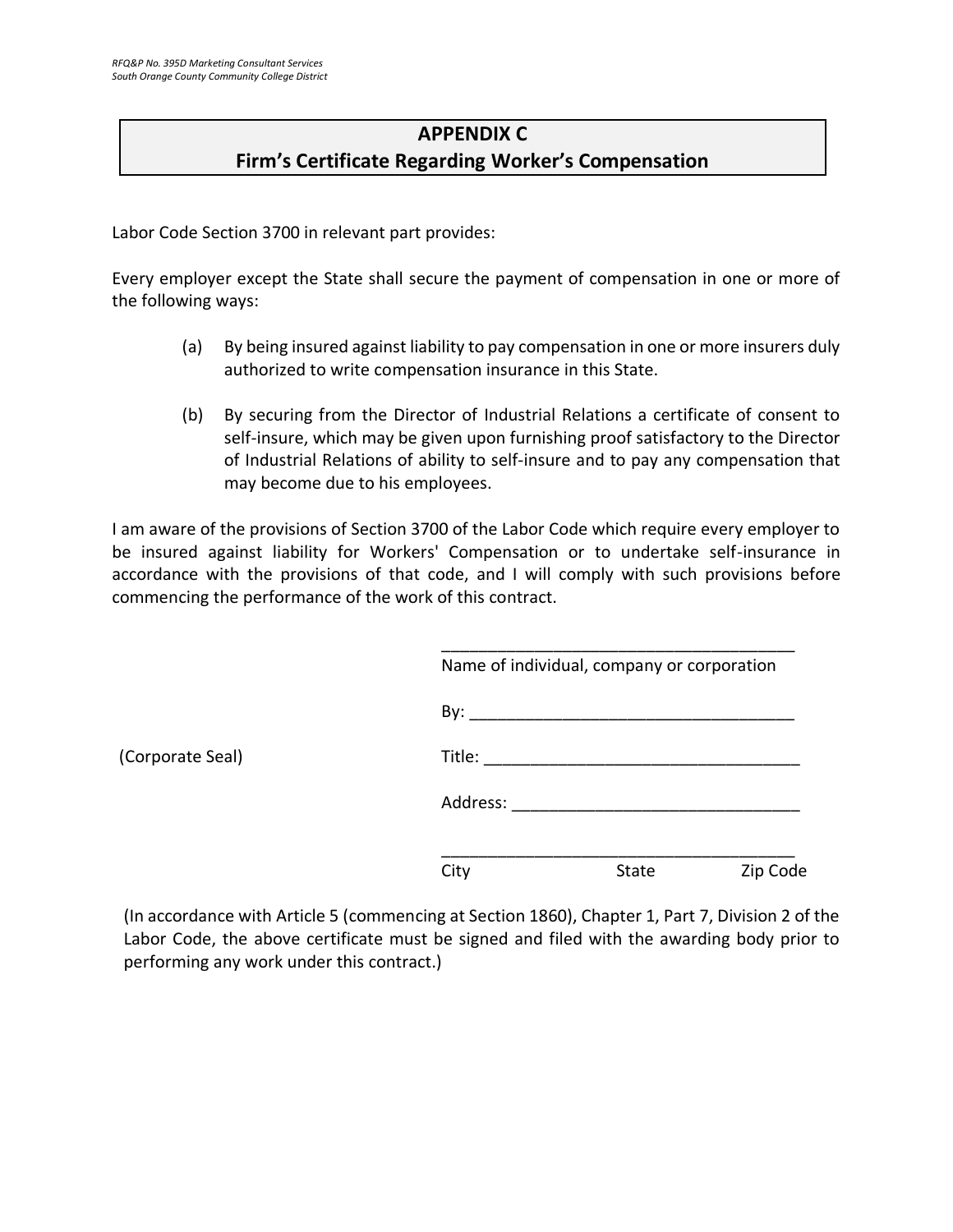# **APPENDIX D Sample Agreement Marketing Consultant Services**

<span id="page-31-0"></span>The Respondent shall thoroughly review the below Agreement. As part of the proposal submission, indicate in a separate Tab of the RFQ&P Response the Respondent's acceptance of all terms and conditions set forth in the Agreement. If there is any term or condition of the Agreement, which a Respondent requests to be modified, the Respondent must: (i) specifically identify such term or condition; and (ii) set forth the specific text of the modification requested for each such term or condition. Notwithstanding any requested modification to any term or condition of the Agreement, no such modifications are binding on the District or enforceable against the District unless the District affirmatively and specifically accepts any such requested modification. Any Respondent whose RFQ&P Response does not identify requested modifications to terms or conditions of the Agreement will be deemed to have agreed to all terms and conditions set forth therein; if awarded the Agreement, such Respondent must execute the Agreement in the form and content attached hereto subject only to elements of such Respondent's RFQ&P Response accepted by the District.

Proposer agrees to the Agreement's terms and conditions with no exceptions.

YES □ NO □

If no, pursuant to the above instructions, submit all exceptions in a separate tab.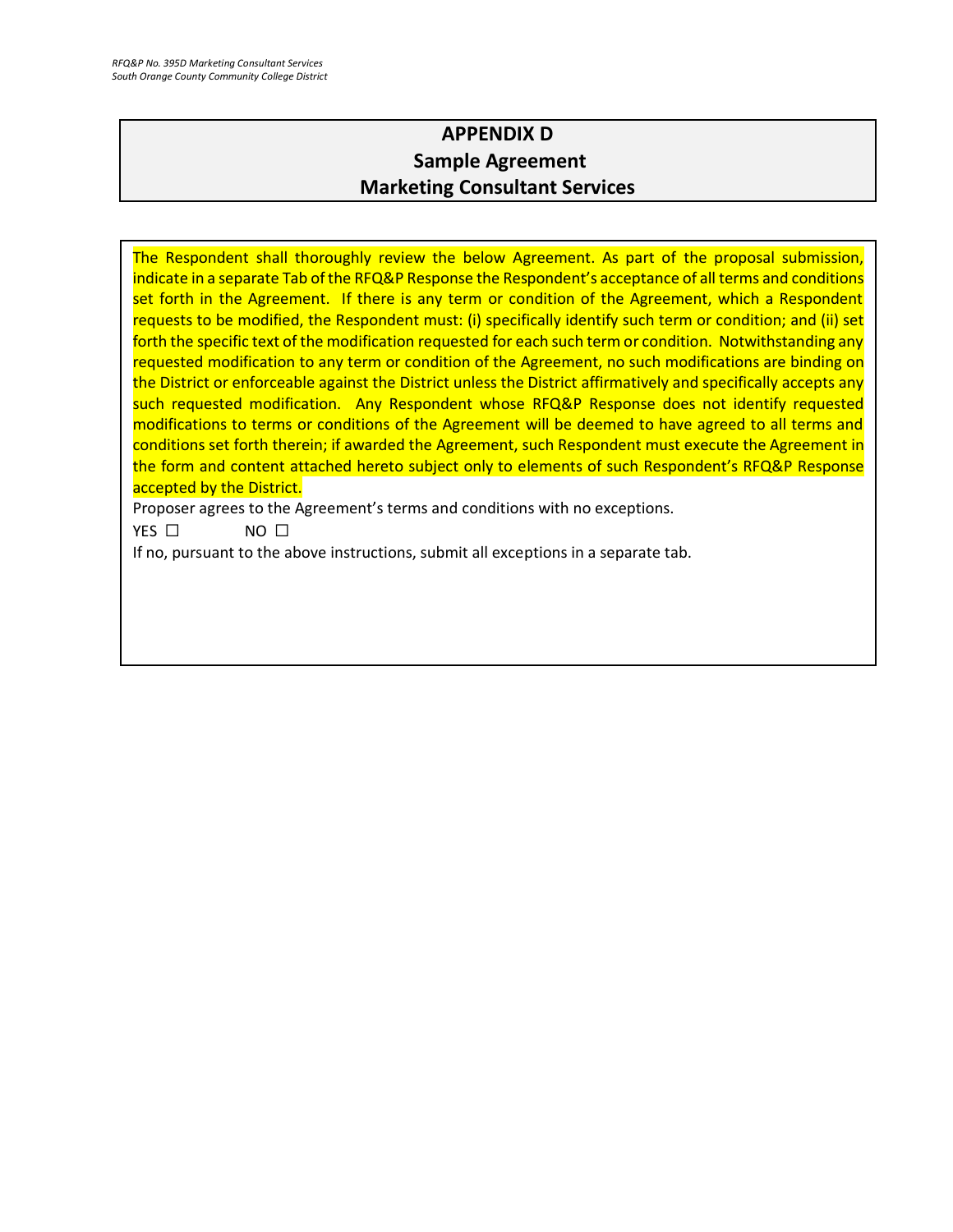

#### **SOUTH ORANGE COUNTY COMMUNITY COLLEGE DISTRICT**

#### **PROFESSIONAL SERVICES AGREEMENT**

This Professional Services Agreement ("Agreement") is between South Orange County Community College District **[[ Campus Location ]]** ("District"), a California community college district and political subdivision of the State of California, and **[[ Name (Primary Second Party) ]]** ("Consultant"). District and Consultant are also referred to collectively as the "Parties" and individually as "Party."

WHEREAS, District is authorized by Section 53060 (see Appendix 14) of the California Government Code to contract with and employ any persons for the furnishing of special services and advice in financial, economic, accounting, engineering, legal or administrative matters, if such persons are specially trained and experienced and competent to perform the special services required; and

WHEREAS, District is in need of such special services and advice; and

WHEREAS, on September 28, 2020, the District issued RFQ&P No. 395D Marketing Consultant Services ("RFQ&P"); and

WHEREAS, Consultant is specially trained and experienced and competent to perform the special services required by the District, and such services are needed on a limited basis;

NOW, THEREFORE, in consideration of these mutual promises, the Parties agree as follows:

1. **Statement of Service.** Consultant's services will be performed, findings obtained, reports and recommendations prepared in accordance with generally and currently accepted principles and practices of Consultant's profession. Services to be provided by Consultant ("Work"):

The Consultant's services shall consist of those services performed by the Consultant and Consultant's employees as enumerated in this Agreement, along with all aspects of services as identified 395D Marketing Consultant Services, referenced herein and made a part hereof as Attachment A and Consultant's Proposal, referenced herein and made a part hereof as Attachment B. The Agreement, Attachment A and Attachment B shall collectively be defined as the "Services." The Parties understand and agree that the Agreement along with the Fee and Rate Proposal (Attachment C) and Criteria and Billing for Extra Work (Exhibit A) shall be the prevailing and governing documents and that Attachments B and C are intended to cooperate and be complementary.

As set forth herein, the District may pursuant to this Agreement, from time to time, issue Work Orders to Consultant authorizing certain work, and the provisions of this Agreement shall apply to all such Work Orders. Consultant shall not perform and District shall not be liable for any work performed by Consultant unless written authorization from District is given to Consultant in the form of such Work Order(s) prior to the performance of such work.

The Consultant shall provide to the District on the terms set forth herein, and within the time stipulated in each individual Work Order, all the services articulated in the Consultant's scope of work ("Services"), which may be more particularly described in a Work Order issued pursuant to this Agreement. The Parties agree if there is a proposal or similar document that the terms of this Agreement shall be controlling over any of the terms contained within the Consultant's proposal or similar document.

- 2. **Term.** The term of this Agreement shall begin January 1, 2021 and shall end December 31, 2025 in accordance with the schedule. This Agreement will not exceed five (5) years total. The time for completing the Services set forth in a Work Order shall be established in each individual Work Order issued to the Consultant.
- 3. **Project Schedule**. The Consultant acknowledges that all time limits stated in this Agreement and associated Work Orders are of the utmost importance to District. The Consultant shall submit for the District's approval a schedule for the performance of the Consultant's services. The schedule may be adjusted as the Project proceeds by mutual written agreement of the parties and shall include allowances for time required for the District's review and for approval by authorities having jurisdiction over the Project. The time limits established by this schedule shall not, except for reasonable cause (such cause shall be approved by District in writing), be exceeded by the Consultant.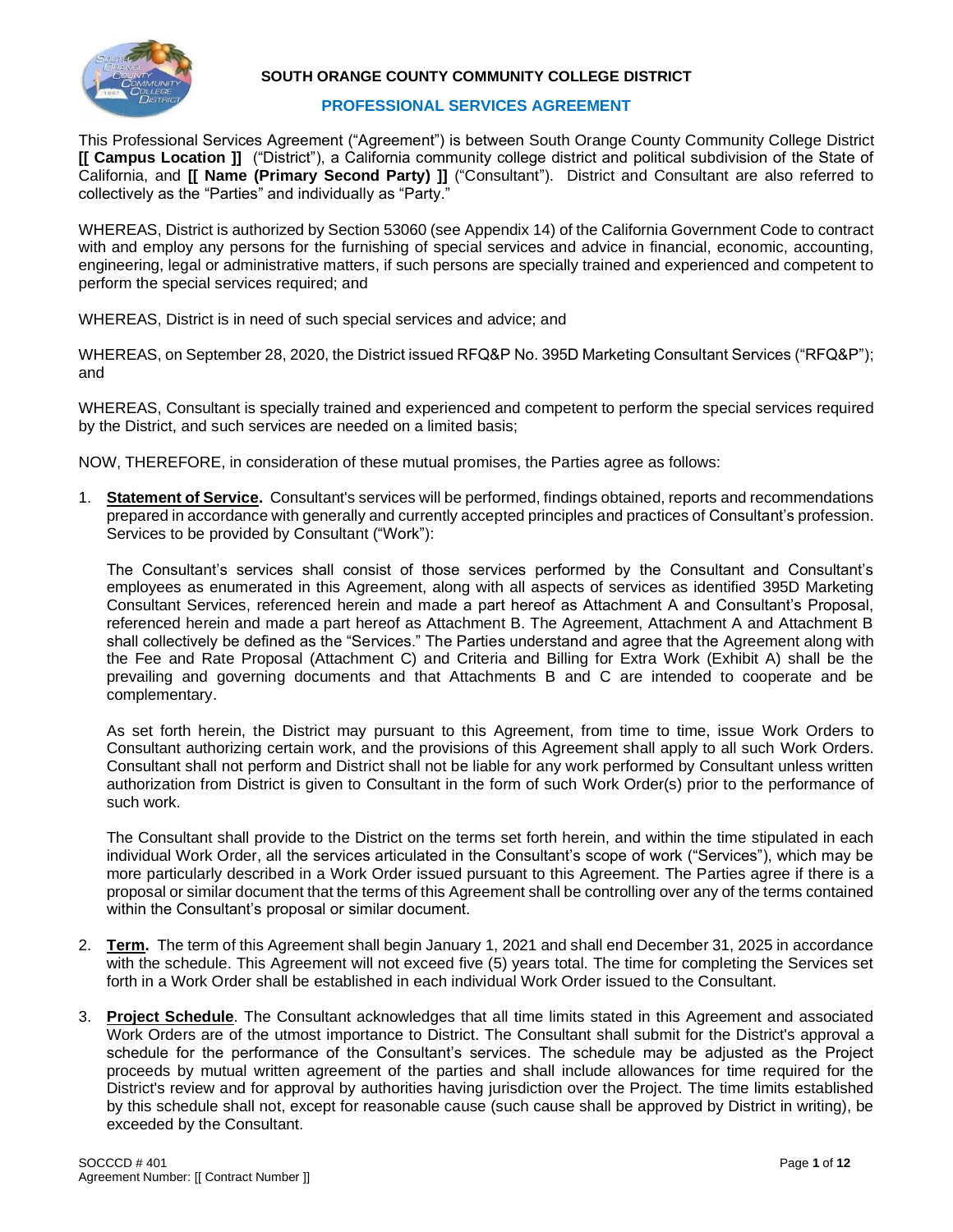#### 4. **Payment**.

A. **Consultant Hourly Rate Schedule**. The hourly billable rates include fully burdened hourly rates for each individual consultant identified to perform work for any assigned project. The rates identified below is set at a not to exceed amount payable for the highest qualified, experienced and skilled consultant/s assigned to any of the services identified below.

| <b>Service Description</b>                                                                           | <b>Team Member Title</b> | <b>Hourly Billable Rate</b> |
|------------------------------------------------------------------------------------------------------|--------------------------|-----------------------------|
| Geofencing and Geotargeting Efforts                                                                  |                          | \$                          |
| <b>Mobile Advertising</b>                                                                            |                          | \$                          |
| Over-the-Top Advertising                                                                             |                          | \$                          |
| Social Media                                                                                         |                          | \$                          |
| Google AdWords                                                                                       |                          | \$                          |
| Search Retargeting                                                                                   |                          | \$                          |
| <b>Display Advertising</b>                                                                           |                          | \$                          |
| <b>Email Advertising</b>                                                                             |                          | \$                          |
| Radio and TV Advertising                                                                             |                          | \$                          |
| Geofencing and Geotargeting Efforts                                                                  |                          | \$                          |
| <b>Mobile Advertising</b>                                                                            |                          | \$                          |
| Copy Writing                                                                                         |                          | \$                          |
| Graphic Design                                                                                       |                          | \$                          |
| Photography                                                                                          |                          | \$                          |
| <b>Multimedia Production</b>                                                                         |                          | \$                          |
| Analytics and Reporting Services                                                                     |                          | \$                          |
| <b>Additional Services Not Identified</b><br>Above - Describe Services and<br>Duplicate as Necessary |                          | \$                          |

B. **Compensation Only Upon Work Order Execution.** Consultant shall not be entitled to any compensation for any services unless and until a written Work Order has been issued by the District. Upon issuance of such a Work Order, Consultant agrees to perform basic Services provided by this Agreement and the Work Order, and District agrees to pay Consultant for such Services in accordance with the fee schedule set forth above and confirmed as a not to exceed price in the Work Order.

The District will not pay any reimbursable expenses of the Consultant and the total contract not to exceed amount shall include all costs for the services rendered.

District shall not be liable to Consultant for any costs or expenses paid or incurred by Consultant in performing services for District, unless otherwise specifically stated in this Agreement.

The District may withhold, or on account of subsequently discovered evidence, nullify the whole or a part of any payment to such extent as may be necessary to protect the District from loss, including costs and attorneys' fees, on account of:

- 1) Defective or deficient work product not remedied;
- 2) Failure of the Consultant to make payments properly to its employees or sub-consultants; or
- 3) Failure of Consultant to perform its services in a timely manner so as to conform to Project schedule.
- C. District shall not be liable to Consultant for any costs or expenses paid or incurred by Consultant in performing Work for the District, unless otherwise specifically stated in this Agreement.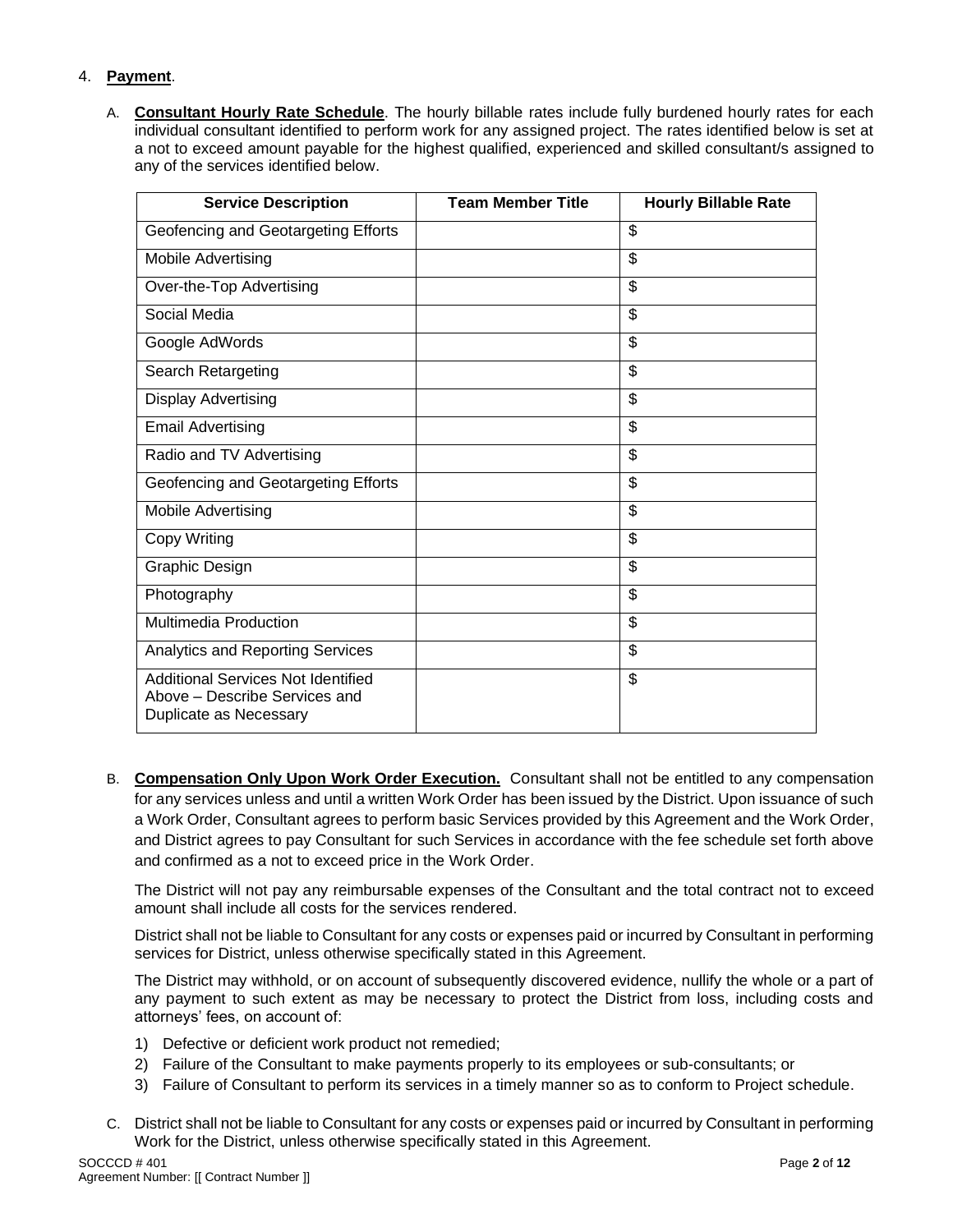- D. **Reimbursement of Expenses**. The District recognizes that certain costs and expenses associated with the Work performed are reimbursable to the Consultant. Provided that the Consultant obtains the District's prior written approval, costs and expenses will be reimbursed to the Consultant in accordance with this Article. The District's prior written authorization is an express condition precedent to any reimbursement to the Consultant of such costs and expenses, and no claim for any additional compensation or reimbursement shall be valid absent such prior written approval by the District and calculated in accordance with the rates set forth. The Consultant's mileage and travel time shall not be considered as an allowable reimbursable expense. The descriptive categories of expenses that may be considered for reimbursement are as follows, and any other reimbursable expenses must be approved in writing by the District:
	- 1) Approved reproduction of reports and/or other documents in excess of the copies required by this Agreement;
	- 2) Fees advanced for securing approval of authorities in connection with the Work rendered pursuant to this Agreement;
	- 3) Cost of UPS, Federal Express, and other deliverables; and
	- 4) Cost of subconsultants hired by Consultant with prior written approval of District.
- E. **Payment in Full**. This compensation shall be compensation in full for all services performed by the Consultant under the terms of this Agreement and assigned Work Order, except where additional compensation is agreed upon between the Consultant and District in writing as provided for as additional services.
- F. **Method and Schedule of Payment**. District shall pay to Consultant the Contract Amount pursuant to invoice from Consultant in accordance with this Agreement.

**Invoices**. Upon satisfactory completion and acceptance of Work, Consultant shall submit to the District detailed billing information regarding the Work provided for the billing period, not more than once per month, and, if applicable, District-authorized expenses incurred during the billing period to and, if applicable, District-authorized expenses incurred during the billing period to [AccountsPayable@socccd.edu](mailto:AccountsPayable@socccd.edu) or mail to South Orange County Community College District, 28000 Marguerite Parkway, Mission Viejo, CA 92692, Attn: Accounts Payable. **To ensure prompt and accurate payment, all invoices related to this Agreement shall reference the following Agreement Number: [[ Contract Number ]].**

All District-authorized expenses shall be documented with original receipts and shall be pre-approved in writing by District, unless such expenses are specifically authorized by this Agreement. Invoices shall include the invoice date, date(s) of service(s), District's purchase order number, and Consultant's taxpayer identification number. Invoices shall be paid on a "net 30-day basis" for Work satisfactorily rendered (as determined by the District) pursuant to this Agreement. If payment term differs, it must be noted in Article 3A. An invoice cannot be paid unless this Agreement has been signed by Consultant and has been properly executed by District.

- 5. **Materials and Expenses.** Consultant shall furnish, at their own expense, all labor, materials, equipment, supplies and other items necessary to complete the Work to be provided pursuant to this Agreement. District shall not be liable to Consultant for any costs or expenses paid or incurred by Consultant in performing Work for District. Consultant's Work will be performed, findings obtained, reports and recommendations prepared in accordance with generally and currently accepted principles and practices of their profession.
- 6. **Transportation.** Consultant hereby acknowledges and understands that it is their responsibility to arrange for transportation to provide all Work necessary and/or required by this Agreement and is solely responsible for all associated costs. The District is in no way responsible for, nor does District assume any liability for, any injury or loss, which may result from Consultant's transportation for which the Consultant shall indemnify the District in accordance with the Hold Harmless and Indemnification provision herein.
- 7. **Taxes.** Consultant acknowledges and agrees that it is their sole responsibility to report as income their compensation received from the District and to make the requisite tax filings and payments to the appropriate federal, state, and/or local taxation authorities. No part of Consultant's compensation shall be subject to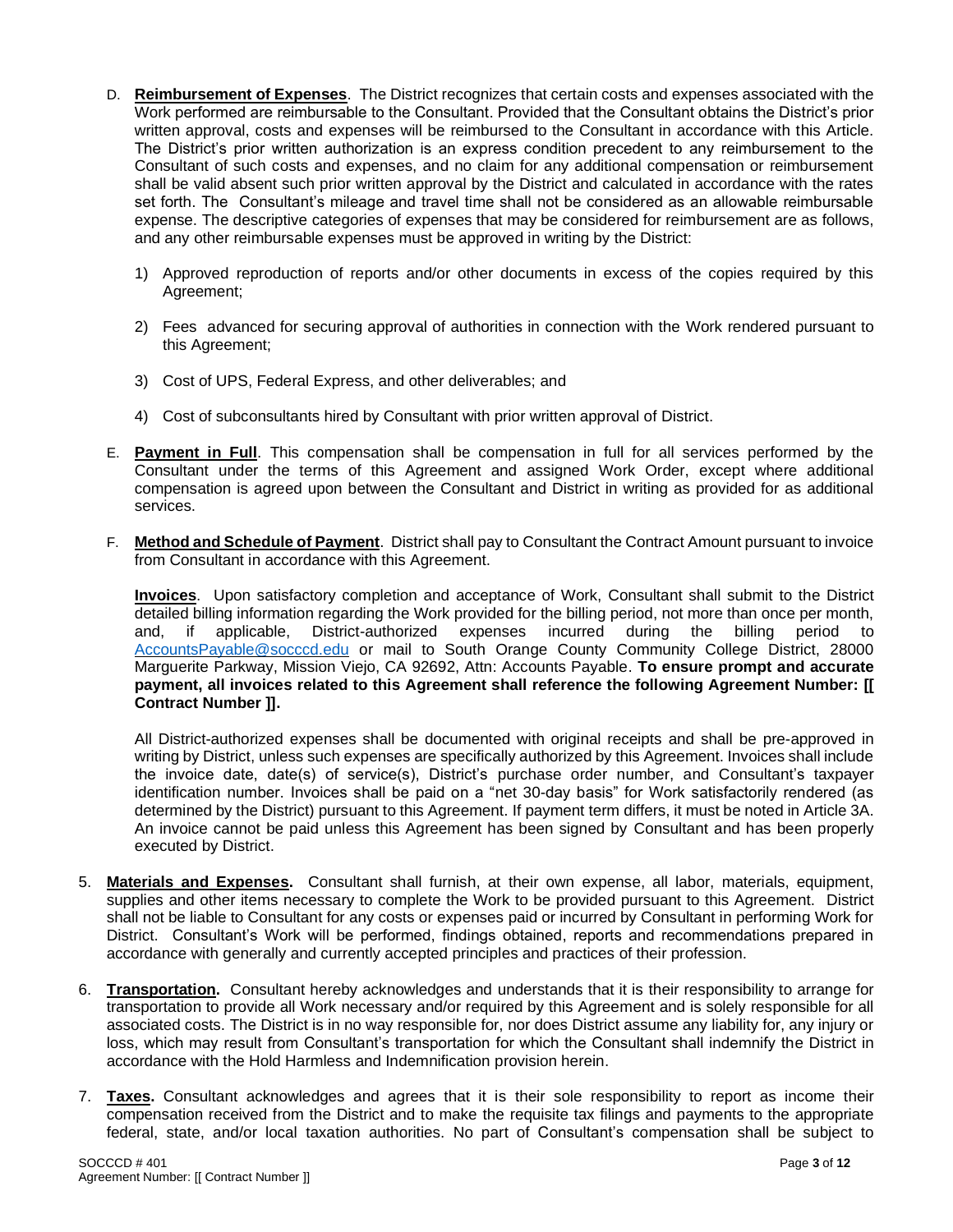withholding by the District for the payment of social security, unemployment, disability insurance, or any other similar state or federal tax obligation.

- 8. **California State Tax Withholding for Nonresidents of California.** It is mutually understood that if Consultant is a nonresident of California, which may include California nonresidents, corporations, limited liability companies, non-profits, and partnerships that do not have a permanent place of business in the State of California, the District is obligated to abide by California Franchise Tax Board (FTB) withholding requirements. The District is required to withhold from all payments or distributions of California source income made to a nonresident when payments or distributions are greater than One Thousand Five Hundred Dollars (\$1,500) for the calendar year unless the District receives authorization for a waiver or a reduced withholding rate from FTB. As of January 1, 2008, the standard withholding amount for all payments to nonresident California Consultants is Seven Percent (7%). District will deduct the amount ordered by the State of California from the payment hereunder and will pay such amount directly to the Consultant's California State Income Tax Account, settlement of which must be made by Consultant directly with the State of California through Withholding Coordinator, Franchise Tax Board, P.O. Box 651, Sacramento, California, 95812-0651; telephone (916) 845-6262. Completion and submission of the appropriate form shall be the obligation of the nonresident Consultant and Consultant shall defend, indemnify and hold harmless the District against any loss, expense, or liability arising out of Consultant's acts or omissions with respect to this nonresident requirement. Consultant shall provide all necessary documentation and information to help District comply with all tax requirements related to California nonresidents.
- 9. **Standard of Care and Professional Conduct.** The Consultant shall perform all Work hereunder in a professional manner, using the degree of care and skill ordinarily exercised by, and consistent with, the current professional practices and standards of a professional practicing in California. The Consultant will furnish, at its expense, the Work that is set forth in this Agreement and represents that the Work is within the technical and professional areas of expertise of the Consultant or any subconsultant the Consultant has engaged or will engage to perform the Work. If the District desires, the District shall request in writing, the Consultant to provide Work in addition to, or different from, the Work described herein. The Consultant shall advise the District in writing of any Work that, in the Consultant's opinion, lie outside of the technical and professional expertise of the Consultant. The Work completed herein must meet the approval of the District and shall be subject to the District's general right of inspection to secure the satisfactory completion thereof.

Consultant or Consultant's employees, subconsultants, or volunteers who are determined by the District to be uncooperative, incompetent, a threat to the adequate or timely completion of the Work described herein, a threat to the safety of persons or property, or any of Consultant's employees, subconsultants, or volunteers who fail or refuse to perform the Work in a manner acceptable to the District, shall be promptly removed by the Consultant and shall not be contracted to perform this or any future Work for the District.

- 9. **Audit and Inspection of Records.** At any time during the normal business hours and as often as District may deem necessary, Consultant shall make available to District for examination at District's place of business as specified herein, all data, records, investigation reports and all other materials respecting matters covered by this Agreement and Consultant will permit the District to audit, and to make audits of all invoices, materials, payroll, records of personnel and other data related to all matters covered by this Agreement.
- 10. **Time is of the Essence.** Time is of the essence with respect to all provisions of this Agreement.
- 11. **Termination.** Either Party may, at any time, with or without cause, terminate this Agreement by providing at least thirty (30) days written notice to the other Party prior to the requested termination date. In such case, District shall compensate Consultant only for Work satisfactorily rendered to the date of termination. If District terminates for cause, it shall be entitled to compensation from Consultant for all costs associated with addressing and rectifying Consultant's noncompliance with this Agreement. Written notice by District shall be sufficient to stop further performance of Work by Consultant. In such case, notice shall be deemed given when received by the Consultant or no later than three (3) days after the day of mailing, whichever is sooner.
- 12. **Hold Harmless & Indemnification.** To the fullest extent permitted by law, the Consultant and its subconsultants shall defend (with counsel of District's choosing), indemnify, and hold harmless the District, its Board of Trustees, officers, agents, employees, representatives, and volunteers (collectively "Indemnified Parties") from any and all claims, demands, causes of action, costs, expenses, liabilities, losses, in law or equity, property damage, personal injury, damages or injuries/illnesses (including COVID-19) of any kind, including wrongful death, in any manner arising out of, pertaining to, or incident to any alleged acts, errors or omissions, negligence, recklessness or willful misconduct of Consultant, its officials, officers, agents, employees, representatives, subconsultant, or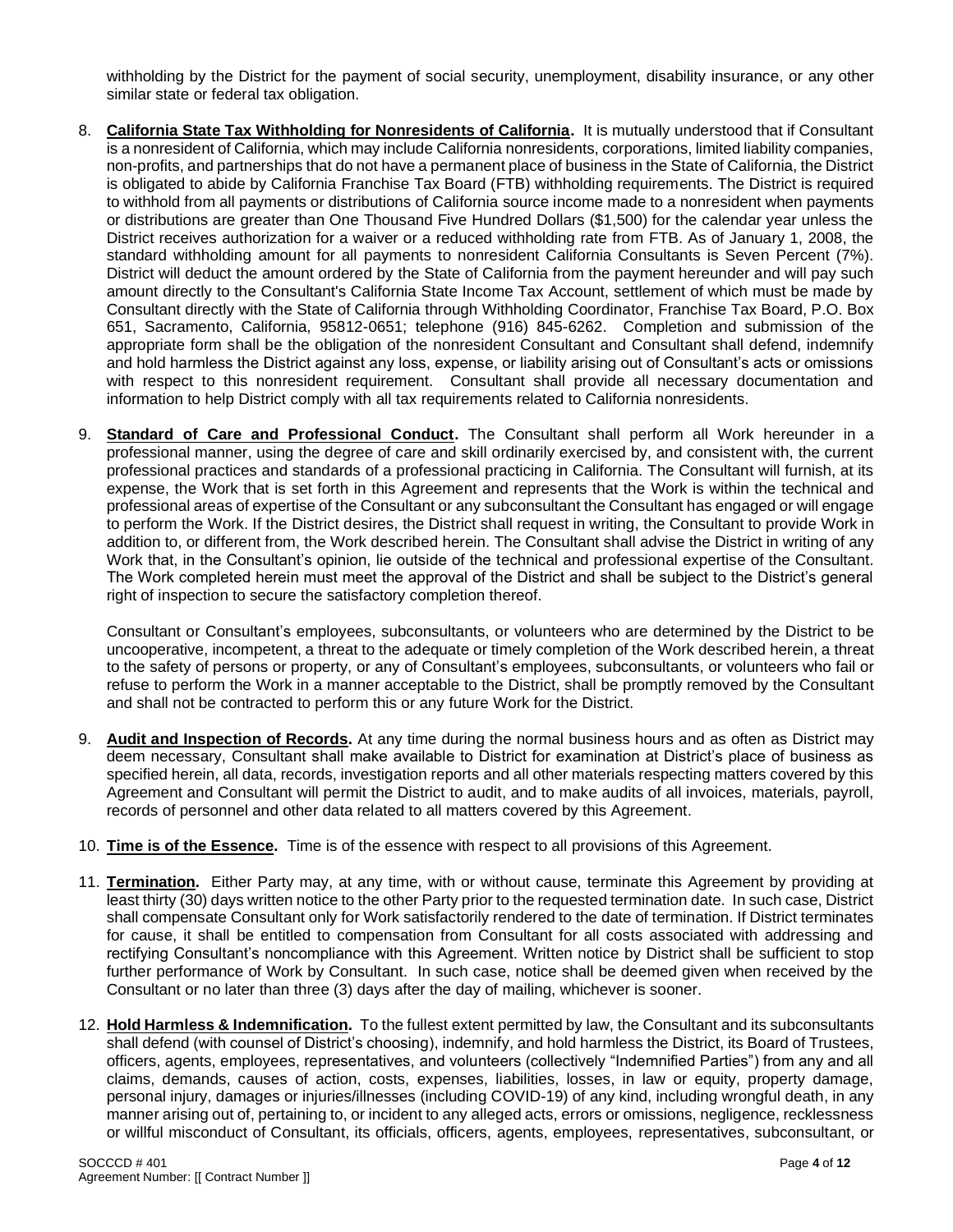volunteers, in connection with the performance of the Consultant's Work of this Agreement or obligations hereunder, including without limitation the payment of all consequential damages, expert witness fees, attorney's fees, and other related costs and expenses. In the event any article sold and delivered hereunder is covered by any patent, copyright, or application thereof, Consultant and its subconsultants shall defend, indemnify, and hold harmless South Orange County Community College District, its Board of Trustees, officers, agents, employees, representatives, and volunteers from any and all losses, costs or expenses resulting from claims, suits or judgments rendered for violation of rights under such patents, copyright, or application. Consultant shall reimburse the District, its Board of Trustees, officers, agents, employees, representatives, and/or volunteers for all legal expenses and costs incurred by each of them in connection therewith or in enforcing the indemnity provided herein. This hold harmless and indemnification includes, but is not limited to, compensatory damages, regulatory fines, penalties, and extra-contractual liability. In no event shall the District, its Board of Trustees, officers, agents, employees, representatives, and/or volunteers be liable for any loss of Consultant's and/or its subconsultants' business, revenues or profits, or special, consequential, incidental, indirect or punitive damages of any nature, even if the District its Board of Trustees, officers, agents, employees, representatives, and/or volunteers have been advised in advance of the possibility of such damages.

- A. Consultant and its subconsultants' obligation to indemnify the District, its Board of Trustees, officers, agents, employees, representatives, and/or volunteers shall not be restricted to insurance proceeds, if any, received by the District, its Board of Trustees, officers, agents, employees, representatives, and/or volunteers.
- B. The Parties understand and agree that this shall be the sole indemnity, as defined by California Civil Code § 2772, governing this Agreement. Any other indemnity that may be attached to this Agreement as an Exhibit shall be void and unenforceable between the Parties.
- C. Neither termination of this Agreement nor completion of the acts to be performed under this Agreement shall release Consultant and its subconsultants from its obligations to indemnify as to any claims or causes of action asserted so long as the event(s) upon which such claim or cause of action is predicated shall have occurred prior to the effective date of termination or completion.
- 13. **Insurance.** The Consultant and its subconsultants shall maintain in full force and effect throughout the term of this Agreement the following policies of insurance with no less than the limits set forth herein. District may adjust, Consultant's required minimum coverage limits set forth herein at the commencement of a renewal term by providing Consultant and subconsultant (if applicable) written notice.
	- A. A.M. Best Financial Rating. Policies of insurance required herein shall be issued by insurers with an A.M. Best financial rating of A:VII or better.
	- B. Admitted Carrier(s). Policies of insurance shall be afforded by insurers who are admitted licensed to transact business in the State of California.
	- C. Workers' Compensation and Employer's Liability.In accordance with the laws of the State of California, Consultant shall maintain Workers' Compensation insurance and Employer's Liability coverage with not less than One Million Dollars (\$1,000,000) for Each Accident, One Million Dollars (\$1,000,000) for Disease - Each Employee, and One Million Dollars (\$1,000,000) for Disease - Policy Limit.
	- D. Commercial General Liability. Insurance with limits of not less than [[ Commercial General Liability Limit ]] per occurrence and Two Million Dollars (\$2,000,000) general aggregate to cover losses including, but not limited to blanket contractual, broad form property damage, products & completed operations, personal injury, and wrongful death.
	- E. Automobile Liability. Insurance with combined single limits of not less than [[ Automobile Liability Limit ]] per occurrence and Two Million Dollars (\$2,000,000) general aggregate to cover losses involving "Any Auto".
	- F. Professional Liability aka Errors and Omissions.Consultant and its subconsultants shall each procure and maintain throughout the term of this Agreement, Professional Liability insurance with limits of not less than [[ Professional Liability aka Errors and Omissions Limit ]] per occurrence or claim and Two Million Dollars (\$2,000,000) general aggregate to cover against liability claims/lawsuits related to the professional Work as stated herein. If coverage is written on a claims made and reported form, such coverage shall contain an Extended Reporting Period (aka tail coverage) for a minimum of two (2) years following the termination date of this Agreement.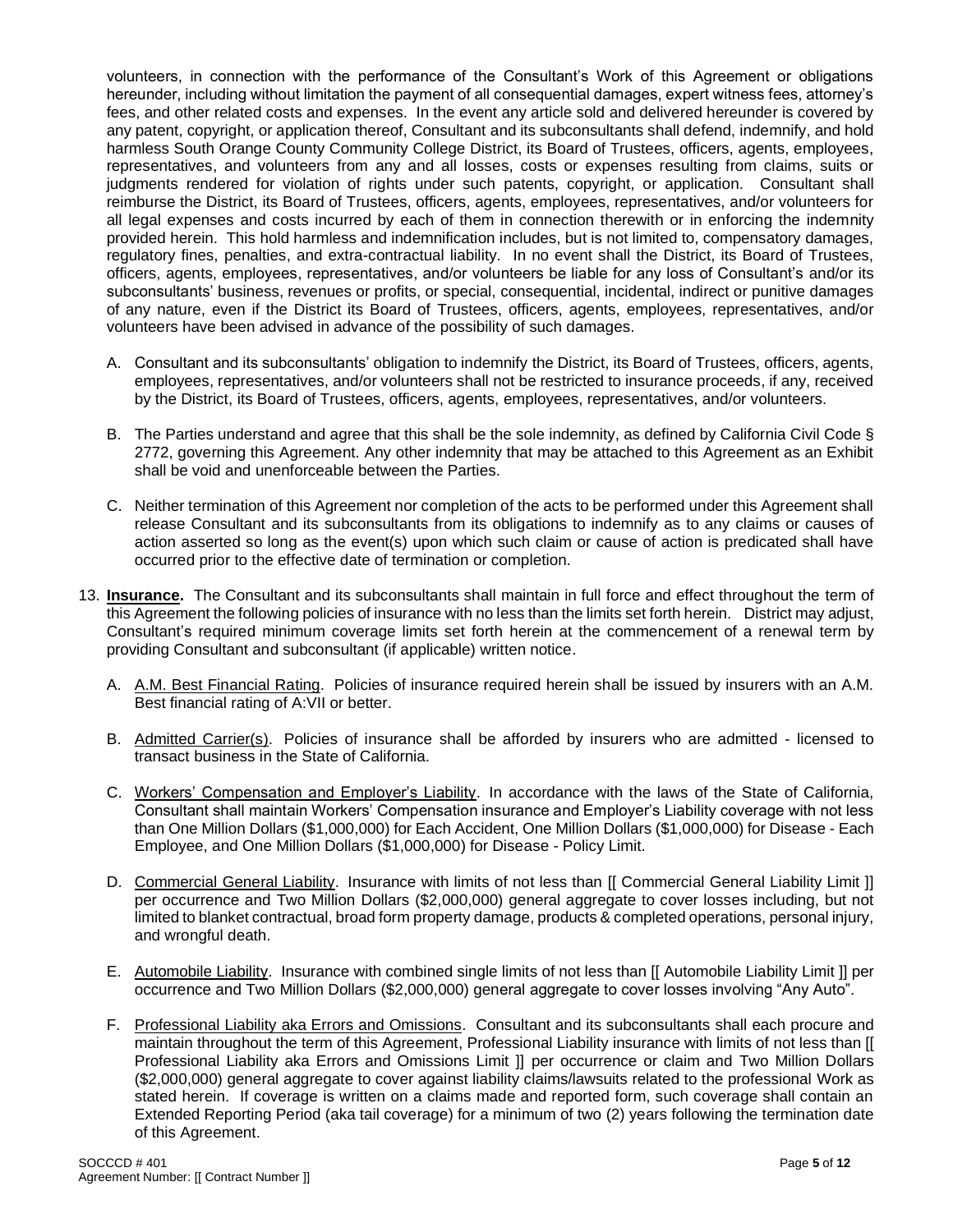- G. Additional Insured Endorsement. Consultant and its subconsultants shall each issue District an endorsement naming District, its Board of Trustees, officers, agents, employees, representatives, invitees, and volunteers as Additional Insureds to Consultant's and Consultant's subconsultants Commercial General Liability and Automobile Liability insurance policies.
- H. Primary and non-contributory endorsement. Consultant and its subconsultants insurance coverage and limits shall be primary and any of the District's insurance coverage and limits shall be non-contributory.
- I. Waiver of Subrogation Endorsements. Consultant and its subconsultants shall each issue District an endorsement waiving all rights of subrogation against the District, its Board of Trustees, officers, agents, employees, representatives, invitees, and volunteers with respect to Consultant and subconsultant's commercial general liability, automobile liability, and workers' compensation policies.
- J. No Cancellation or Material Modification. Policies of insurance and accompanying endorsements required by this Agreement shall not be cancelled or materially modified, except upon thirty (30) days' advance written notice to District. Written notice of cancellation or material modification shall be from the insurer(s) issuing the policy(ies) of insurance to the District.
- K. Certificate(s) of Insurance and Endorsement(s). Certificate(s) and Endorsement(s) evidencing the required coverages and limits set forth herein shall be provided to District upon Consultant's execution of this Agreement. No work shall commence by Consultant or its subconsultants until the required certificate(s) of insurance and endorsement(s) have been furnished to the District.
- 14. **Public Retirement System Retirees.** Consultant must disclose to the District if Consultant has retired from the California State Teachers' Retirement System ("CalSTRS") or the California Public Employees' Retirement System ("CalPERS"). Pursuant to California Education Code Section 24214 and 24214.5, there are postretirement limitations on earnings if Consultant has retired from CalSTRS and hours worked limitations if Consultant has retired from CalPERS. If Consultant has retired from either CalSTRS or CalPERS, Consultant should be aware that the District is required to report all payments under this and any additional Agreements in any given year (July 1 – June 30).
- 15. **Independent Consultant.** Consultant, in the performance of this Agreement, shall be and act as an independent Consultant and not an employee of the District. Consultant and its subconsultants, understand and agree that they shall not be considered officers, agents, employees, or volunteers of the District, and are not entitled to benefits of any kind or nature normally provided employees of the District and/or to which District's employees are normally entitled, including, but not limited to, State Unemployment Compensation or Workers' Compensation. Consultant assumes the full responsibility of their actions and/or liabilities including those of their employees or agents as they relate to the Work to be provided under this Agreement. Consultant shall assume full responsibility for withholding and payment of all federal, state, local and applicable income taxes; workers' compensation; contributions, including but not limited to, unemployment insurance and social security with respect to Consultant and Consultant's employees. Consultant should be aware that the IRS regulations require District to report total income exceeding six hundred dollars (\$600) under this and any additional Agreements in any given year. The District will not withhold taxes, unemployment insurance or social security for Consultant or Consultant's employees or subconsultants. Consultant agrees to defend, indemnify and hold the District, its Board of Trustees, officers, agents, employees, representatives, and volunteers harmless from and against any and all liability arising from any failure or alleged failure of Consultant to withhold or pay any applicable tax, unemployment insurance or social security when due or any failure or alleged failure to comply with any applicable regulation applicable to Consultant's employees or subconsultants.
- 16. **Use of Subconsultants.** The obligations of the Consultant pursuant to this Agreement shall not be assigned by the Consultant without the express written approval of the District. Consultant must obtain District's prior written approval to use any subconsultants while performing any portion of this Agreement and such approval may be conditioned on approval of the subcontract between Consultant and subconsultant. Such approval must include approval of the proposed subconsultant and the terms of compensation. If written approval for Consultant's use of a subconsultant is provided by the District, Consultant warrants that said subconsultant shall have sufficient skill and experience to perform the Work assigned to them. Consultant further represents that its subconsultants have all licenses, permits, qualifications, and approvals of whatever nature that are legally required to perform the Work, and that such licenses and approvals shall be maintained throughout the term of this Agreement. District retains the right to obtain copies of subconsultant's insurance coverage at any time. Nothing in this Article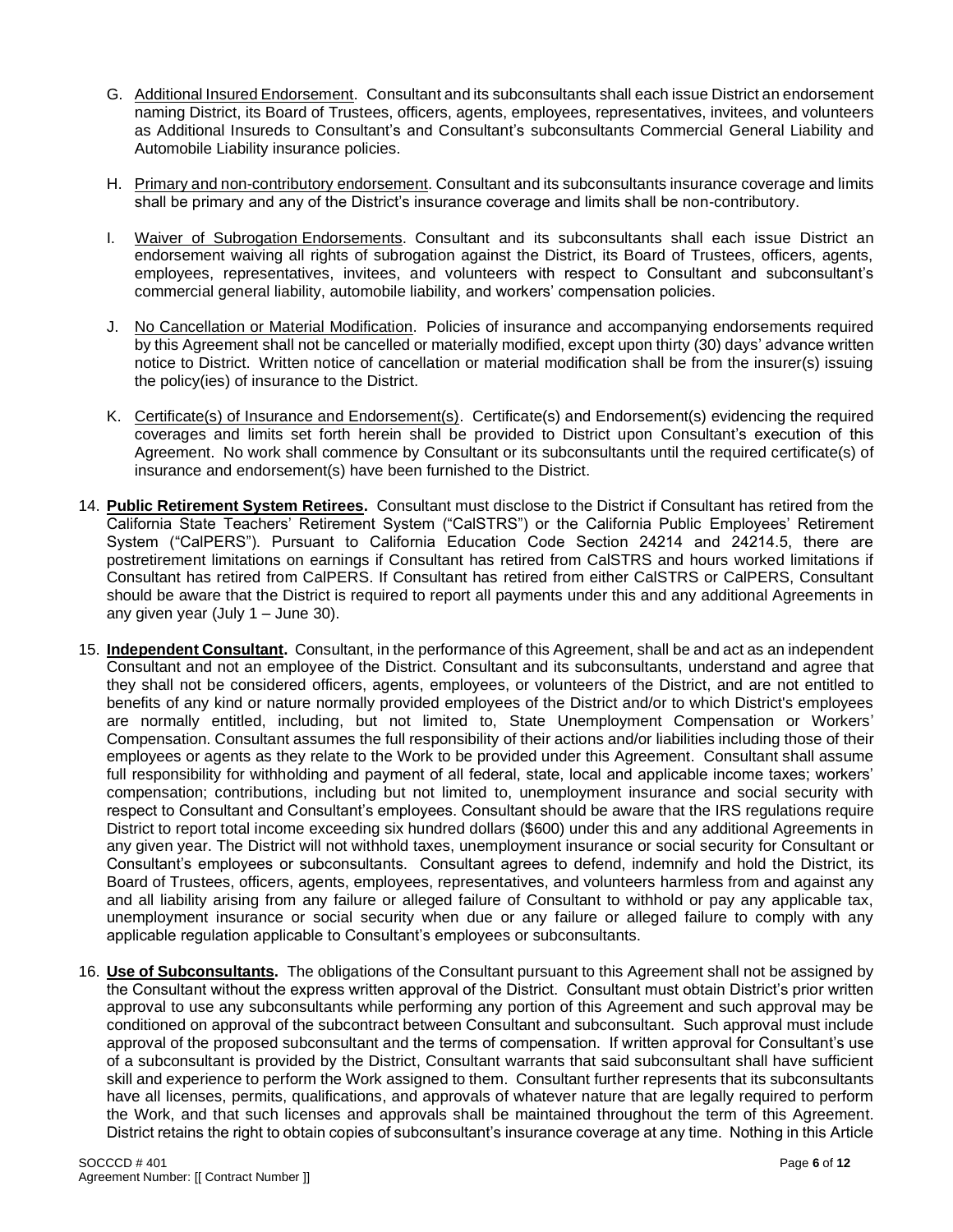shall be interpreted as creating a contractual relationship between District and any approved subconsultant. Notwithstanding District's approval of any subconsultant's contract, Consultant shall remain solely responsible for any harm, damage, or claim arising from any subconsultant's acts or omissions as set forth in the Hold Harmless and Indemnification provision herein.

- 17. **Assignment.** The obligations of the Consultant pursuant to this Agreement shall not be assigned by the Consultant without the express written approval of the District.
- 18. **Employment with Public Agency.** If Consultant is an employee of another public agency, Consultant agrees that they will not receive salary or remuneration, other than vacation pay, for the actual time in which Work is actually being performed pursuant to this Agreement.
- 19. **Representations and Warranties.** Consultant on its own behalf and on behalf of all its employees, makes the following certifications, representations, and warranties for the benefit of the District. In addition, Consultant acknowledges and agrees that the District, in deciding to engage Consultant pursuant to this Agreement, is relying upon the truth and validity of the following certifications, representations and warranties and their effectiveness throughout the term of this Agreement and the course of Consultant's engagement hereunder:

Consultant and its employees are qualified in all respects to provide to the District all of the Work contemplated by this Agreement and, to the extent required by any applicable laws, Consultant and its employees have all licenses, permits, qualifications, and/or governmental approvals that are legally required to perform the Work as described herein. Such licenses, permits, qualifications, and/or governmental approvals shall be maintained throughout the term of this Agreement.

Consultant, in providing the Work and in otherwise carrying out its obligations to the District under this Agreement, shall, at all times, comply with all applicable federal, state, and local laws, rules, regulations, and ordinances, including workers' compensation and equal protection and non-discrimination laws. Consultant shall be liable for all violations of such laws and regulations in connection with the Work as described herein.

- 20. **Equal Opportunity/Non-Discrimination.** Consultant shall not discriminate against any individual with respect to their compensation, terms, conditions, or privileges of employment; or discriminate in any way which would deprive or tend to deprive any individual of employment opportunities or otherwise adversely affect their status as a consultant because of such individual's race, color, religion, sex, national origin, age, disability, medical condition, marital status, veteran status, or any other category protected by law. Consultant shall ensure that all Work and benefits rendered to the District, its Board of Trustees, officers, agents, employees, representatives, students, consultants/contractors, and volunteers are provided free of any form of harassment and without regard to race, color, religion, sex, age, disability, medical condition, marital status, national origin, veteran status, or any other category protected by law. Consultant shall comply with Americans with Disabilities Act and the Rehabilitation Act of 1973, as amended.
- 21. **Compliance with Applicable Laws, Policies, Procedures, Rules & Regulations.** Compliance with Applicable Laws, Policies, Procedures, Rules & Regulations. Consultant shall comply with District's policies, procedures, rules, regulations and/or guidelines that include but are not limited to a smoke, alcohol, and controlled substances free campus, conflict of interest, workplace violence, code of conduct, harassment and discrimination prevention and drug-free environment.

Consultant agrees to comply with all federal, state and local laws, rules, regulations, and ordinances that are now and may in the future become applicable to Consultant, Consultant's business, equipment and personnel engaged in Work covered by this Agreement or accruing out of the performance of such Work. Additionally, Consultant shall strictly comply with all health and safety guidelines consistent with Cal/OSHA and CDC.

COVID-19 Related Responsibilities. Consultant shall respond to all potential COVID-19 exposure events immediately. If a possible COVID-19 infection or potential exposure event occurs involving Consultant and any of its employees performing Work on District property pursuant to the terms of this Agreement, Consultant shall immediately notify the District. While the confidentiality of all medical conditions must be maintained in accordance with applicable law, the District reserves the right to inform any District staff, employees, students, and/or visitors that an unnamed individual has been diagnosed with COVID-19 if any of the District's staff, employees, students, or visitors might have been exposed to the disease so such individual(s) may take measures to protect their own health.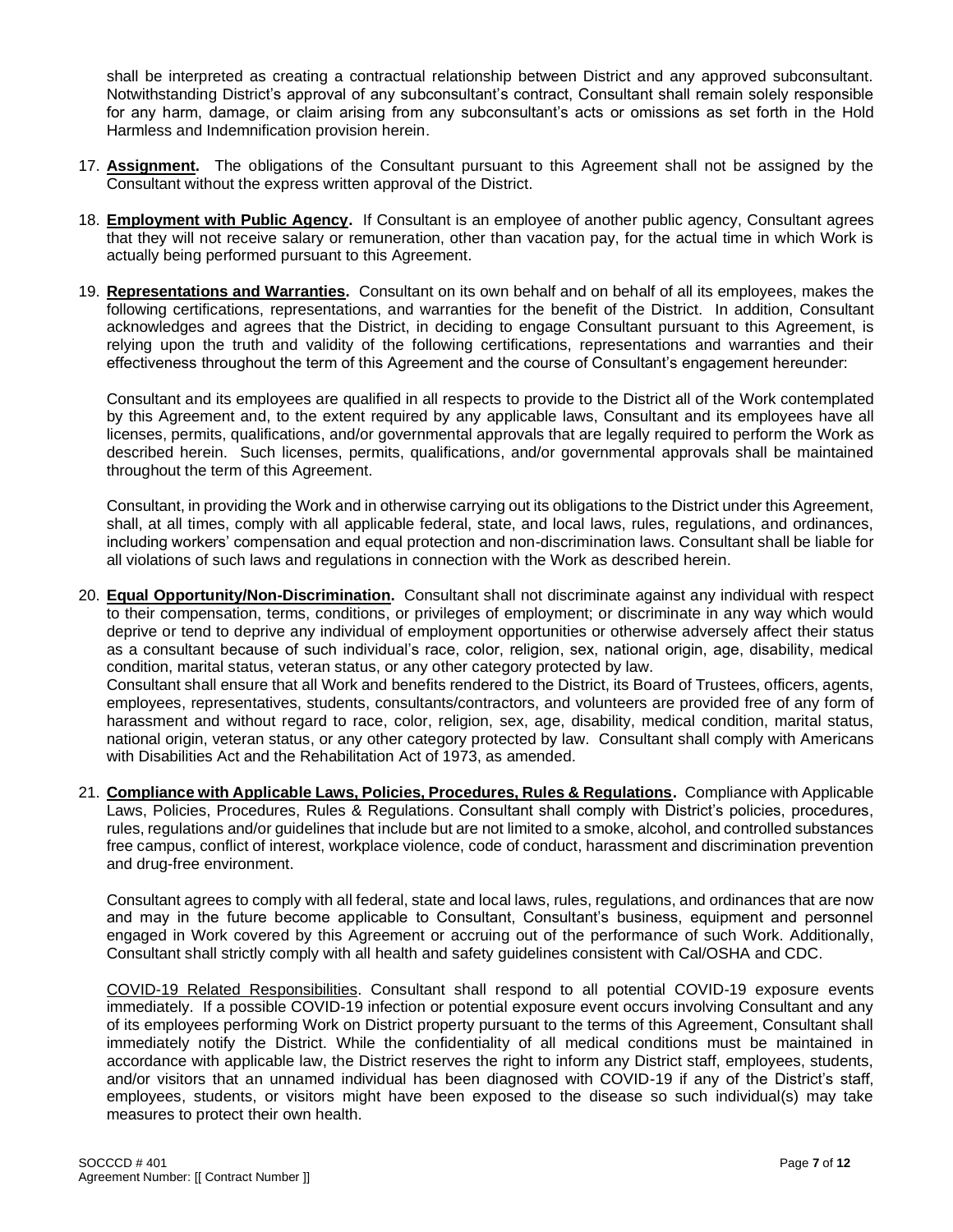- 22. **Certification Regarding the California Penal Code Section 290.** By executing this Agreement, Consultant agrees to comply with the rules and regulations of the Sex Offender Registration Act, California Penal Code Section 290.95. Consultant certifies and understands that every person required to register under Section 290 shall disclose their status as a registrant, upon application or acceptance of a position, to that person, group, or organization. Furthermore, no person who is required to register under Section 290 because of a conviction for a crime where the victim was a minor under sixteen (16) years of age shall be an employer, employee, or independent Consultant, or act as a volunteer with any person, group, or organization in a capacity in which the registrant would be working directly and in an unaccompanied setting with minor children on more than an incidental and occasional basis or have supervision or disciplinary power over minor children. A violation of this section is a misdemeanor punishable by a fine not exceeding One Thousand Dollars (\$1,000), by imprisonment in a county jail not to exceed a period of six (6) months, or by both that fine and imprisonment.
- 23. **Profanity Prohibited.** Profanity of any kind, including, but not limited to, racial, ethnic, or sexual slurs or comments which could be considered harassment on any District property or any property while Consultant and/or subconsultant are performing Work described herein is prohibited.
- 24. **Mandatory Dress Code.** Appropriate attire is mandatory. Therefore, clothing with inappropriate language/suggestions/gestures graphics, indecent exposure, tank tops, cut-offs, and shorts are not allowed. Additionally, what is written or pictured on clothing must comply with the requirements of acceptable language as stated in the above Article.
- 25. **Trademark/Logo Use.** Consultant must obtain written approval from District's Public and Government Affairs, Public Information Office ("PIO") to use the District's name and/or logos in any advertisements, promotions, press releases or other media. In the event permission is granted, PIO will furnish Consultant with camera-ready artwork for such use. District, at its sole discretion, may limit or otherwise place conditions on Consultant's use of District's name, and/or logos in which case such limitations shall be incorporated into this Agreement. Consultant shall not revise, change, or otherwise alter any material related to District's name and/or logo without written consent from District.

#### 26. **Originality of Work.**

- A. Matters Produced Under this Agreement. Consultant understands and agrees that all matters produced under this Agreement shall become the property of District and cannot be used without District's express written permission. District shall have all rights, titles and interests in said matters, including the right to secure and maintain the copyright, trademark and/or patent of said matter in the name of the District. Consultant consents to use of Consultant's name in conjunction with the sale, use, performance, and distribution of the matters, for any purpose and in any medium.
- B. Consultant Use of Other Copyright/Trademark/Patent Materials. Consultant is responsible for arranging and paying for all rights and copyrights necessary and for all costs arising from the use of any material covered by copyright, patent, trademark or franchise. Consultant agrees to defend, indemnify, and hold harmless the District from any claims or costs, including legal fees, which might arise from questionable use of any such material. The District reserves the right to require verification.
- 27. **Rights to Data.** Consultant grants to the District the right to publish, translate, reproduce, deliver, use and dispose of, and to authorize others to do so, all data, including reports, drawings, blueprints, and technical information resulting from the performance of Work under this Agreement.
- 28. **Confidentiality.** Subject to any state or federal laws requiring disclosure (e.g., the California Public Records Act), the Parties agree, during the term of this Agreement and for five (5) years after termination or expiration of Agreement, to hold each other's proprietary or confidential information in strict confidence, except for any information protected under confidentiality laws, which shall be held in such confidence in perpetuity. Parties agree not to provide each other's proprietary or confidential information in any form to any third party or to use each other's proprietary or confidential information for any purpose other than the implementation of, and as specified in this Agreement. Confidential information may include, but is not limited to, information related to the District's research, development, trade secrets, and business affairs. Each Party agrees to take all reasonable steps to ensure that proprietary or confidential information of either Party is not disclosed or distributed by its employees, agents, or consultants/contractors in violation of the provisions of this Agreement.

Consultant shall advise the District of any and all materials subject to any copyright restrictions or requirements,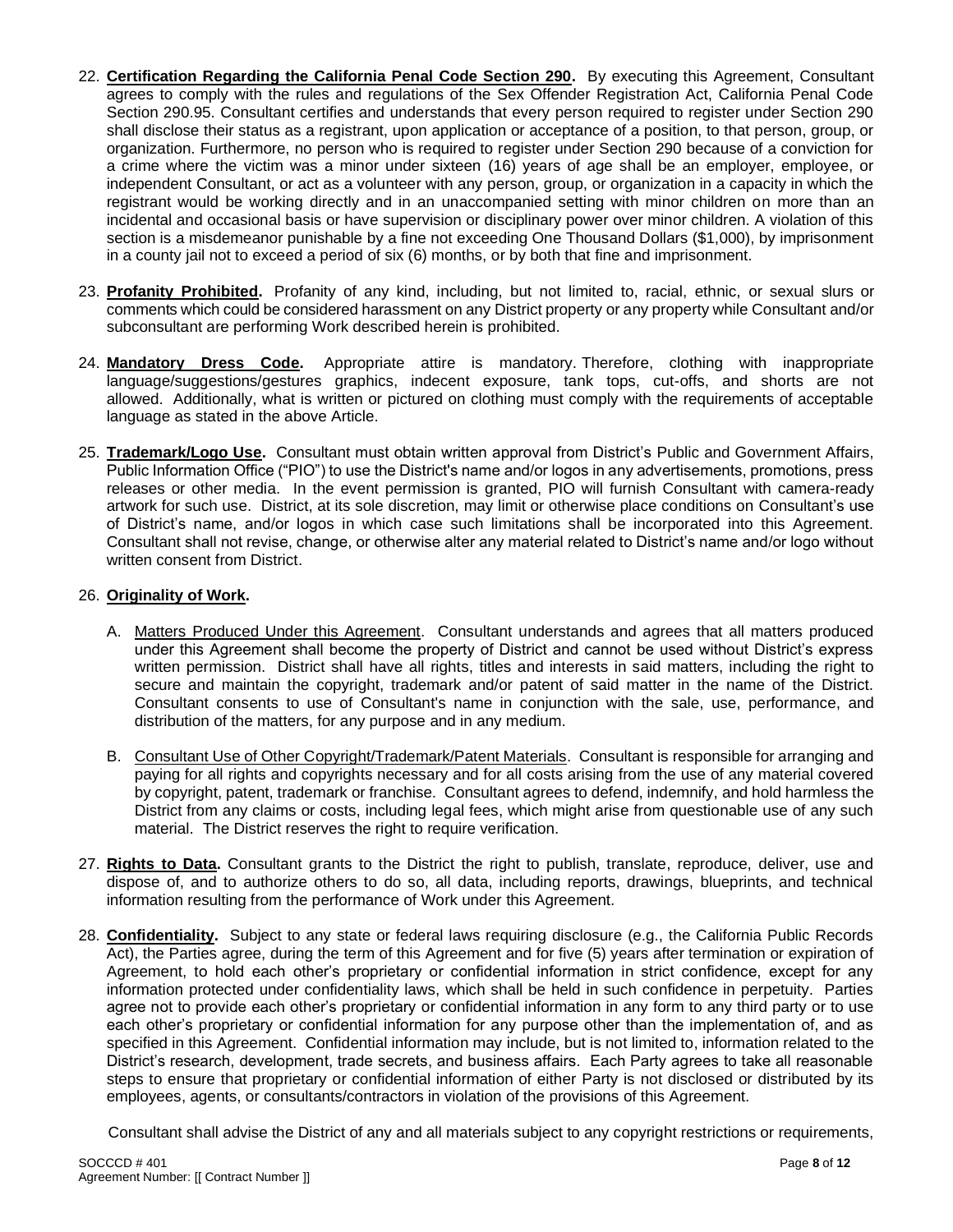which are used or recommended for use by Consultant to achieve the project goals. In the event Consultant shall fail to advise the District of such use under this Agreement, and as a result, the District should be found in violation of any copyright restrictions or requirements, Consultant agrees to indemnify, defend and hold harmless, District against any action or claim brought by the copyright holder.

Notwithstanding the above requirements, to the extent any records or documents associated with the Consultant's Work and/or the project are or become public records, they shall be subject to disclosure pursuant to the Public Records Act and applicable California law.

- 29. **Non-Waiver.** The failure of District or Consultant to seek redress for violation of, or to insist upon, the strict performance of any term or condition of this Agreement, shall not be deemed a waiver by that Party of such term or condition, or prevent a subsequent similar act from again constituting a violation of such term or condition.
- 30. **Notices.** All notices or demands to be given under this Agreement by either Party to the other Party shall be in writing and given either by: (a) personal service or (b) by U.S. Mail, mailed either by certified or registered mail, return receipt requested, with postage prepaid. Service shall be considered given when received, if personally served, or, if mailed, on the third day after deposit in any U.S. Post Office. The address to which notices or demands may be given by either Party may be changed by written notice given in accordance with the notice provisions of this Article. At the date of this Agreement:

| DISTRICT: | South Orange County Community College District   |
|-----------|--------------------------------------------------|
|           | Priya Jerome, Executive Director of Procurement, |
|           | Central Services, and Risk Management            |
|           | 28000 Marguerite Parkway                         |
|           | Mission Viejo, CA 92692                          |
|           | (949) 582-4850 / purchasing-dept@socccd.edu      |

#### CONSULTANT:

[[ Name (Primary Second Party) ]]

[[ Contact Name (Primary Second Party Contact) ]]**,** [[ Contact Title (Primary Second Party Contact) ]]

[[ Street Line 1 (Primary Second Party) ]]

[[ City/Town (Primary Second Party) ]], [[ State/Province (Primary Second Party) ]] [[ Postal Code (Primary Second Party) ]]

[[ Contact Phone Number (Primary Second Party Contact) ]] **/** [[ Contact E-mail (Primary Second Party Contact) ]]

# **The table below contains details about the potential clauses which could appear in a contract. It is not displayed on the contract.**

#### **Selected CCF: Is legal notice contact information different from Second Party Contact Name (Contractor Name)?**

| <b>Response Type</b>          | <b>Default Clause</b>         | <b>Fallback</b> | <b>Fallback</b> | <b>Fallback</b> |
|-------------------------------|-------------------------------|-----------------|-----------------|-----------------|
|                               |                               |                 |                 |                 |
| <b>Default or No Response</b> | <b>Second Party Notices 2</b> |                 |                 |                 |
| <b>Selected</b>               | (inserted above)              |                 |                 |                 |
| N <sub>o</sub>                | <b>Second Party Notices 2</b> | N/A             | N/A             | N/A             |
| Yes                           | <b>Legal Notices 2</b>        | N/A             | N/A             | N/A             |

A Party may change their designated representative and/or address for the purposes of receiving notices and communications under this Agreement by notifying the other Party of the change in writing and in the manner described in this Article.

31. **Supersedes.** This Agreement constitutes the entire agreement and understanding between the parties to this Agreement and supersedes all prior and contemporaneous negotiations and understandings between the parties whether oral or written, expressed or implied.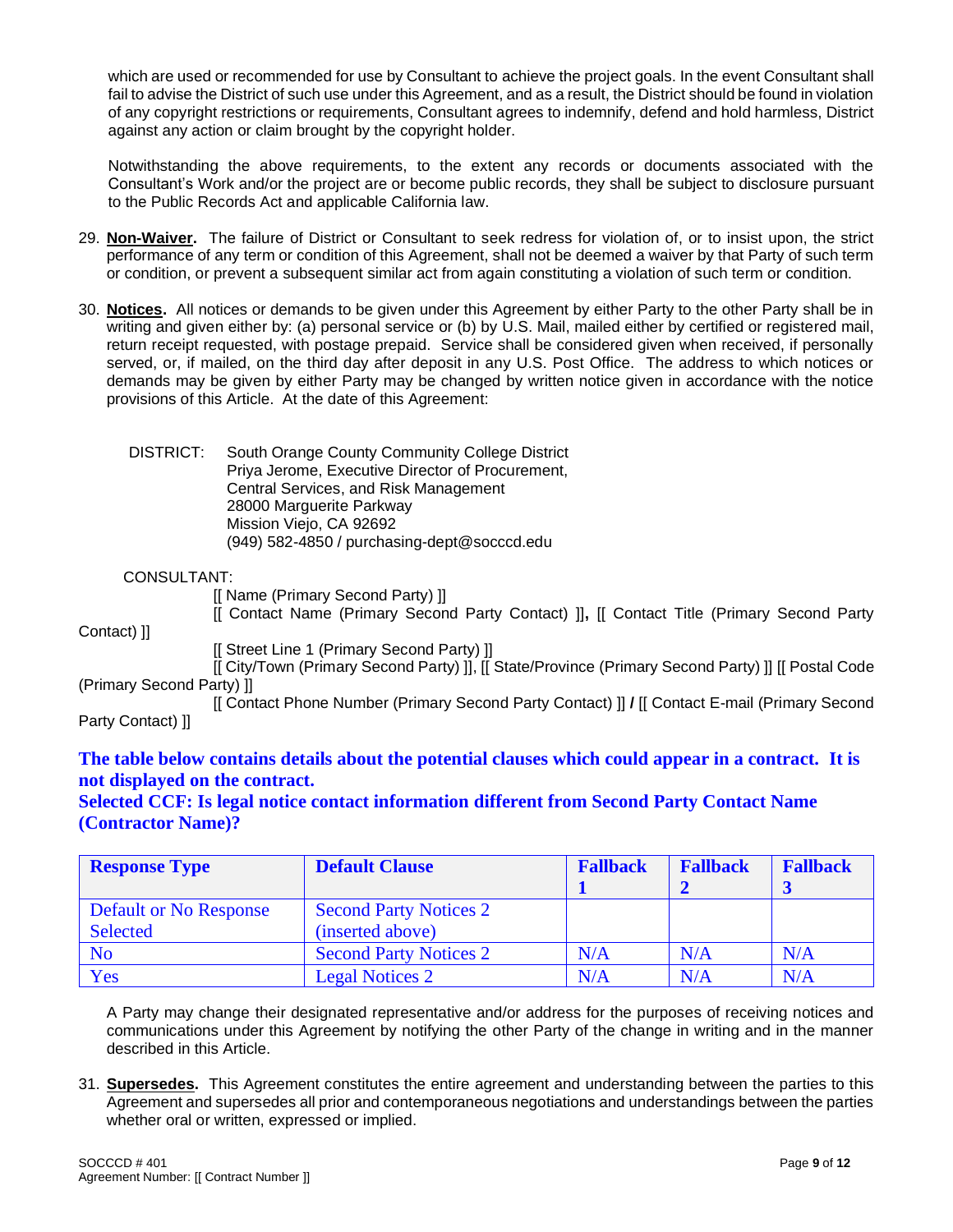- 32. **Governing Law.** The terms and conditions of this Agreement shall be governed by the laws of the State of California with jurisdiction/venue in Orange, California.
- 33. **Force Majeure.** The Consultant and District are excused from performance during the time and to the extent that they are prevented from obtaining, performing any act or rendering any services required under this Agreement by a Force Majeure Event. If a Force Majeure Event caused the failure or delay beyond the Parties' control and which by the Parties' exercise of due diligence could not reasonably have been avoided, an extension of contract times in an amount equal to the time loss due to such delay shall be the Consultant's sole and exclusive remedy for such delay. A "Force Majeure Event" shall mean events or circumstances occurring by acts of God, such as tornadoes, lightning, earthquakes, hurricanes, floods, or other natural disasters; epidemics; pandemics; quarantine restrictions; fire; strikes; lock-out; commandeering of materials, products, plants or facilities by the government; terrorist attacks; wars; riots; civil disturbances; or governmental acts, including sanction, embargo, and import or export regulation, or order; when satisfactory evidence thereof is presented to the other party, provided that it is satisfactorily established that the non-performance is not due to the fault or neglect of the party not performing.
- 34. **Severability.** If any term, condition or provision of this Agreement is held by a court of competent jurisdiction to be invalid, void or unenforceable, the remaining provisions will nevertheless continue in full force and effect, and shall not be affected, impaired or invalidated in any way.
- 35. **Interpretation.** In interpreting this Agreement, it shall be deemed to have been prepared by the Parties jointly, and no ambiguity shall be resolved against District on the premise that it or its attorneys were responsible for drafting this Agreement or any provision hereof. The captions or heading set forth in this Agreement are for convenience only and in no way define, limit, or describe the scope or intent of any Articles or other provisions of this Agreement. Any reference in this Agreement to an Article, unless specified otherwise, shall be a reference to an Article of this Agreement.
- 36. **Conflict of Interest.** Consultant hereby represents, warrants and covenants that (i) at the time of execution of this Agreement, Consultant has no interest and shall not acquire any interest in the future, whether direct or indirect, which would conflict in any manner or degree with the performance of Work under this Agreement; (ii) Consultant has no business or financial interests which are in conflict with Consultant's obligations to District under this Agreement; and (iii) Consultant shall not employ in the performance of Work under this Agreement any person or entity having any such interests.

#### 37. **Certification Regarding Debarment, Suspension or Other Ineligibility (Applicable to all agreements funded in part or whole with federal funds).**

- A. By executing this contractual instrument, Consultant agrees to comply with applicable federal suspension and debarment regulations, including, but not limited to, regulations implementing Executive Order 12549 (29 C.F.R. Part 98) (see Appendix 15).
- B. By executing this contractual instrument, Consultant certifies to the best of its knowledge and belief that it and its principals:
	- 1) Are not presently debarred, suspended, proposed for debarment, declared ineligible, or voluntarily excluded from covered transactions by any federal department or agency;
	- 2) Have not, within a three-year period preceding the execution of this contractual instrument, been convicted of, or had a civil judgment rendered against them, for: (a) Commission of fraud or a criminal offense in connection with obtaining, attempting to obtain, or performing a public (Federal, State or Local) or private transaction or contract; (b) Violation of Federal or State antitrust statutes; (c) Commission of embezzlement, theft, forgery, bribery, falsification or destruction of records, making false statements, tax evasion, receiving stolen property, making false claims, or obstruction of justice; or (d) Commission of any other offense indicating a lack of business integrity or business honesty that seriously and directly affects Consultant's present responsibility;
	- 3) Are not presently indicted for, or otherwise criminally or civilly charged by any government entity (Federal, State or Local), with commission of any of the offenses enumerated in b.2) above, of this certification;
	- 4) Have not, within a three-year period preceding the execution of this contractual instrument, had one or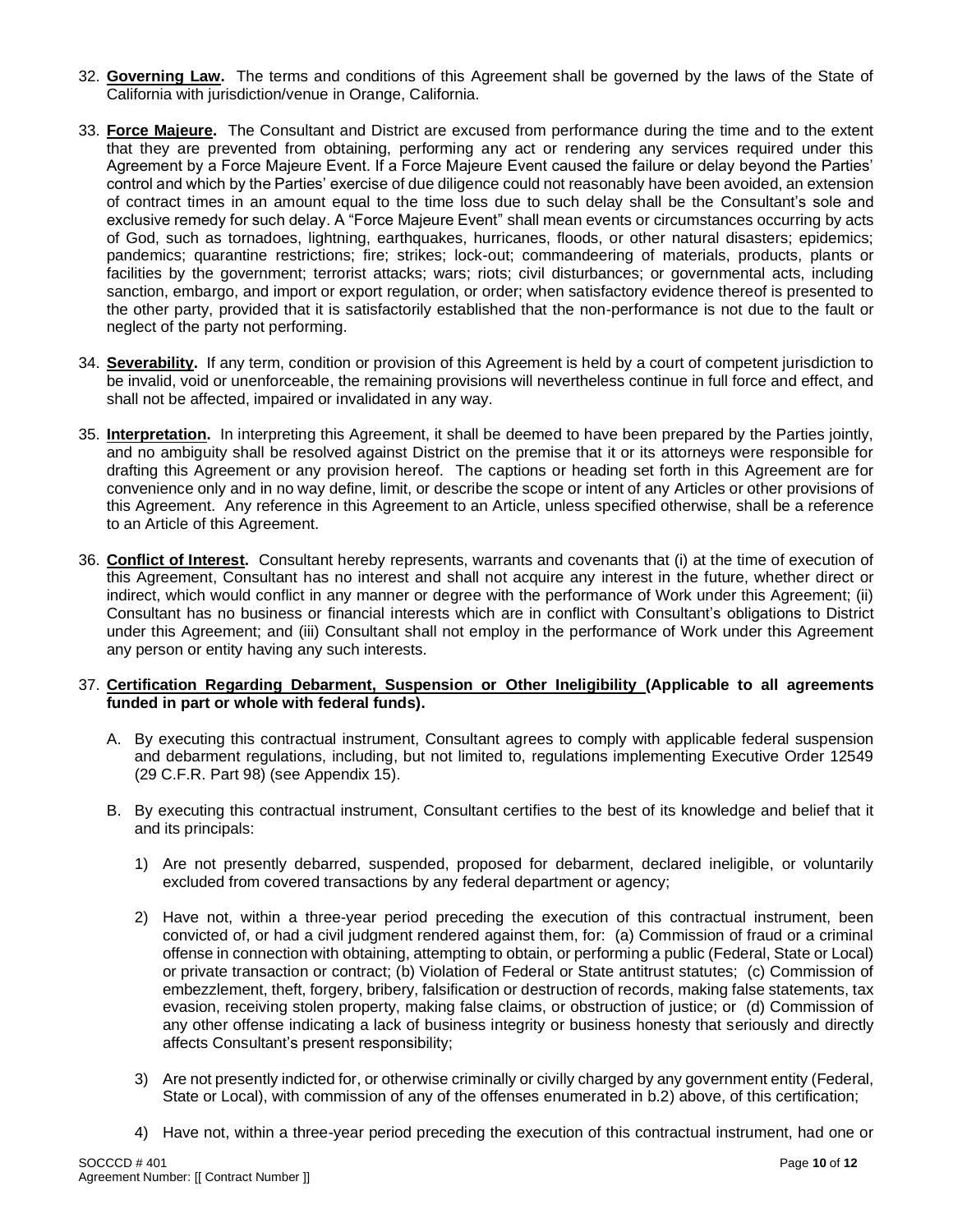more public transaction (Federal, State or Local) terminated for cause or default;

- 5) Shall not, except as otherwise provided under applicable federal regulations, knowingly enter into any lower tier covered transaction with a person who is proposed for debarment, debarred, suspended, declared ineligible, or voluntarily excluded by any federal department or agency from participation in such transaction; and
- 6) Include in all lower tier covered transactions, and all solicitations for covered transactions, provisions substantially similar to those set forth herein.
- 38. **Accessibility of Information and Communication Technology.** Consultant hereby warrants that the Work to be provided under this Agreement complies with the accessibility requirements of Section 508 of the Rehabilitation Act of 1973, as amended (29 U.S.C §794d), and its implementing regulations set forth at Title 36, Code of Federal Regulations, Part 1194. Products covered under this provision include, without limitation, the following: Software applications; operating systems; web-based intranet and internet information and applications; telecommunications products; video or multimedia products; self-contained closed products such as copiers; source codes and desktop and portable computers. Consultant agrees to respond promptly and resolve any complaints regarding accessibility of its products or Work that are brought to its attention. All websites developed and maintained must be accessible, built to the most current and highest Web Content Accessibility Guidelines (WCAG), and be delivered with documentation allowing the District to certify it as accessible and in compliance with California Government Code Sections 7405 and 11135. Consultant is responsible for all claims and expenses borne by the District, which arise out of the Work under this Agreement, found to be non-compliant with Federal and California laws. These costs include but are not limited to legal costs, court costs, and costs for remediation of Work produced. Consultant further agrees to indemnify and hold harmless the District from and against any claim arising out of Consultant's failure to comply with these requirements. Consultant acknowledges that failure to comply with these requirements shall constitute a breach and be grounds for termination of this Agreement or cancellation of the Work.
- 39. **Entire Agreement and Amendment.** The Agreement documents consist of this Agreement, any Exhibits thereto, any exhibits attached to or referenced herein, and all amendments and/or modifications issued in writing, duly approved or ratified by the District's Board of Trustees, and executed by the Parties shall be interpreted to the benefit of the District. Conflicting provisions hereof, if any, shall prevail in the following descending order of precedence: (a) provisions set forth in this Agreement, including all properly executed Work Orders, and any exhibits thereto, (b) provisions set forth in any referenced attachments or exhibits to this Agreement attached or incorporated herein by reference. However, the Parties understand and agree that the service specified in the Agreement and any provisions set forth in any referenced attachments or exhibits to this Agreement is intended to cooperate and be complementary; provided further, however, that in the event of a conflict between the Agreement and the provisions set forth in any referenced attachments or exhibits, the Agreement shall control, unless the provisions set forth in any referenced attachments or exhibits to this Agreement provides the District with greater benefits or more expansive Work in which case the provisions set forth in any referenced attachments or exhibits to this Agreement shall complement the terms of this Agreement.
- 40. **Authority to Execute.** The individual(s) executing this Agreement on behalf of the Consultant is/are duly and fully authorized to execute this Agreement on behalf of Consultant and to bind the Consultant to each and every term, condition, and covenant of this Agreement.
- 41. **Approval by District's Board of Trustees.** Pursuant to Education Code Section 81655, this Agreement is not valid and does not constitute an enforceable obligation against District unless and until District's Board of Trustees has approved or ratified this Agreement as evidenced by a motion duly passed and adopted by the Board of Trustees.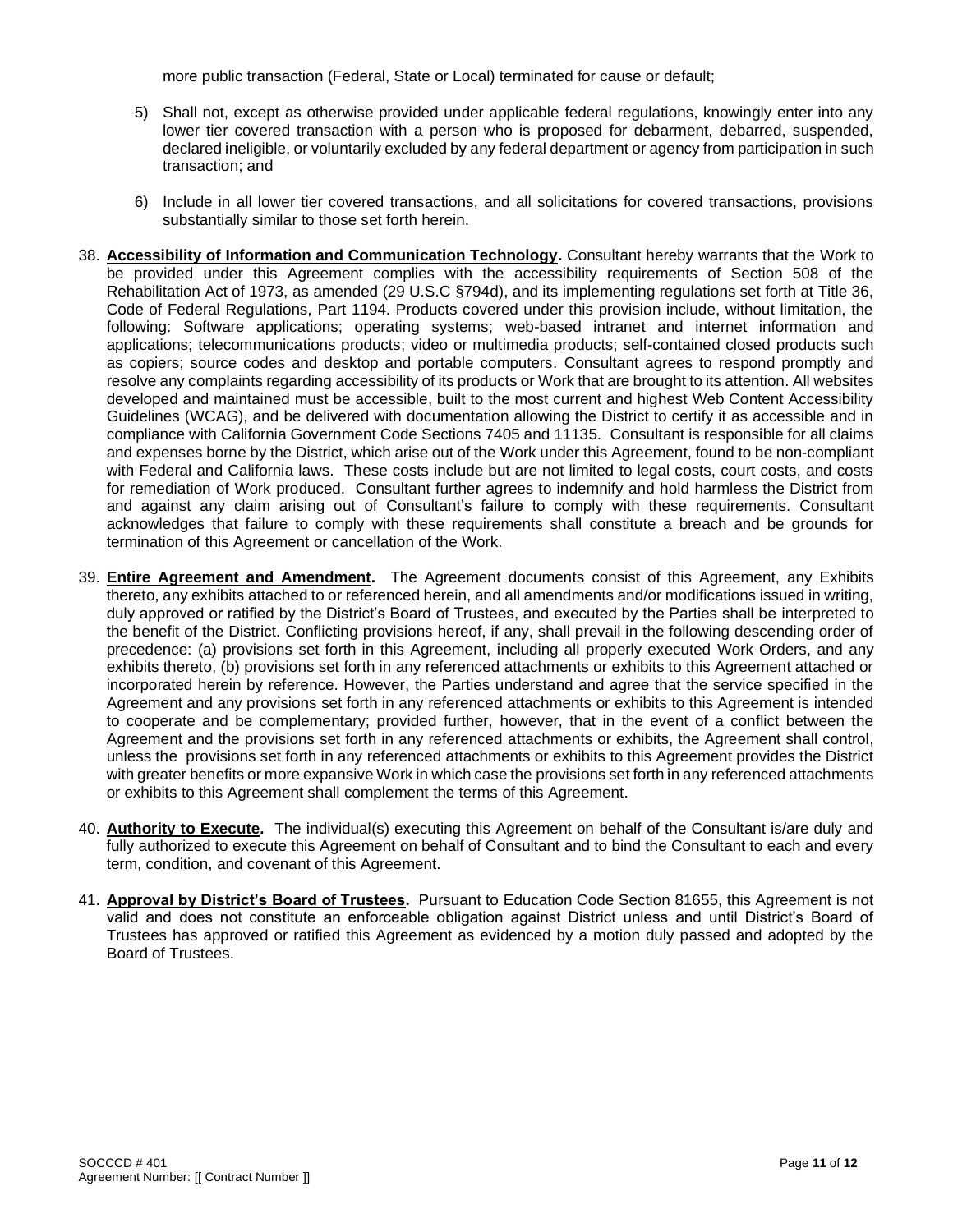**IN WITNESS WHEREOF**, this Agreement has been executed by and on behalf of the Parties, the day and year signed below.

| <b>CONSULTANT</b>                 | <b>DISTRICT</b>                  |
|-----------------------------------|----------------------------------|
| [[ NAME (PRIMARY SECOND PARTY) ]] | [[ Name (Primary First Party) ]] |
| Signature:                        | Signature:                       |
| Print Name:                       | Print Name:                      |
| Title:                            | Title:                           |
| Date:                             | Date:                            |